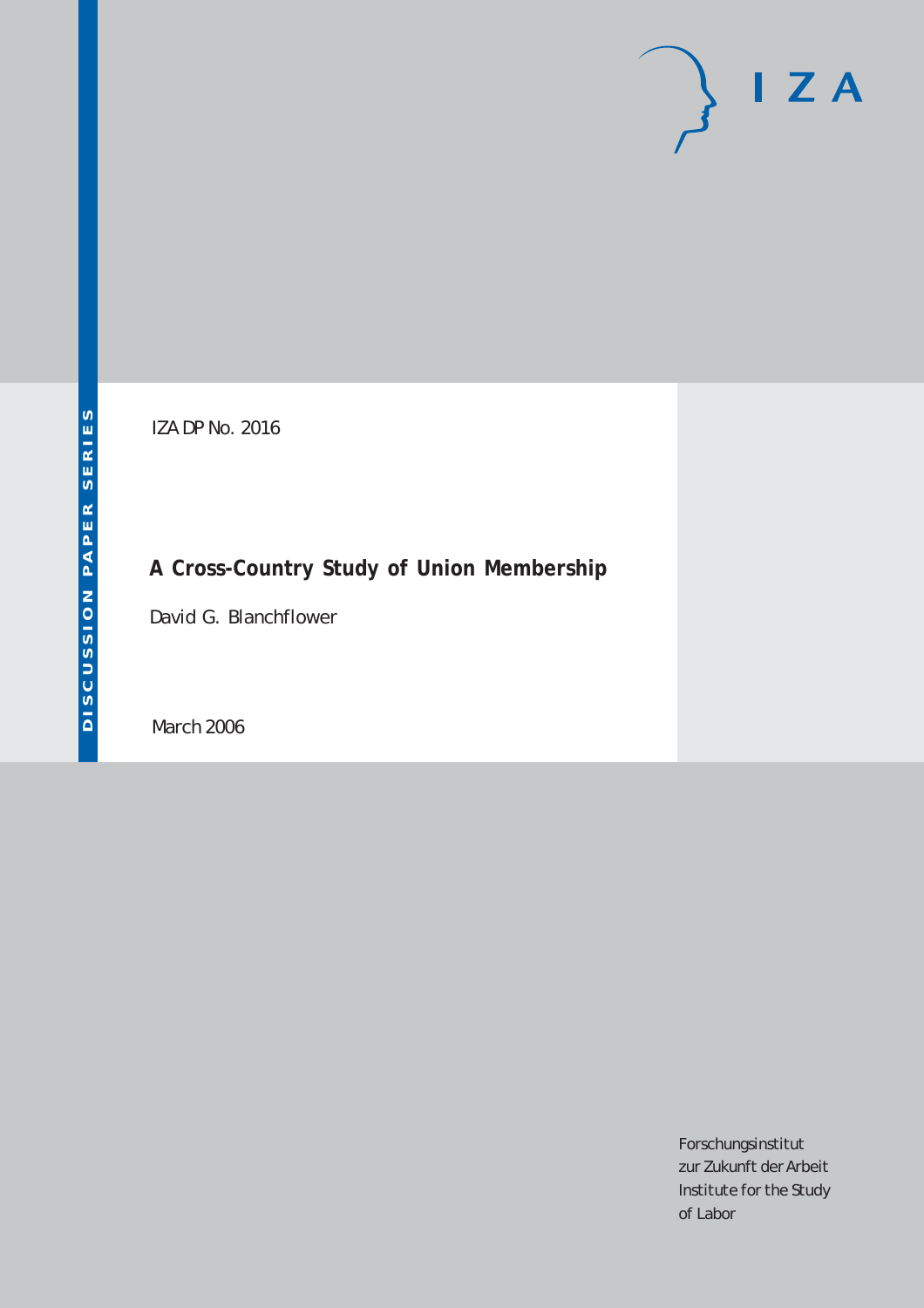## **A Cross-Country Study of Union Membership**

**David G. Blanchflower** 

*Dartmouth College, NBER and IZA Bonn* 

Discussion Paper No. 2016 March 2006

IZA

P.O. Box 7240 53072 Bonn Germany

Phone: +49-228-3894-0 Fax: +49-228-3894-180 Email: [iza@iza.org](mailto:iza@iza.org)

Any opinions expressed here are those of the author(s) and not those of the institute. Research disseminated by IZA may include views on policy, but the institute itself takes no institutional policy positions.

The Institute for the Study of Labor (IZA) in Bonn is a local and virtual international research center and a place of communication between science, politics and business. IZA is an independent nonprofit company supported by Deutsche Post World Net. The center is associated with the University of Bonn and offers a stimulating research environment through its research networks, research support, and visitors and doctoral programs. IZA engages in (i) original and internationally competitive research in all fields of labor economics, (ii) development of policy concepts, and (iii) dissemination of research results and concepts to the interested public.

IZA Discussion Papers often represent preliminary work and are circulated to encourage discussion. Citation of such a paper should account for its provisional character. A revised version may be available directly from the author.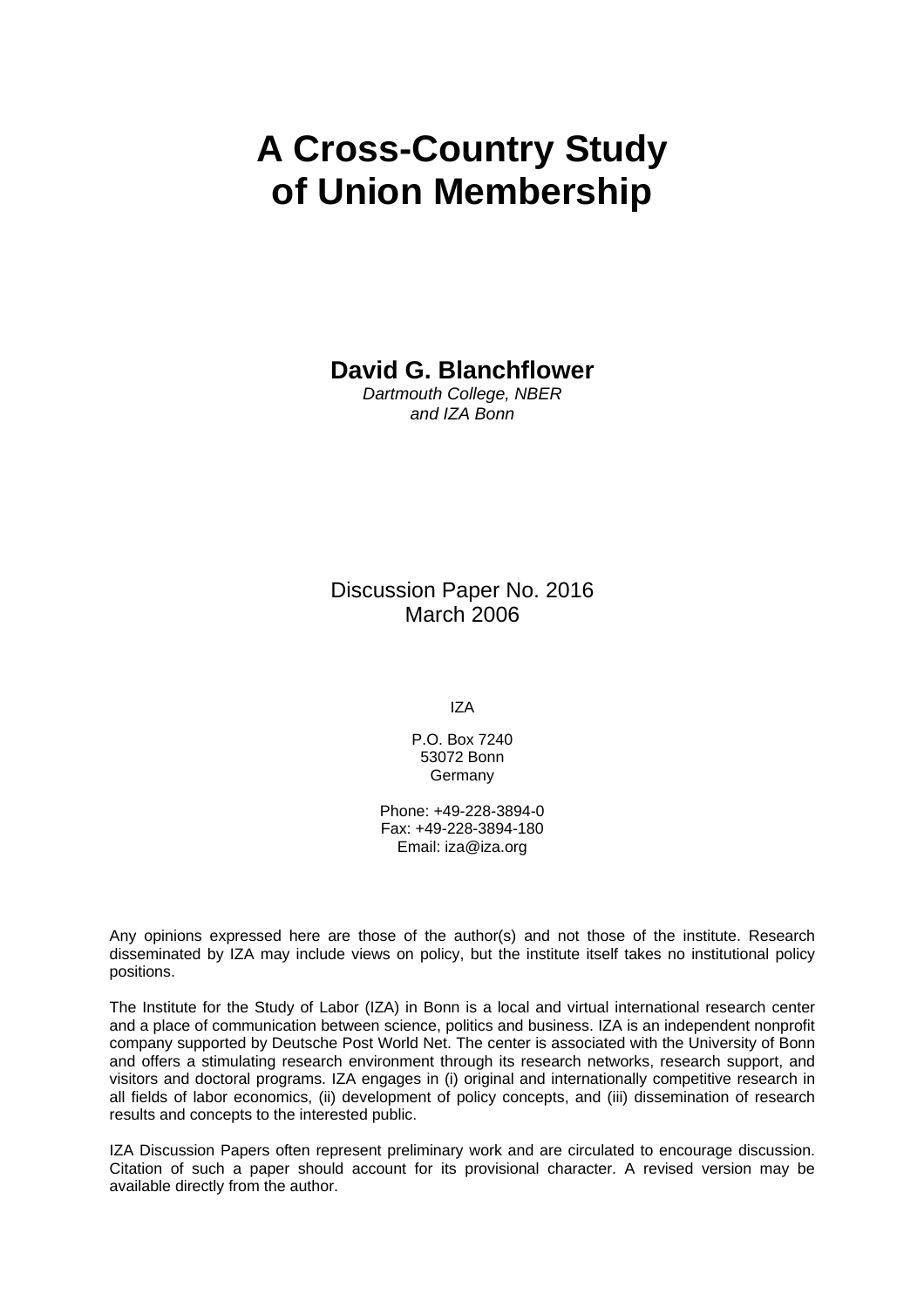IZA Discussion Paper No. 2016 March 2006

## **ABSTRACT**

## **A Cross-Country Study of Union Membershi[p\\*](#page-2-0)**

This paper examines changes in unionization that have occurred over the last decade or so using individual level micro data on twenty seven of the thirty OECD countries, with particular emphasis on Canada, the United Kingdom and the United States. Micro-data is also used to model union membership in a further eleven non-OECD countries. Union density is found to be negatively correlated with level of education in the private sector and positively correlated in the public sector. The probability of being a union member is found to follow an inverted U-shaped pattern in age, maximizing in Canada, the USA and the UK in the mid to late 40s. This inverted U-shaped pattern is repeated in a further thirty countries (Australia; Austria; Bangladesh; Belgium; Bulgaria; Chile; Czech Republic; Denmark; Germany; Estonia; Finland; France; Greece; Hungary; Ireland; Israel; Japan; Luxembourg; Mexico; Netherlands; New Zealand; Norway; Poland; Portugal; Russia; Slovak Republic; Slovenia; Spain; Sweden and Switzerland). I consider the question of why this inverted U-shape in age exists across countries with diverse industrial relations systems including early retirement and cohort effects.

JEL Classification: J3

Keywords: unions membership, OECD, non-OECD

Corresponding author:

 $\overline{a}$ 

David G. Blanchflower Department of Economics 6106 Rockefeller Hall Dartmouth College Hanover, NH 03755-3514 USA Email: [blanchflower@dartmouth.edu](mailto:blanchflower@dartmouth.edu)

<span id="page-2-0"></span><sup>\*</sup> I thank John Addison, Alex Bryson, John DiNardo, Rafael Gomez, Morley Gunderson, Al Gustman, David Howell, Richard Freeman, Geraint Johnes, Tom Lemieux, Craig Riddell, Andrew Oswald, John Pencavel, Craig Riddell, Herb Schuetze and Doug Staiger for help with the data and great comments and suggestions. All errors are mine.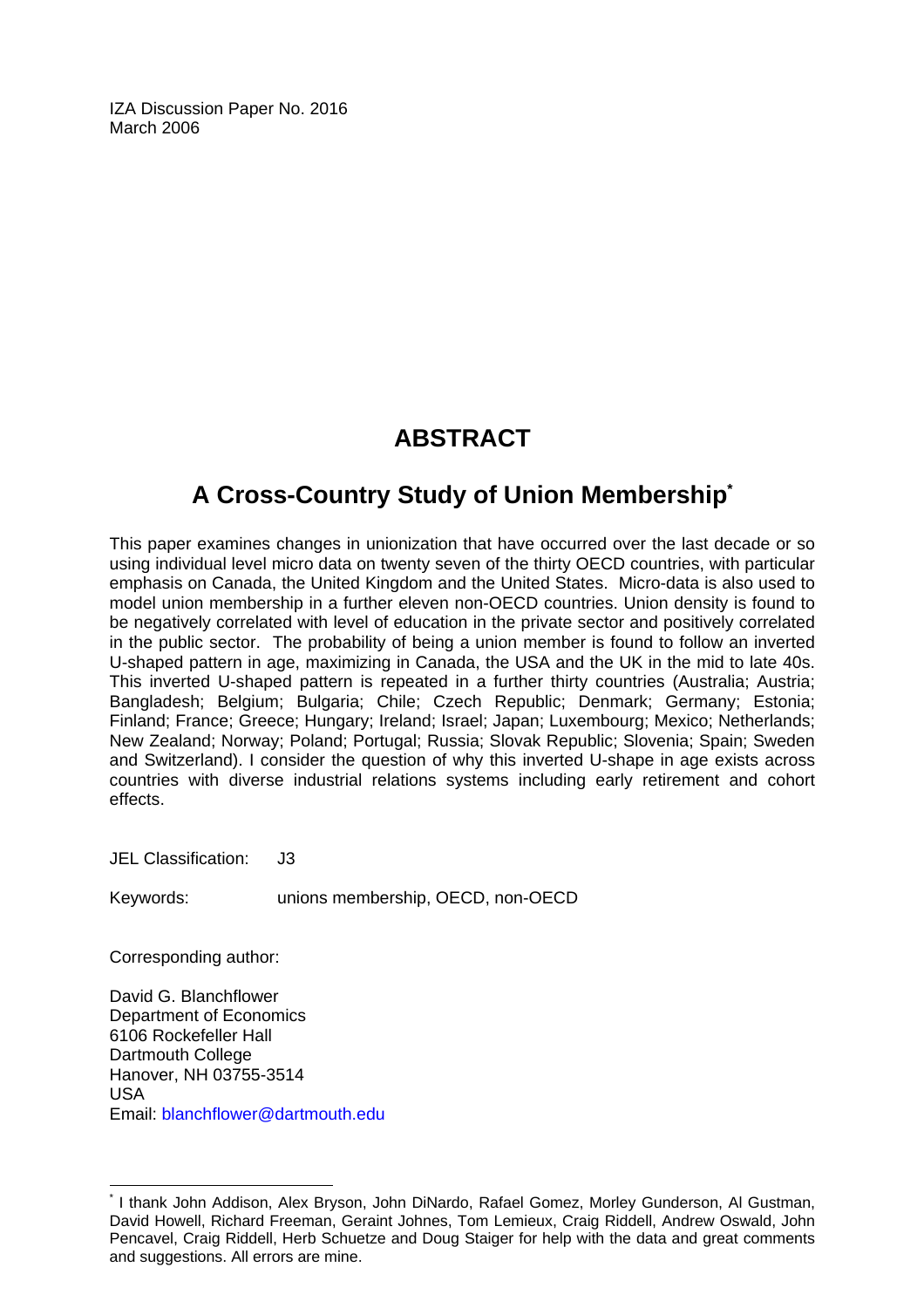This paper examines changes in unionization that have occurred over the last decade or so using individual level micro data on twenty seven of the thirty OECD countries, with particular emphasis on Canada, the United Kingdom and the United States and builds on earlier work examining the role of unions in the OECD (Blanchflower, 1996). Micro-data is also used to model union membership in a further eleven non-OECD countries (Bangladesh; Bulgaria; Chile; Cyprus; Estonia; Israel; Norway; Russia; Brazil; Latvia and the Philippines).

Over the last thirty years or so Canada, the United Kingdom and the United States have all experienced declining private sector union density – the proportion of private sector wage and salary workers that are members of trade unions. Public sector density in the US has remained relatively constant while it has declined in the UK and increased in Canada. Overall total union density declined in the US and the UK and remained roughly constant in Canada. Union density overall remains higher in Canada and the UK than it is in the US, averaging 30.7%, 28.8% and 12.5% respectively according to the most recent estimates currently available (for 2005 for the US and Canada and 2004 for the UK). There is now evidence that declining density is repeated across most OECD countries although there are still number of countries that have seen increases (i.e. Finland, Iceland, Denmark, Belgium and Sweden) while others have had relatively stable density or small declines (e.g. Norway, Spain and Italy). Such evidence that exists for non-OECD countries is also mixed, although there remains some question about the quality of the data. There is additional evidence from a number of countries that the gap between union membership rates in the public and private sector is substantial and rising over time.

The characteristics of union members show many similarities across the three countries. Density rates are generally higher for men than for women in the private sector but similar in the public, lower for young workers than older workers and, perhaps surprisingly, higher for blacks than whites in the UK and the US; higher in the public sector than in the private sector and higher for full-timers than part-timers. In all three countries union density is negatively correlated with level of education in the private sector and positively correlated in the public; this phenomenon is repeated in many countries both inside and outside the OECD, including countries such as Bangladesh, Israel and Russia. The probability of being a union member is found to follow an inverted U-shaped pattern in age, maximizing in Canada, the USA and the UK in the mid to late 40s. This inverted U-shaped pattern is repeated in a further thirty one countries (Australia; Austria; Bangladesh; Belgium; Bulgaria; Chile; Czech Republic; Denmark; East Germany; Estonia; Finland; France; Greece; Hungary; Ireland; Israel; Japan; Luxembourg; Mexico; Netherlands; New Zealand; Norway; Poland; Portugal; Russia; Slovak Republic; Slovenia; Spain; Sweden; Switzerland and; West Germany). The only countries we did not find evidence that density had an inverted U-shape in age were outside the OECD - the Philippines, Cyprus, Latvia and Brazil. I also find evidence that males have significantly higher density rates in all countries except for many ex Soviet bloc countries (i.e. Bulgaria; East Germany; Hungary; Latvia; Poland; Russia: Slovakia and Slovenia), three from the less developed world (Chile, Cyprus, Israel and the Philippines) as well as Japan, Sweden, New Zealand and Switzerland

First, I report changes in union density across OECD countries for the period 1970-2003 as well as for a number of non-OECD countries such as Argentina, Brazil, Turkey and Taiwan. I then look at a number of macro-economic variables such as unemployment and economic growth and find little correlation with union density. Evidence is found, however, suggesting that countries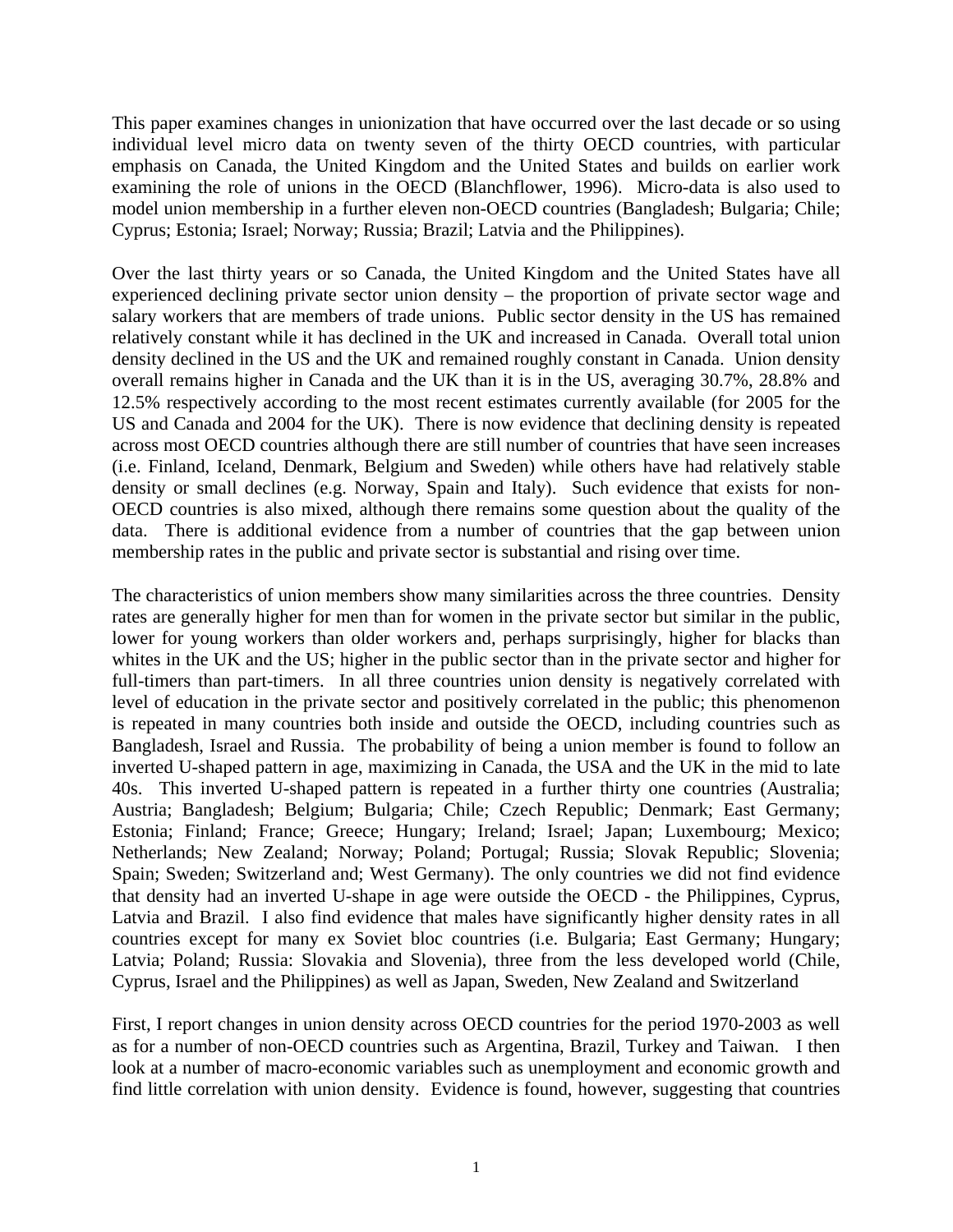with high union density have lower levels of wage and income inequality. I then examine the various explanations that have been provided for the time series changes in union density rates that have occurred as well as the macro and micro correlates of unionization. Second, I present aggregate data regarding who join unions in the USA, Canada and the UK and document how that has changed over time and space. Third, I make use of rich micro-data files from the three countries for Labour Force Survey, 1997-2005 for Canada; Labour Force Surveys of 1993-2004 for the UK and the Outgoing Rotation Group Files of the Current Population Survey for the US to estimate a series of union membership equations and observe many similarities. Fourth, I report broadly comparable estimates at the level of the individual for many countries using data taken from the International Social Survey Programme (ISSP) files of 2000-2002, the 2002 and 2004 sweeps of the European Social Survey (ESS) and the Eurobarometers of 1988-1994 and 2001 and replicate these patterns. I also report on the desire for unions across countries. Finally, I consider the question of why the probability of union membership might follow an inverted Ushape in age in so many countries with diverse industrial relations systems. I find evidence of cohort effects of union membership in the US and Britain.

#### **1. Background - changes in unionization rates and its micro and macro correlates**

The background to the changes in unionization rates around the world is that over the last three decades or so there were a series of changes going on that appear to weaken the power of unions that were apparently global in nature (Pencavel, 2005). Product markets have become more competitive. The composition of employment also shifted from highly unionized to traditionally non-union sectors and workers. The share of employment in manufacturing dropped almost everywhere, while the share of employment in white-collar work grew, producing a labor force for whom many traditional union issues were less relevant. Younger workers have shown less interest in joining unions than their parents and their grandparents. The female proportion of employment also rose as did the percentage of part-timers; the level of workers' schooling increased; and the age structure of the workforce changed as the baby boom generation entered the labor market. Labor markets also became increasingly internationalized, as trade was liberalized, immigration increased, and capital markets took on a more global structure. Increased use of profit sharing, some have argued, has also meant that the interests of the employees are increasingly aligned with those of their employers. A major slowdown in world economic growth and productivity and the increased inflation following the 1970s oil shocks, created adverse labor market situations in most countries. Unemployment rates soared, particularly in Europe; unemployment consistent with a given levels of vacancies rose; real wages fell for blue-collar workers, particularly in the US, and unions in several countries took real wage cuts in the 1980s in order to stimulate employment.<sup>1</sup>

The United States lost its lead in world technology, eliminating a source of potential economic rents for American workers. Kleiner notes that in the US there has also been a "geographical population and employment shift from more union-friendly regions and states in the Northeast and Midwest to states in the South and Southwest which have fewer 'pro-worker' labour market institutions" (2005, p.202). Bennett and Kaufman (2001) note the decline in the amount of effort and resources put into organizing drives. Freeman and Rogers (1999) have argued that pro-

<sup>&</sup>lt;sup>1</sup>. An important exception is the UK, where substantial real wage gains were experienced across the wage distribution through the 1980s and 1990s. Katz, Loveman and Blanchflower (1995) provide a discussion.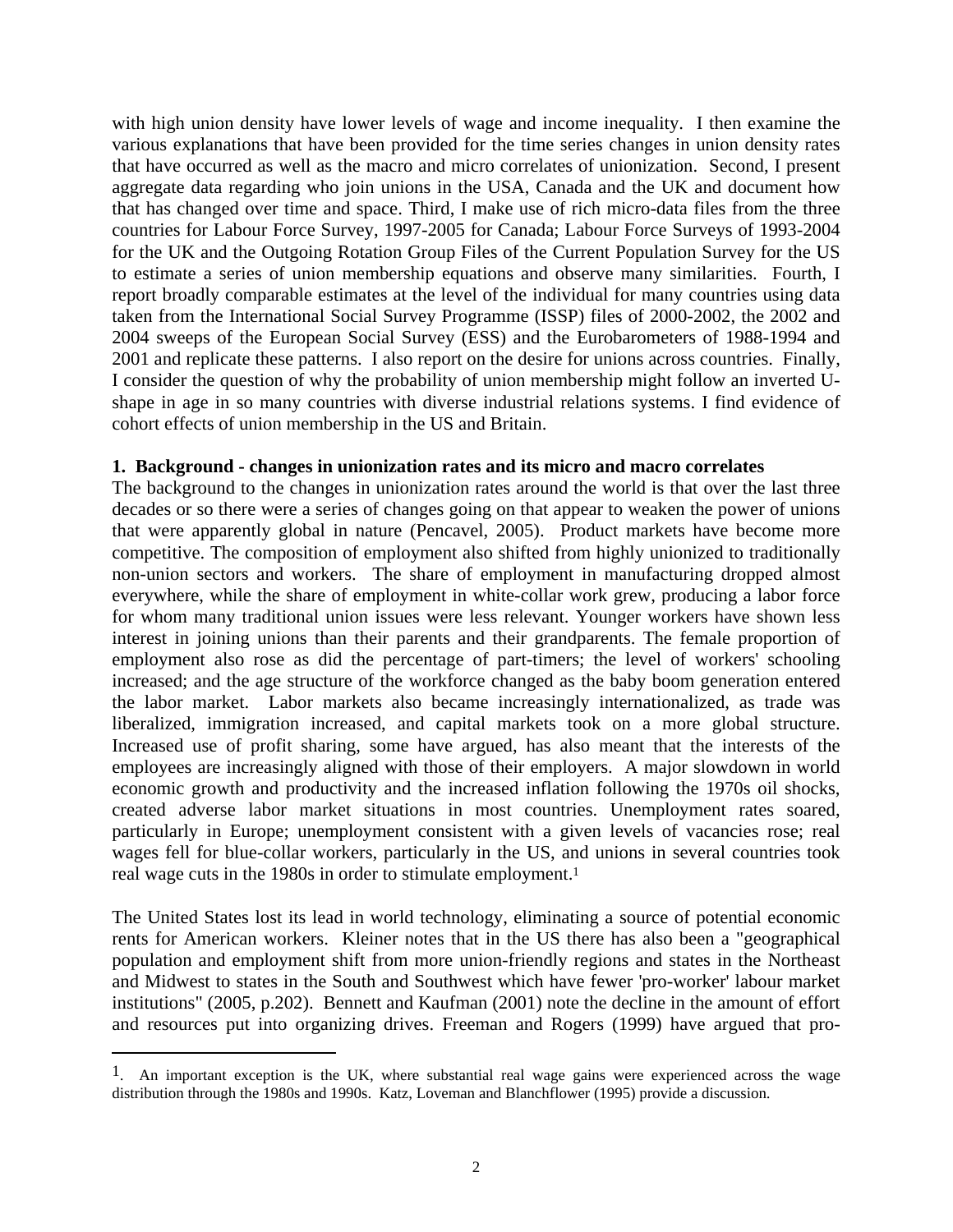worker policies including financial incentives to give voice to workers in non-union environments have lowered the demand for unionization. Bryson and Freeman (2006) compared the preferences of workers in the US and the UK for unions and found that workers in the US have a high and seemingly unfilled demand for unions while a growing proportion of UK workers have chosen to free-ride at union workplaces.

Labor laws in many countries became much less union friendly than they were in the past.<sup>2</sup> There has also been an increase in overt employer hostility toward unions as measured by increases in violations of US labor laws (Kleiner, 2001). In New Zealand since 1984 the economy was made more decentralized: unemployment benefits were cut, welfare eligibility criteria were tightened, and industrial relations legislation was passed to restructure the industrial relations system by eliminating national awards and removing compulsory unionism. Union density fell dramatically from 40.8% in 1991 to 24.1% in 1994 (Maloney and Savage, 1996, p. 201). Kleiner (2005) estimated that the average penalty for violating the National Labor Relations Act in the US is slightly more than \$2700 whereas the average penalty for a violation of the Employment Relations Act of 1999 in the UK is more than £75,000. This difference Kleiner argues may have a deterrent effect on violations of the Act. Kleiner (2005) goes on to argue that as much as 30% of the decline in US union density is because of employer opposition policies. Freeman (2005a) argues that "management opposition to unions has been a major factor in the decline in union density in the US". As Flanagan (2005) notes, however,

"there is little or no convincing evidence that the widespread decline in union representation outside of North America can be attributed to increasing management opposition. Nor do labor laws in most of these countries appear to be structured to limit management opposition. Rather the absence of management opposition appears to be related to bargaining arrangements that historically have removed most of the incentives to oppose union representation found in countries with decentralized bargaining arrangements." (2005, p.58)

For all of these reasons one would expect to see unions in retreat across the globe.<sup>3</sup> That is indeed a consistent story in the major OECD countries (e.g. Australia, Germany, Japan, Netherlands and New Zealand) as well as some countries in the developing world (e.g. Argentina, Brazil, Bolivia, Peru, Mexico and Taiwan) and for most if not all ex-Communist countries (e.g. Hungary, Poland, the Czech Republic, Slovenia and the Slovak Republic) but there are many exceptions (Pencavel, 2005). There are numerous examples of countries that have seen *increases* in union density rates both in the OECD (e.g. Belgium, Denmark, Finland Iceland and Sweden) and from developing countries (e.g. India, Turkey, South Africa, Chile, Costa Rica, El Salvador and the Dominican Republic). In several other countries union density

<sup>2</sup> See Blanchflower and Freeman (1994) for a discussion of the impact of the Thatcher reforms on the British labor market and for more recent evaluations see the various chapters in Blundell, Card and Freeman (2003).

<sup>&</sup>lt;sup>3</sup> Kelly (2005) has argued that macro conditions for union recovery in Britain have been more favourable recently than they have for many years. He argues that as union organizing drives were getting underway in the 1990s employee discontent was receding and the high degree of political stability with Labour's large parliamentary majority plus party unity, helps explain why there has been no union resurgence. Union drives are only likely to be successful, Kelly argues, when there is a relatively strong sense of injustice and some antagonism to management.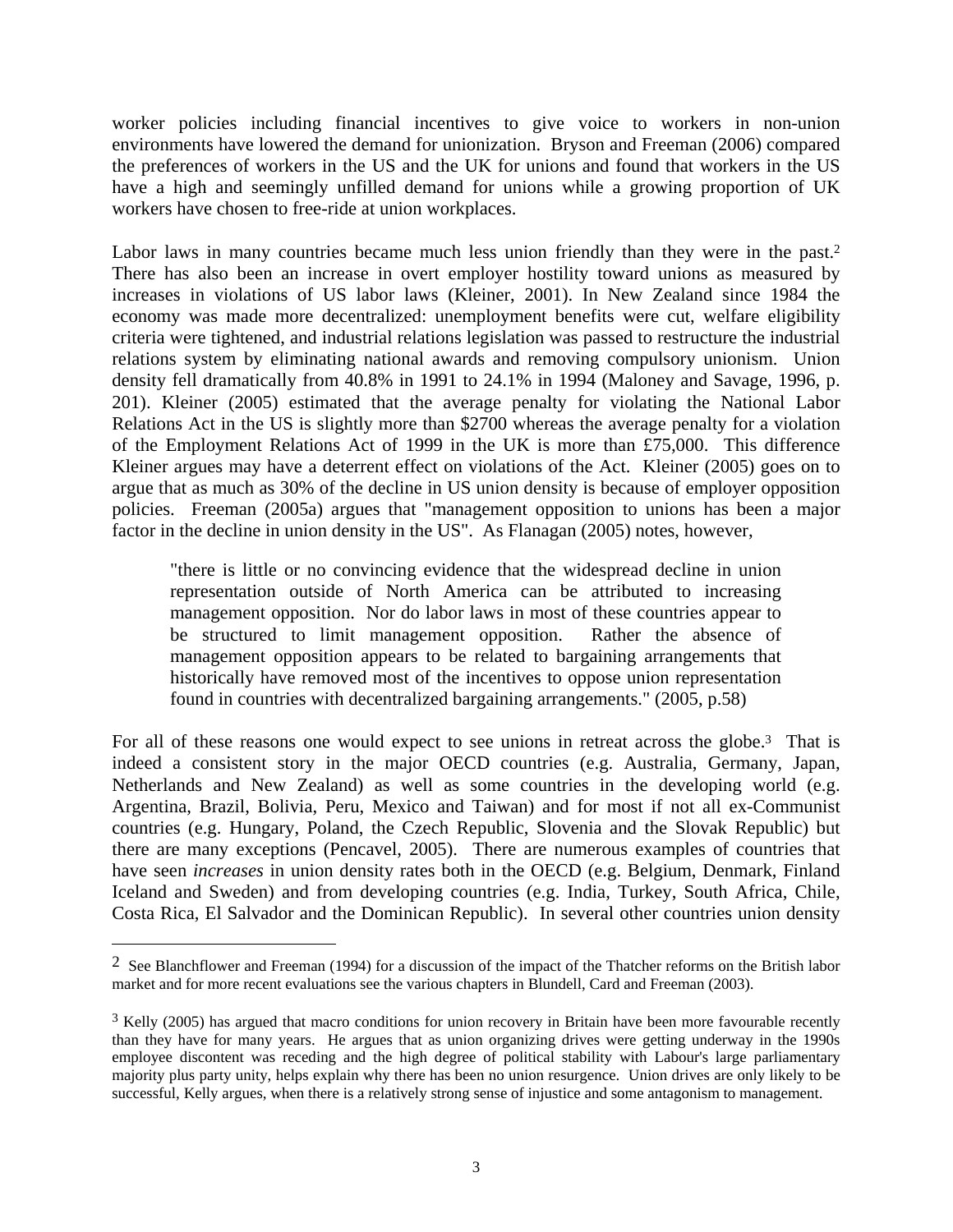has been relatively stable (e.g. Norway, Canada, Italy, Panama, Spain and the Philippines). One story clearly will not fit all. As Freeman (2005a) notes though, "unions are mutable institutions that operate differently in different institutional settings".

Figure 1 reports data on the hundred year trends in union density rates in the UK, the USA and Canada. It is apparent that all three countries saw a rising trend with a peak at the end of World War 1 and another at the end of the Second World War. The UK and Canada saw a further increases during the 1960s and 1970s. Both the UK and the US experienced dramatic declines in density since the late 1970s. The US decline started in the 1950s and predates that of the UK that started around 1980 and Canada which started around 1990. As we note below, there have been somewhat different trends in the public and private sectors in the three countries.

Table 1 provides details on union density for 1970, 1980 and 1990-2003 for 20 OECD countries using data drawn from Visser (2006). These data have been adjusted to ensure comparability due to differences across countries primarily because a high proportion of union members in many European countries, particularly, are outside the employed labor force, the denominator usually applied when calculating union density rates. Visser shows that the proportion of members who have retired varies from 4.5% in Spain to 48.0% in Italy. Other adjustments are made for unemployed and self-employed. Union density rates declined by at least ten percentage points since 1970 in Australia, New Zealand, Japan, France, Netherlands, Ireland and Switzerland, but *increased* in six small OECD countries – Iceland, Finland; Sweden; Denmark, Belgium and Spain – while density rates remained roughly constant in Norway, Korea, Italy and Canada.4 There is also evidence to suggest that there have been declines in density in many of the former Soviet-bloc countries that have recently joined the EU. 5

There are some problems in doing cross-country comparisons because there are differences in how the data are collected: some are taken from administrative sources and some from surveys; some countries have unemployed and retired workers included in their estimates (e.g. Canada) and some do not.<sup>6</sup> Not withstanding all of these caveats it is apparent that the United States' overall level of density is atypical of the OECD. The only countries that look anywhere close to the low US levels of union density are Japan, the Republic of Korea and France. Japan experienced strong declines in density throughout the 1990s and by 2003 less than a fifth of workers were in unions. The Republic of Korea has had low levels of density throughout the period. Even in countries like the UK that have had considerable declines in density over the last

<sup>4</sup> A recent Statistics Canada report using data from the Labour Force Survey gave slightly higher estimates for Canada although the trends seem to be similar. Union density as a % of non-agricultural workers, 1991=34.8%; 1992=35.8%; 1993=36.0%; 1994=36.1%; 1995=34.%; 1996=34.3%; 1997=34.5%; 1998=32.7%; 1999=32.6%;2000=31.9%; 2001=31.3%; 2002=31.1%; 2003=30.4%; 2004=30.4% and 2005=30.7% (1st January). Source: M. Bédard (2005), 'Union membership in Canada, - January 1, 2005' Statistics Canada, downloadable at www.hrsdc.gc.ca/en/llp/wid/union\_membership.shtml ,

<sup>5</sup> Visser (2006) reported recent declines in density in Hungary (63.4% in 1995 and 19.9% in 2001); the Czech Republic (78.8% in 1990; 46.3% in 1995 and 27.0% in 2001); Slovak Republic (78.7 % in 1990; 57.3% in 1995 and 36.1% in 2001) and Poland (53.1% in 1989; 32.9% in 1995 and 14.7% in 2001).

<sup>6.</sup> For a discussion of the problems of comparability of union membership data across countries, see OECD (1991).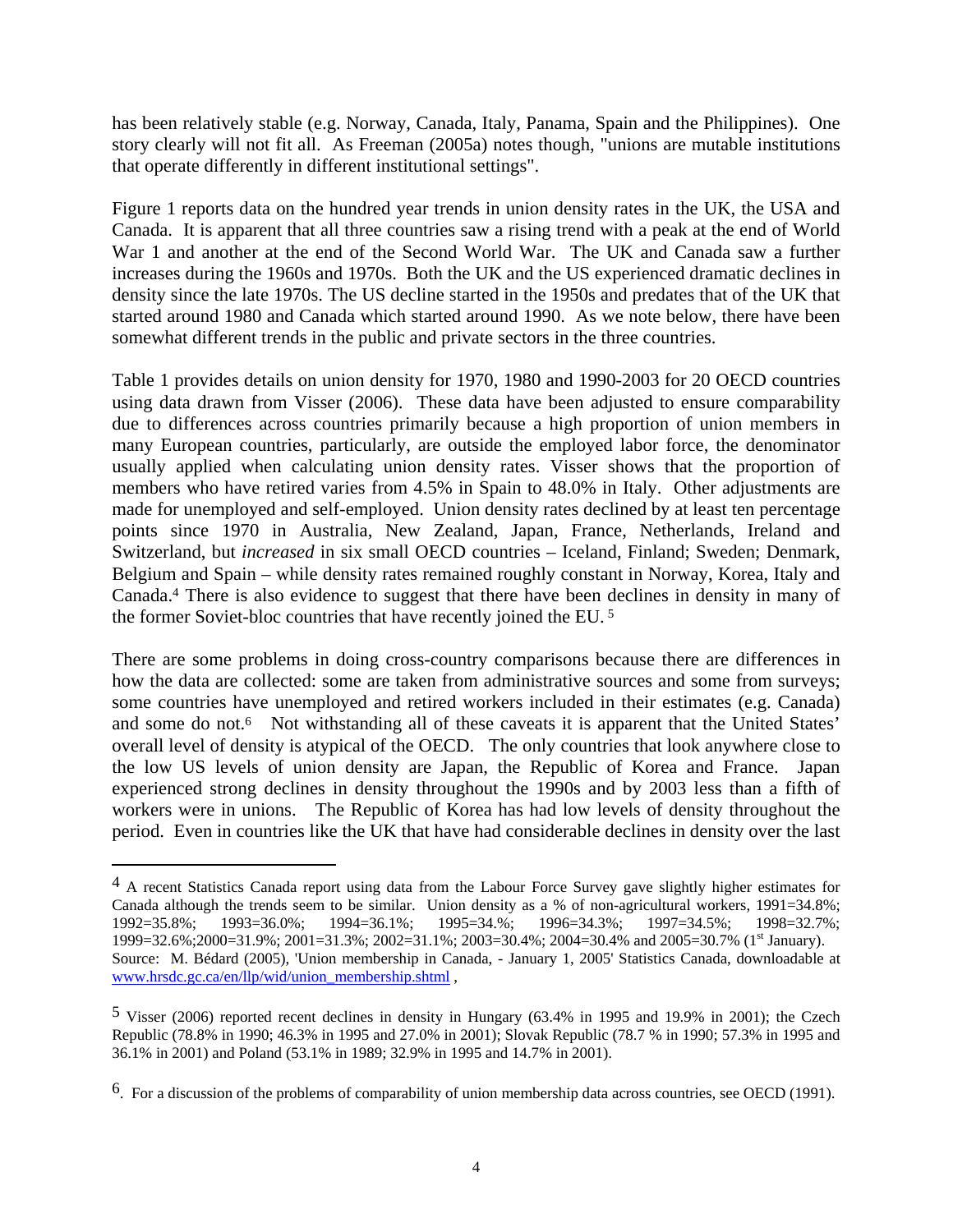two decades, the percentage of workers that are members is still considerably higher than it is in the United States (e.g. 12% in the U.S. in 2003 compared with 29% in the UK).

Table 2 provides evidence on union density for Latin America and some Caribbean islands. Obviously there are concerns about the quality of these data but they are the best we have so come with a warning to the reader! At least it does appear that the data are recorded in a consistent way over time so that trends may reasonably be analyzed. Density levels are lower in general in these countries than they are in the OECD, but as in the OECD the picture is mixed with some countries experiences increases and others decreases. Since the beginning of the 1980s density has decreased in Argentina, Bolivia, Brazil, Columbia, Ecuador, Guatemala, Jamaica, Mexico, Nicaragua, Panama, Peru and Uruguay. Chile, Costa Rica, El Salvador and the Dominican Republic have seen *increases* in density rates while rates were stable in Honduras and Panama.

Outside the USA, the UK, Japan, New Zealand and Canada it is frequently the case that workers who are not union members are covered by the terms and conditions of union agreements. This can occur through extension and enlargement provisions both within and outside the bargaining unit. Thus it is necessary to look at coverage rates to get a true picture of the extent of union influence in many countries. Unfortunately it is often extremely difficult to obtain accurate information on coverage as individuals when asked in sample surveys are frequently uncertain, or report wrongly, whether or not they are covered by union agreements. In 2003 only 8.3% of French workers were union members, although virtually all were covered by union collective bargaining agreements. Although a number of other countries have higher union coverage rates than membership rates – Australia (80% and 23% respectively); Austria (99% and 35%); Belgium (90% and 55%); Finland (95% and 74%); Netherlands (85% and 22%) none has a density rate of under 20%.7 Bryson (2006) has noted that free riding is also an issue in the UK and especially so in New Zealand. He estimates that thirty five percent of workers in unionized workplaces in Britain and forty five percent in unionized workplaces in New Zealand are nonmembers. The incidence is especially high among managers and supervisors in both countries.

Data are available from the Bureau of Statistics at the International Labour Organisation (ILO, 2006) on changes in density in a number of less developed countries.8 Once again it is likely that these data are very noisy and in some the number of employed workers is unavailable so proceed cautiously once again. As is the case in both OECD and Latin American countries some have seen increases in density (e.g. India, Malta, Turkey and South Africa) while others have seen decreases in density (Slovakia, Singapore) or little changed (Columbia; Guatemala; Philippines and Taiwan).

1

<sup>7</sup> Coverage rates are Australia 80%; Austria 99%; Belgium 90%; Canada 34%; Denmark 69%; Finland 95%; France 95%; Germany 73%; Italy 82%; Japan 20%; Korea 14%; Luxembourg 60+%; Netherlands 85%; New Zealand 21%; Norway 70%; Sweden 89%; Switzerland 37%; United Kingdom 36%; United States 15%; Source: Table 3.3 OECD Employment Outlook, 2004 and Visser (2003).

<sup>&</sup>lt;sup>8</sup> Earlier information was published by the ILO in the World Labour Report, 1997/8. The tables for that report are downloadable at www.ilo.org/public/english/dialogue/ifpdial/publ/wlr97/index.htm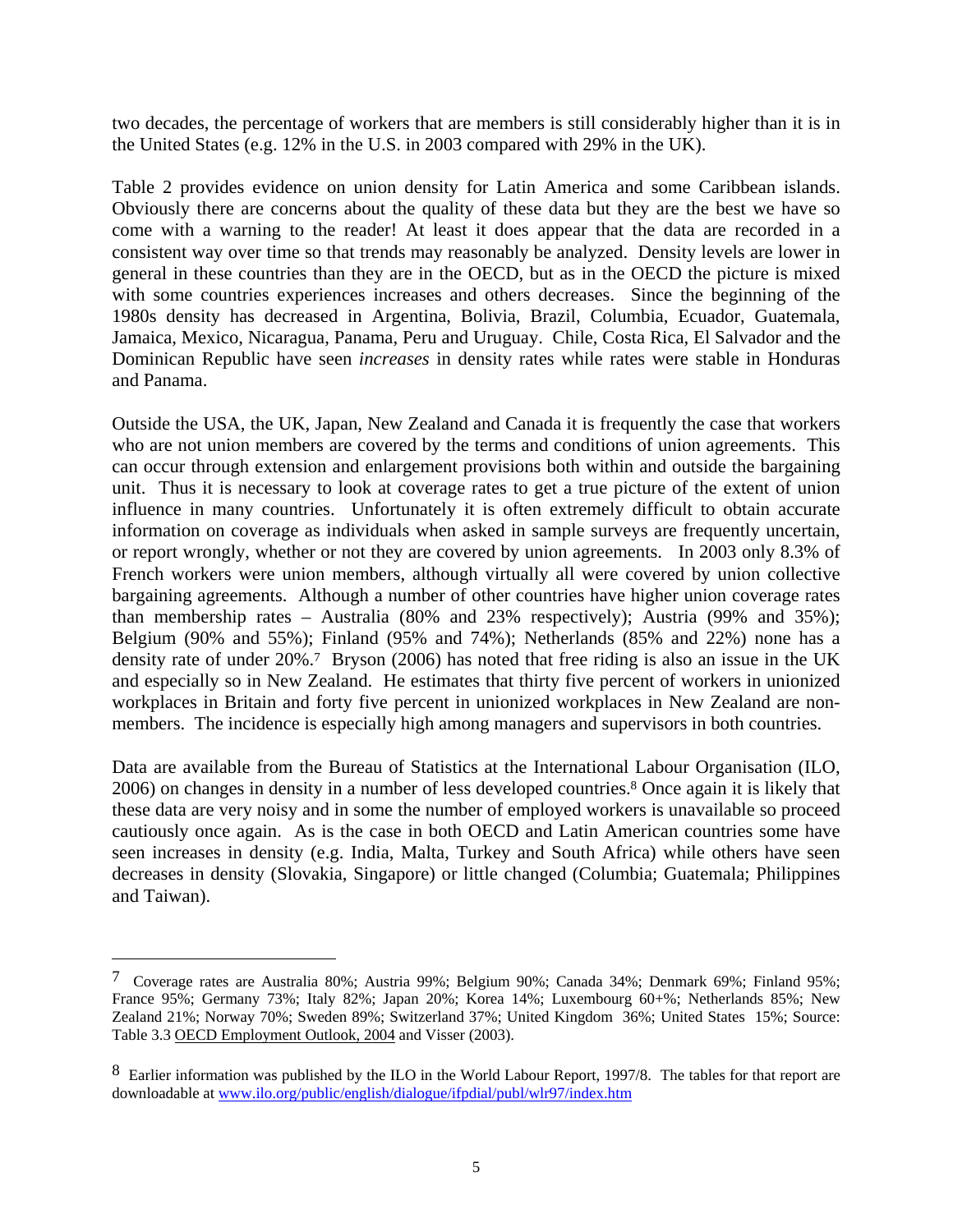| Bermuda      | 1992=22.6%; 1995=24.6%                         |
|--------------|------------------------------------------------|
| India        | 1980=16.7%; 1990=26.6%; 1998=25.6%             |
| Malta        | 1980=33.2%; 1990=54.0%; 1999=60.8%             |
| Philippines  | 1980=27.0%; 1990=29.7%; 2002=26.8%             |
| Singapore    | 1980=26.8%; 1990=15.5%; 2002=22.4%             |
| Slovakia     | 1996=55.1%; 2000=38.7%                         |
| South Africa | 1988=39.3%; 1993=57.8%                         |
| Taiwan       | 1989=38.6%; 1995=46.6%; 2003=38.3%             |
| Turkey       | 1984=53.9%; 1990=55.0%; 1995=69.4%; 2001=58.0% |

In several other countries union membership numbers are only available and once again the story is mixed. In some countries the numbers of members increased - Guyana (66,516 in 1991 and 70,043 in 1996); Malaysia (1980=579,266; 1990=659,280; 2003=789,163) and Syria (312,607 in 1980 and 595,049 in 2002). In other countries where only union numbers are available there were decreases in the number of members including Pakistan (346,511 in 1980, 359,633 in 1990 and 275,646 in 2001) and Sri Lanka (1,668,230 in 1981 and 640,673 in 2002). It is unclear the extent of coverage in these non-OECD countries, but it is likely low.

Following in this theme, Table 3 reports changes in the *numbers* of union members in the OECD countries for 1980, 1990 and 2003 or the most recent data available derived from Visser (2006) plus data from eight less-developed countries from ILO (2005) for which there are data for each of these three years. It is apparent that within the OECD the number of union members has declined; among these twenty countries union membership *dropped* by 26.5 million with the majority of the decline occurring between 1980 and 1990. Between 1990 and 2003 union membership fell by nearly 8 million when civilian employment was increasing in all of these countries except Denmark and Japan: on average OECD employment increased by 11%. Union membership numbers have been increasing outside the OECD in India, Malaysia, Singapore, Syria, and the Philippines.

Over the last couple of decades trade unions have found it especially difficult to unionize new establishments. Freeman and Kleiner (1990) examined the determinants and consequences of employer opposition to union organizing drives and found that management opposition "had been an important determinant of the decline in unionization". Machin (2000) used data from the 1998 Workplace Employee Relations Survey and found that failure to organize the new establishments that were set up in the private sector in the last twenty years or so "is central to falling unionization" (p. 642, 2000). Disney et al (1994, 1995) used data from the first three Workplace Industrial relations Surveys of 1980, 1984 and 1990 and reached similar conclusions. Supporting evidence for this finding is provided by Bryson and Gomez (2005) who report that the decline in union membership in Britain is accounted for by the rising percentage of employees who had never been a member of a union or staff association - which rose from 28% to 48% from 1983-2001.

Pencavel (2003), in a recent examination of the decline of unions in Britain suggested that its cause was the combination of 1) the changed legal environment including the virtual elimination of the closed shop, 2) the abandonment of full-employment macro-policies which meant that organized labor had to operate in a more inhospitable environment 3) the rigors of considerably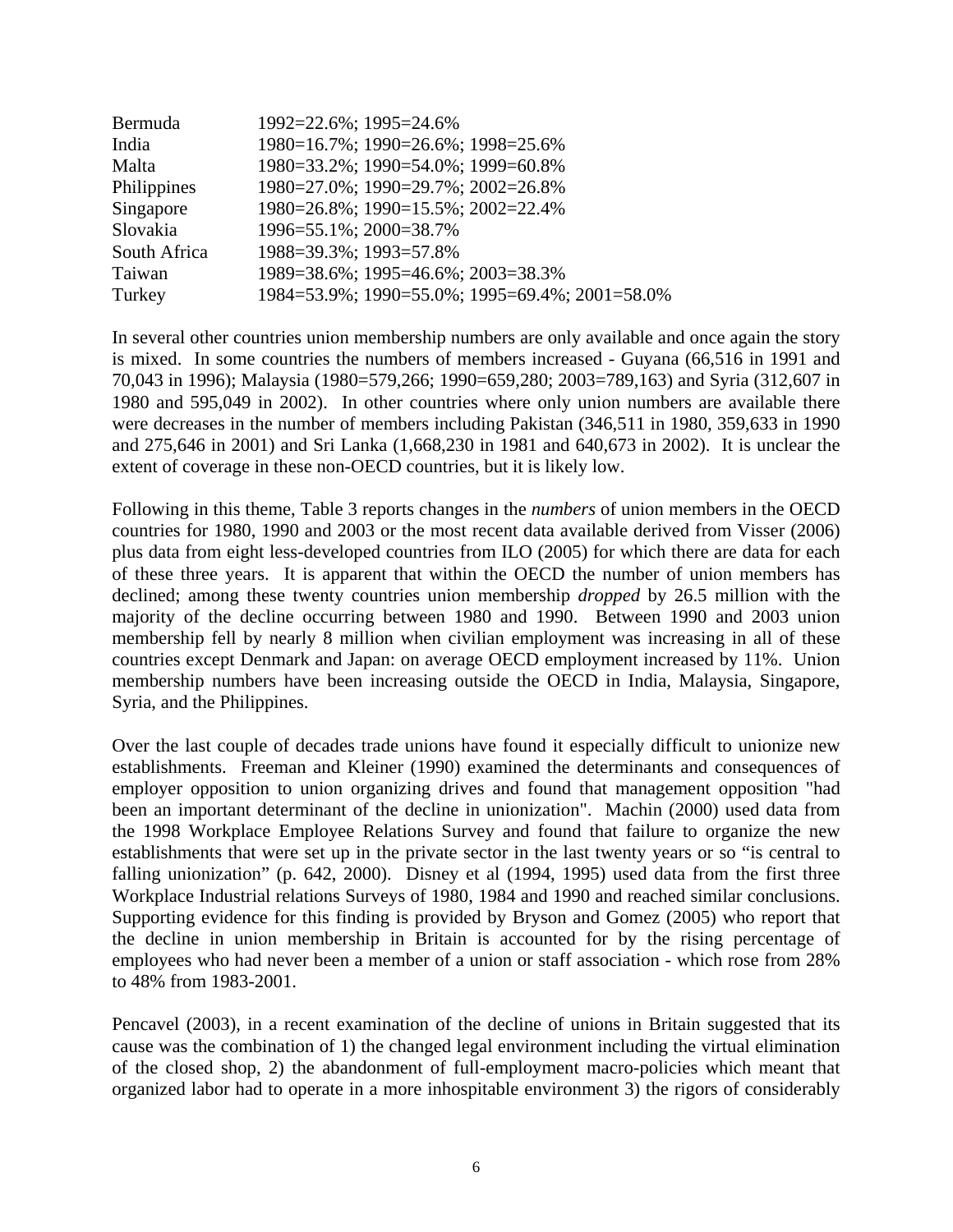greater product market competition. He goes on to argue that despite what he calls the "surprising retreat of union Britain" there "does not appear to be a pervasive, unmet demand for union representation" (p. 225). Bryson (2003) examines data from the British Worker Representation and Participation Survey of 2001 and confirmed that finding. When non-union members were asked "if someone from the union at your workplace asked you to join how likely is it that you would do so?", only 10% said 'very likely' and 26% said 'quite likely'. Charlwood (2002) found very similar responses in his analysis of responses to the same question in the 1998 British Social Attitudes Survey. However, in a recent study comparing unionism in Canada and the United States, Lipset and Meltz (2004) show that despite the very different trends in union membership between the US and Canada, a *lower* proportion of workers in Canada than in the US say they approve of unions. For example, when asked if they approved of unions in Canada 55% of union members and 84% of non-members agreed compared with 66% and 91% respectively in the United States. Riddell (1993) reported similar findings using data from The Canadian Institute of Public Opinion from 1949-1985.9 Bryson and Freeman (2006) reported that the Hart Research Associate polls suggested that more than 50% of non-union workers in the US in 2005 would definitely or probably vote to form a union. In contrast they found in 1998 in the UK 40% of non-members in non-union workplaces said they would be very likely or quite likely to join a union.

Table 4 reports evidence from the European Social Survey 2002/3 which confirms the finding that there is little unmet demand for union representation in Britain. Respondents in 22 countries were asked the following question. *"Please say to what extent you agree or disagree with each of the following statements. - "Employees need strong trade unions to protect their working conditions and wages".* Possible responses were - disagree strongly; disagree; neither agree nor disagree; agree; agree strongly.Table 4 reports the results of estimating a series of ordered logits with the dependent variable the responses to the above question; separate equations are estimated for all respondents, non-workers; workers only; union workers and non-union workers. What stands out from the Table is the fact that there is little support for this statement in Great Britain: it is next to bottom in the country rankings, as measured by the size of the country coefficient, with only Denmark having less support for the statement. Respondents from Greece, Hungary, France and Israel are most supportive of the statement. Support is lower the higher the level of schooling and for men, the self-employed and those working.

Support for unions appears to vary by age. In columns 1 and 4 a single age term is included as age squared was always insignificant and hence was omitted. In columns 2, 3 and 5 the age squared term was significantly positive and was included. It appears that for non-workers support for unions rises and reaches a maximum at age 39. For non-union workers it follows a U-shape in age, reaching a minimum at age 53. Support for unions among union members

<sup>&</sup>lt;sup>9</sup> Respondents were asked if they approved of unions in the two countries. The percent reporting a favorable response were as follows (Riddell (1993, Table 4.10):

|      | Canada | USA |      | Canada | USA |
|------|--------|-----|------|--------|-----|
| 1952 | 60     |     | 1979 | 50     | 55  |
| 1953 |        | 75  | 1984 | 51     |     |
| 1961 | 62     | 67  | 1985 |        | 58  |
| 1978 | 46     | 59  |      |        |     |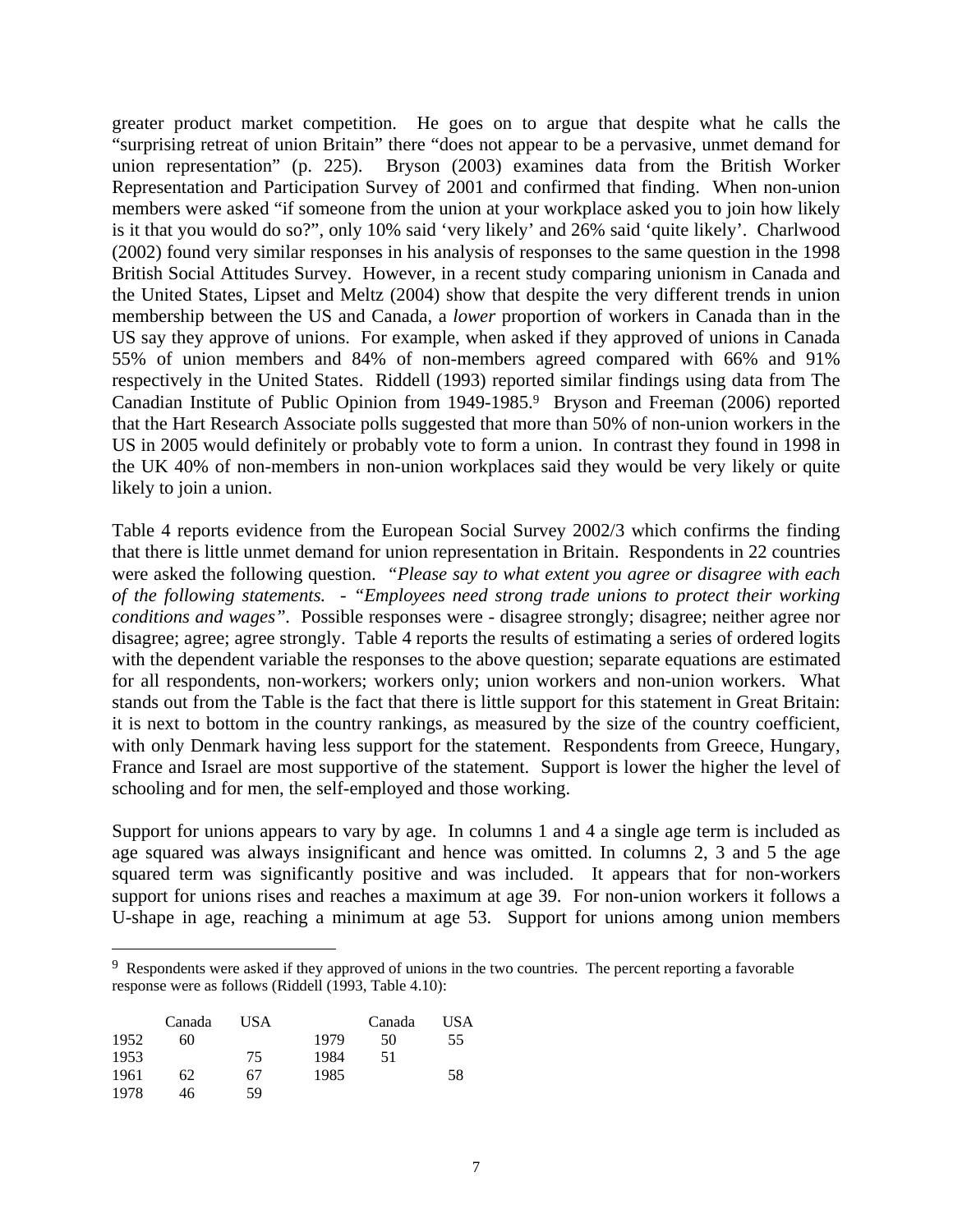declines with age. A similar result was found by Bryson and Freeman in their study of the US and the UK. Lipset and Meltz (2004) also found that both in the US and Canada when nonunion workers were asked their voting intentions the young (15-24) in both countries were more likely to say they would vote for a union than older  $(25+)$  workers.<sup>10</sup> This runs contrary to the claims of Shister (1953) who claimed that younger workers are likely to show a greater propensity to unionize because their shorter lengths of service will make them less loyal to their employers. It is also inconsistent with the views of Bain and Price (1983a) who suggest that older workers will have a higher propensity to join because they have fewer opportunities and if productivity declines over time they would have *more* need for unions.

Bryson and Freeman (2006) create a scalar measure of worker needs for representation that they show is the "single most important determinant of worker desire for unions and collective representation" in the two countries. The needs variable measures problems at workplaces. I am most grateful to Alex Bryson for providing me with additional calculations on the extent to which the workers perceive there are problems at the workplace. He ran a series of equation which only included age dummies; a male dummy; three education variable; a race variable and a constant (not reported). Absolute value of t statistics are in parentheses and the reference category for age is 55+. The dependent variable is their 'needs' variable which is based on 13 responses identifying whether workers reported a problem at their workplace and divided by 13 to form a single scale. Data sources are the US Workplace Representation and Participation Survey (WRPS) and the British Workplace Representation and Participation Survey (BWRPS).

|              | <b>USA</b> | UK     |
|--------------|------------|--------|
| Age 18-24    | 0.020      | 0.013  |
|              | (1.51)     | (0.73) |
| Age 25-34    | 0.039      | 0.031  |
|              | (3.20)     | (1.90) |
| Age 35-44    | 0.048      | 0.035  |
|              | (3.90)     | (2.13) |
| Age 45-54    | 0.044      | 0.047  |
|              | (3.28)     | (2.80) |
| Observations | 2049       | 1355   |

1

It appears that individual's perceived need for unions is significantly higher in middle age then when young or old. That is to say there is an inverse U-shape in age in the perceived 'need' of having a trade union, which is consistent with the finding of an inverted U-shape in age in union membership probabilities.

Given the time series differences in union density across countries identified above it is likely to be hard to find any consistent macro-correlates and so it turns out. For example, average annual GDP growth over the period 1994-2004 is uncorrelated with changes in density or starting union density. Growth rates and union density from Table 1 are presented below ranked according to

<sup>10</sup> Lipset and Meltz (2004) Table 6.6 reported that in their 1996 survey, in the US 60.5% of nonunion workers aged 15-24 said they would vote for a union compared with 45.2% of adults (25+). For Canada the results were 58.5% and 37.0% respectively.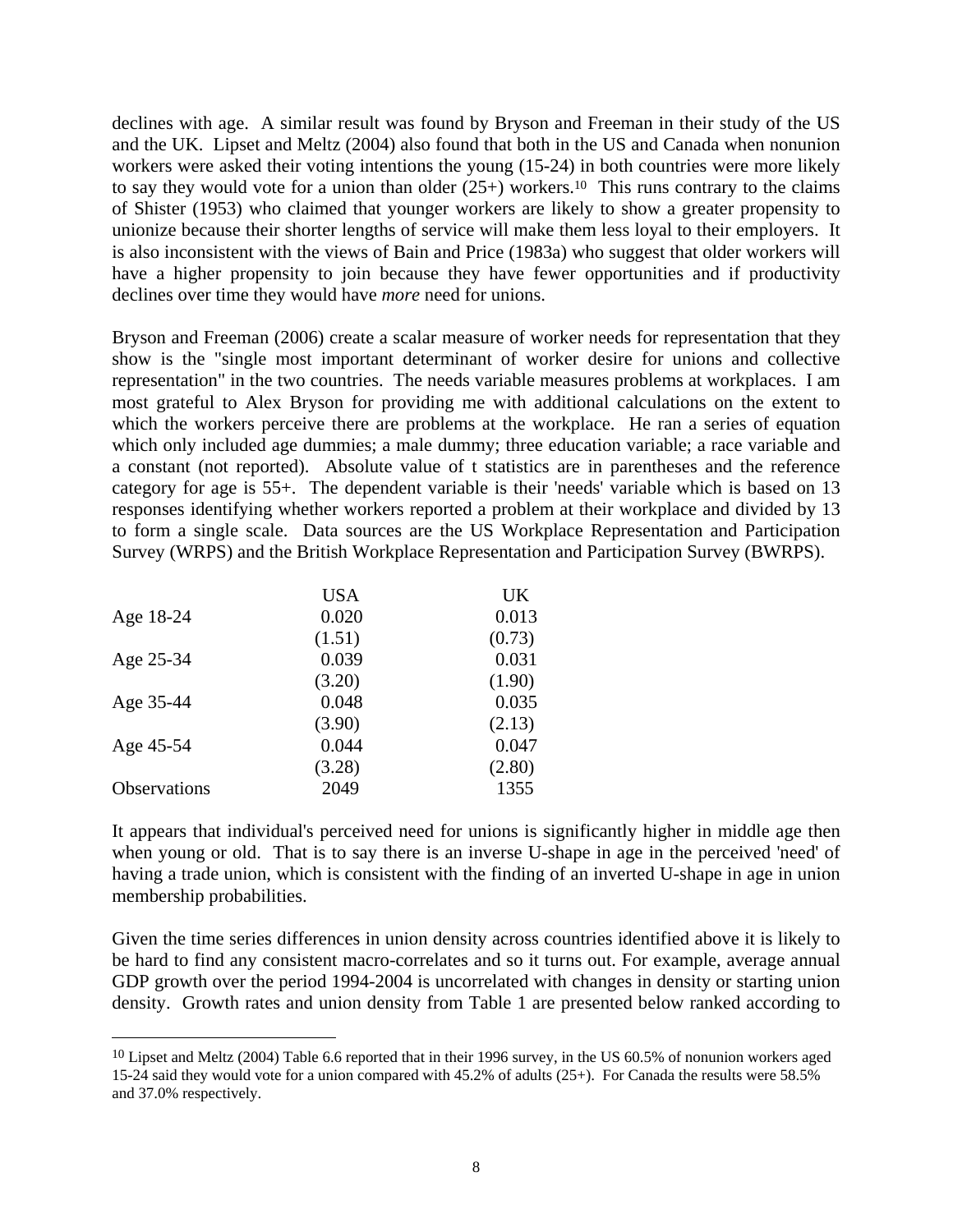1994 level of density and omitting France because of its low density but high coverage.11 Correlation between the two series is .028.

|                | $\Delta$ GDP | 1994 density |              | $\Delta$ GDP | 1994 density |
|----------------|--------------|--------------|--------------|--------------|--------------|
| <b>Iceland</b> | 3.5          | 87.4         | UK.          | 2.8          | 34.2         |
| Sweden         | 2.5          | 83.8         | Canada       | 3.4          | 32.8         |
| Finland        | 3.6          | 80.3         | New Zealand  | 3.3          | 30.2         |
| Denmark        | 2.1          | 77.5         | Germany      | 1.5          | 29.2         |
| Norway         | 2.9          | 57.8         | Netherlands  | 2.4          | 25.6         |
| Belgium        | 2.2          | 54.7         | Japan        | 1.2          | 24.3         |
| Ireland        | 7.9          | 46.2         | Switzerland  | 1.3          | 23.3         |
| Austria        | 2.1          | 41.4         | Spain        | 3.4          | 17.6         |
| Italy          | 1.6          | 38.7         | <b>USA</b>   | 3.3          | 14.9         |
| Australia      | 3.7          | 35.0         | Korea        | 4.9          | 14.5         |
| <b>OECD</b>    | 2.6          |              | <b>EU 15</b> | 2.2          |              |

The World Bank has recently argued as follows.

 $\overline{a}$ 

"Union density per se has a very weak association, or perhaps no association, with economic performance indicators such as the unemployment rate, inflation, the employment rate, real compensation growth, labor supply, adjustment speed to wage shocks, real wage flexibility, and labor and total factor productivity." Aidt and Tzannatos (2002, p.11)

There *is* micro-based evidence empirically, however, that unions reduce employment growth by about 3 percentage points per annum – see Blanchflower et al (1991); Addison and Belfield (2004) and Bryson (2004) for the UK; Long (1993) for Canada; Wooden and Hawke (2000) for Australia and Leonard (1992) for the United States. There is mixed evidence on whether unions impact plant closure (Bryson (2004b); Freeman and Kleiner (1999); Machin (1995); Addison, Heywood and Wei (200); productivity, profitability or investment (Metcalf, 2005; Pencavel, 2004, Hirsch, 2004). DiNardo and Lee (2004) for the US, for example, examined data at the level of the workplace on the impact of unionization on employer business failures/dislocations, employment, output, productivity, and wages and confirmed this finding. They used establishment level data sets that represent establishments that faced organizing drives in the US during 1984-1999. They examined the impact of winning a close election and found the impact on employer survival was small as was the impact of new unionization on wages, employment and output.

A large body of literature claims that unemployment in particular was caused by labor market rigidities in general and trade unions in particular (e.g. Layard et al (1991); Nickell et al (2005) Nickell (1997) and Blanchard and Wolfers (2000)). This was the view taken in the OECD Job Study (OECD (1994a, 1994b). Unemployment is lower in 2004/5 than it was in 1980 in the UK and the US which have seen rapid declines in density. Declining unemployment rates and declining density is also found in Australia, New Zealand, the Netherlands, France, Italy and

<sup>11</sup> Source: OECD in Figures. Statistics on the Member Countries, OECD Observer 2005 Supplement 1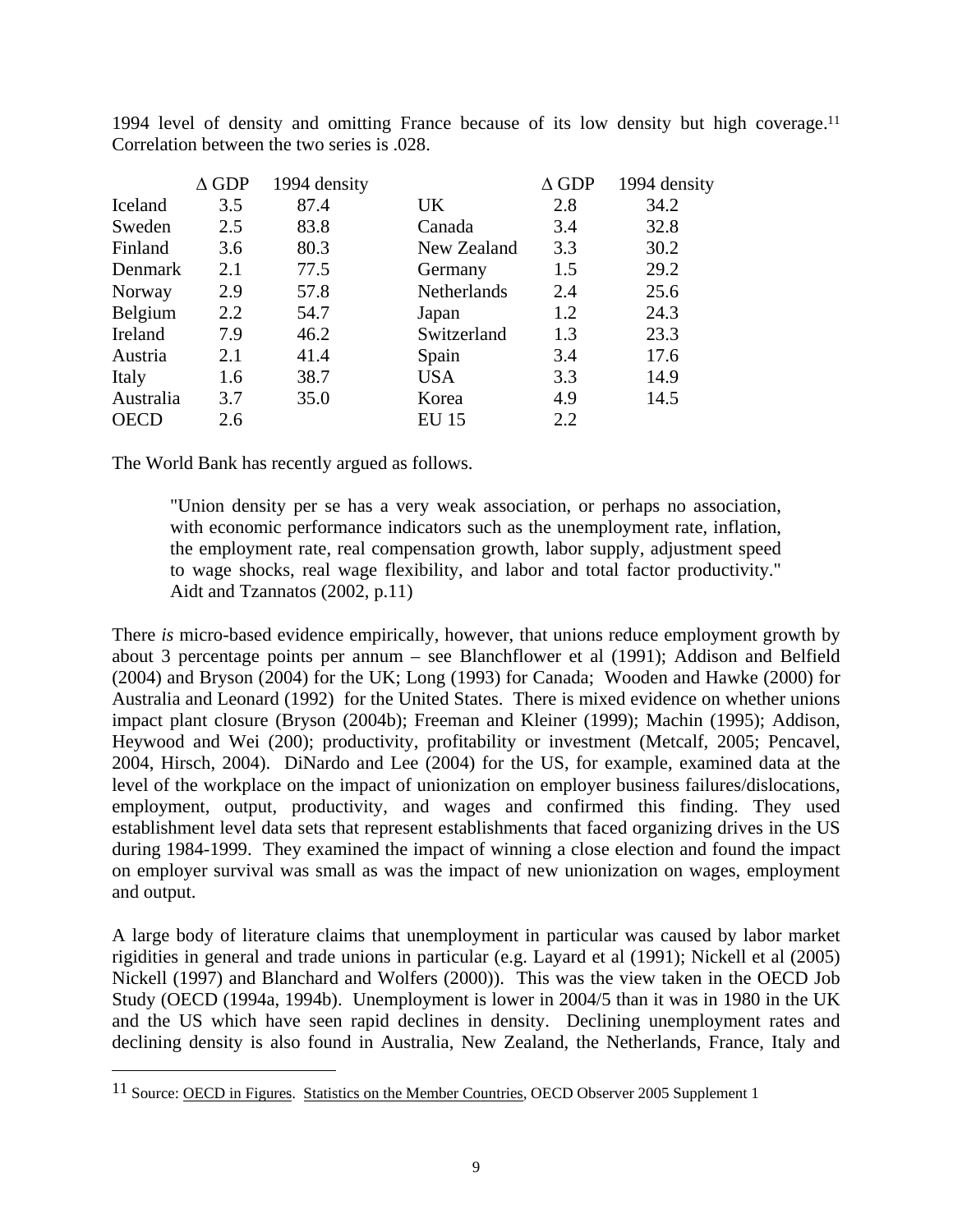Canada but this pattern is not repeated everywhere.12 Unemployment in Japan has *increased* as union density has declined; the most dramatic evidence of a negative relationship between these two variables is to be found in Denmark that has seen declining unemployment particularly since 1995 and increasing density. Of the four countries with density rates above 70% - Iceland, Finland, Sweden and Denmark – only Finland has a higher unemployment rate than the OECD average.13

Spain is an interesting test case. In 1978, according to the OECD Economic Outlook, 1995 Annex Table 21 Spain had an unemployment rate of 7.0% while Portugal's was 7.9%. Unemployment in Spain in 1994 was the highest in the OECD (24.2% compared with an OECD average of  $7.7\%$ ) and considerably higher than Portugal  $(6.7\%)$ .<sup>14</sup> There is relatively little evidence for Spain that firing costs, unemployment benefits, unions, the size of the tax wedge (the difference between take-home pay and the cost of labor to employers), skills mismatch, or labor unions had anything to do with the rise in unemployment in Spain over these years (see Blanchflower, 2001) or why unemployment in Portugal remained at low levels while that in Spain ballooned. This runs contrary to claims made in Layard *et al.* (1991) and repeated in OECD (1994) for the role of these variables. Interestingly in their main unemployment regression Layard *et al.* (1991) are unable to explain *any* of the growth in unemployment in Spain, as they simply include in their regressions a dummy variable for Spain for each year since 1973 (Chap. 9, p. 434), which unsurprisingly enters positively and significantly. In 2004 Spain's unemployment rate was 11.0% (compared with 6.7% in Portugal) and remains higher than all other OECD members other than Belgium, the Slovak Republic and Poland. As is clear from Table 1, Spain's union density in 2003 was 16.3%: only the USA and Korea had lower bargaining coverage.

Outside of the OECD there is also no obvious relation between changes in union density and changes in unemployment. We observed rising union density rates in Malta, India, Turkey and South Africa, Chile, Costa Rica, El Salvador and the Dominican Republic and relatively stable rates in Honduras, Panama Columbia; Guatemala; Philippines and Taiwan. Of the eleven countries on this list five experienced declining unemployment rates (Chile; El Salvador; Guatemala; Honduras and Turkey) while six had increases (Colombia; Costa Rica; Dominican Republic; Philippines; Panama and Taiwan).<sup>15</sup> Of the countries with declining density rates Argentina, Brazil, Bolivia, Columbia, Ecuador, Peru, Taiwan, Trinidad and Tobago and Singapore experienced rising unemployment rates while Chile, Guatemala, El Salvador, Guatemala, Jamaica, Nicaragua had declining unemployment rates.

<sup>&</sup>lt;sup>12</sup> Source: <u>OECD Economic Outlook</u>, 57, (1995); OECD Employment Outlook, 2004 Table A and OECD Main Indicators, February 2006

<sup>13</sup> Iceland's unemployment rate in 2004 was 3.1% down from 3.4% in 2003 according to data from Statistics Iceland. Unemployment was 5% in 1995, 1.9% in 1999 and 1.5% in 2000. www.iceland.is/economy-and-industry/LabourMarket/nr/74

<sup>14</sup> Source: OECD in Figures, 2005 Supplement 1, p.20

<sup>15</sup> Source: http://laborsta.ilo.org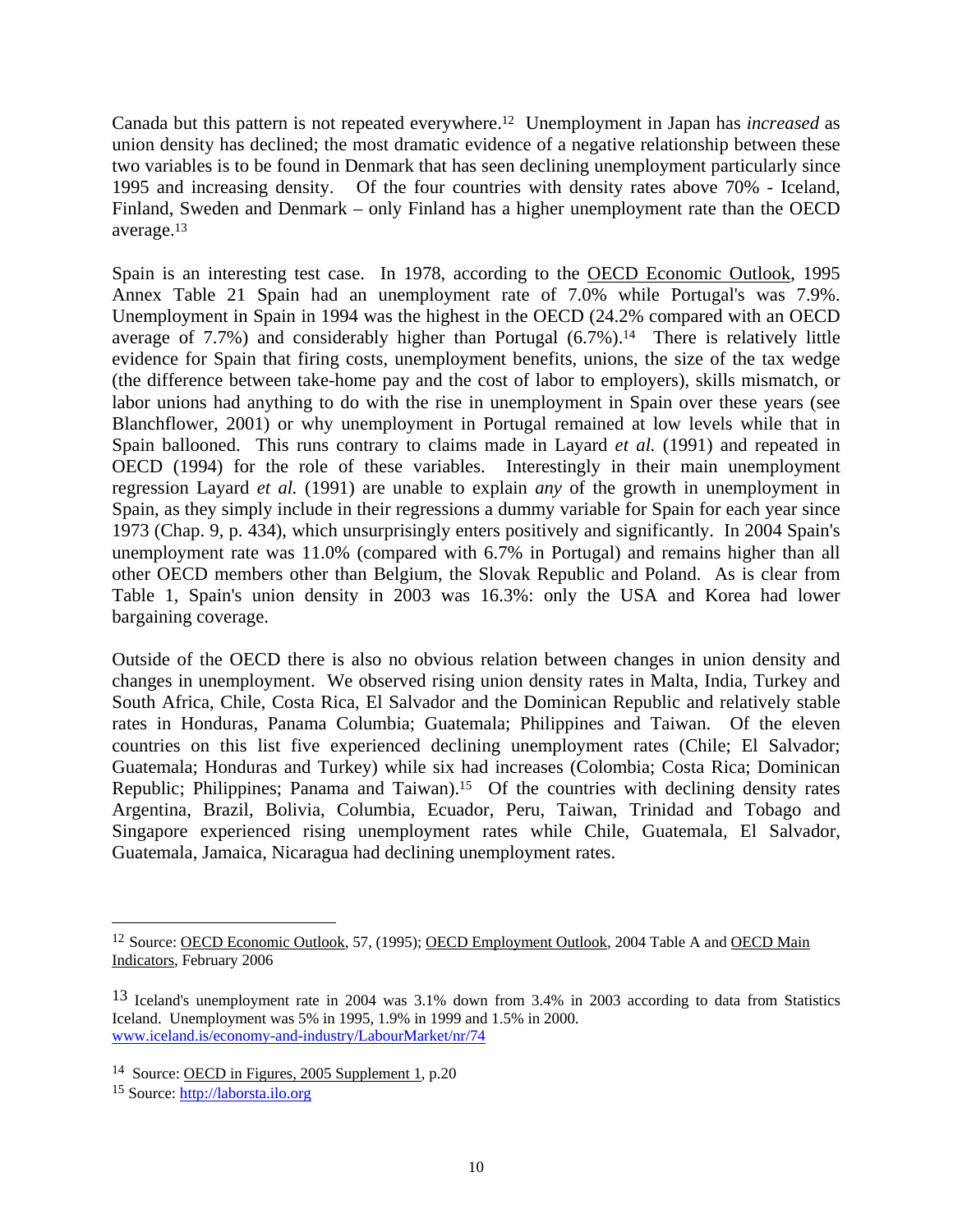There is a growing body of econometric evidence that has now challenged the view that (changes in) union density is correlated with (changes in) unemployment.<sup>16</sup> Glyn et al (2006) report the results of econometric analyses of the relation between both union density and the nature of bargaining on the unemployment rate across OECD countries and find none.17 They also found that that "replacing the union density measure with collective bargaining coverage (the share of employees covered by union bargaining) also produces no statistical association" (2006, p.5).

Over time the OECD also appears to have softened its view. OECD (2004) found that union density was insignificant in cross-country panels where the dependent variable was a) the growth in real GDP per hour worked; b) relative employment of youths; c) the relative employment of older workers and d) the employment rate. Centralization/coordination measures were everywhere insignificant in all of these equations, with or without controls for country fixed effects. The 2004 OECD Employment Outlook argued for "the plausibility of the Jobs Strategy diagnosis that excessively high aggregate wages and/or wage compression have been impediments" to jobs, while admitting that "this evidence is somewhat fragile", while accepting that the effect of collective bargaining "appears to be contingent upon other institutional and policy factors that need to be clarified to provide robust policy advice" (p. 165).

Most recently the OECD itself, in its follow-up to the Jobs Study, appears to have accepted that union density is largely uncorrelated with *any* macroeconomic outcome (OECD, 2005a, 2005b). For example, over the period 1982-2003 the OECD (2005b, Tables 1.3, 1.7, 1.8, 1.10, 1.11 and 1.8, for example) finds that in a time-series panel of countries, once country and year fixed effects are included, union density is insignificant in an unemployment equation.18 Indeed, the only time it is able to find any effect of union density is when it includes a complete set of interaction terms with variables that don't vary over time (OECD 2005b, Table 1.5), following Blanchard and Wolfers (2000).19 Blanchard and Wolfers argued "the interaction of shocks and institutions does a good statistical job of fitting the evolution of unemployment both over time and across countries."20 This result is questionable because it is obtained in an over- fitted model — few data points and lots of variables — and the results appear to be driven by the crosssection variation rather than by any time series changes. That specification tells us little or nothing about whether changes in unemployment in countries such as Spain and Ireland, which

<sup>16</sup> Although there *is* evidence that finds empirically that unions reduce employment growth by about 3 percentage points per annum – see Blanchflower et al (1991) and Addison and Belfield (2004) for the UK; Long (1993) for Canada; Wooden and Hawke (2000) for Australia and Leonard (1992) for the United States.

<sup>17</sup> See also Baker et al (2005)

<sup>18</sup> OECD (2006a, b) also finds no evidence that employment protection measures have had *any* effect on unemployment either. As an example the OECD Employment Outlook 2004 showed that Ireland's unemployment t rate fell from 15.4% in 1992 to 4.6% in 2003 despite the fact that it had low levels of job protection at the outset on virtually every measure the OECD identified, Ireland's score was unchanged since the late 1980s (Tables 2A.2.1- 2A.2.4).

<sup>19</sup> It is for this reason that in Tables such as Table 1.5 in OECD (2006b) time controls cannot be included.

<sup>20</sup> See Blanchflower (2001) for more on this.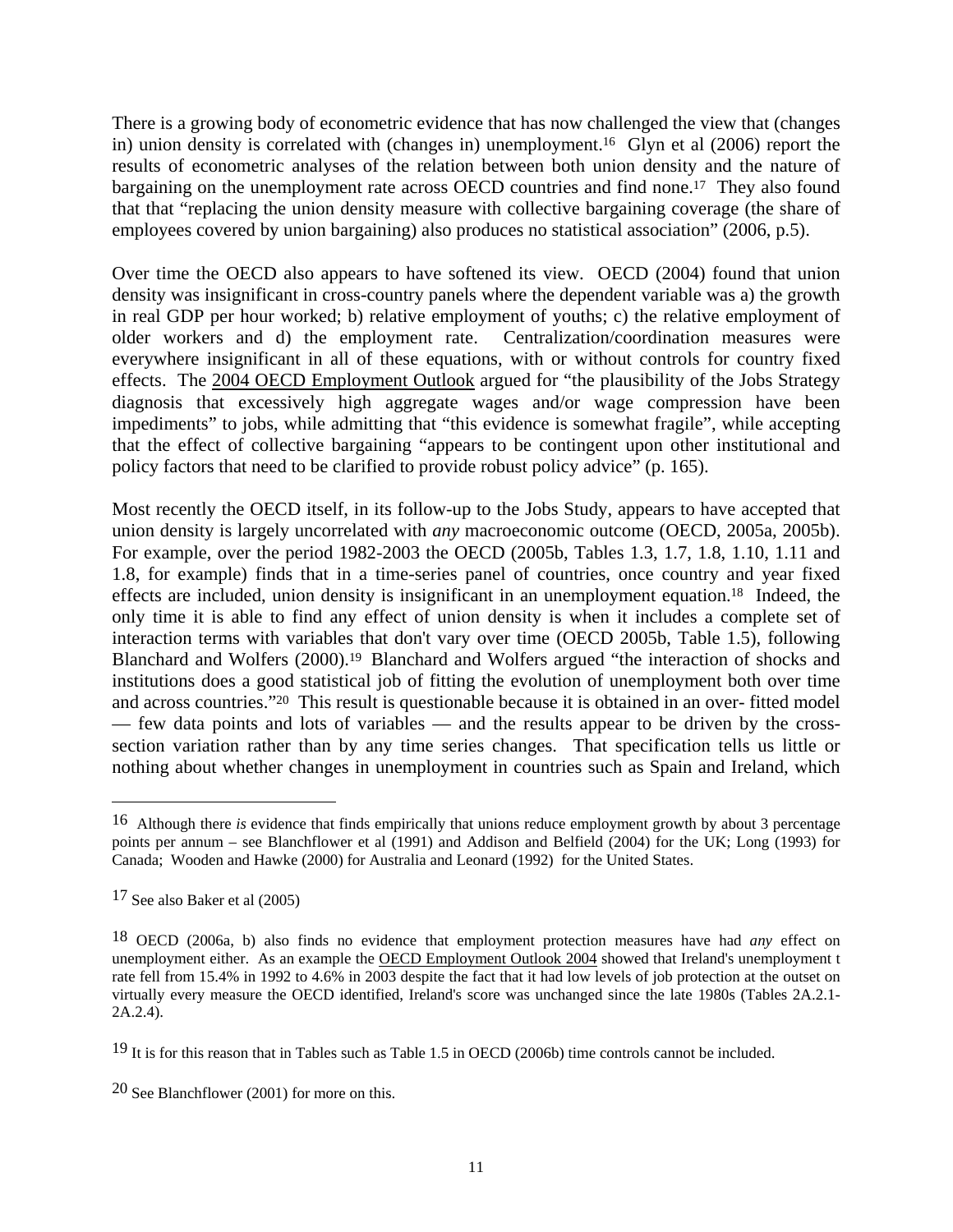experienced rapid increases and rapid decreases in unemployment respectively, had anything to do with changes in union density. Following this theme, the only specifications of the employment rate it reported for men, the OECD (2006b) reported that union density came in positive: *higher* density is associated with *higher* employment rates (Table 2.1, column 1). Similarly, the OECD found evidence of a positive effect on employment for females (2006b, Table 2.1, columns 2, 5 and 7) as well as for public employment of the young (Table 2.4, column 6). In large part such weak evidence may simply reflect the difficulty of generating *any*  convincing empirical findings at the macro level because of aggregation and other biases.

A recent paper by Richard Freeman (2005b) has noted how various other international agencies appear to have come round to the view that unions do not seem to raise unemployment. He notes that, the ILO, for example

 "takes issue with the view that labour market rigidity has been the major cause of unemployment and that greater labour market flexibility is the solution ... jobless rates appear to have risen independently of levels of labour market regulations ...trade union power was reduced in many countries, together with unemployment benefits and in some cases minimum wages, producing little if any positive employment effect." (www.jobsletter.org.nz/jbl05210.htm).

The World Bank has stated its position.

"Workers who belong to trade unions earn higher wages, work fewer hours, receive more training, and have longer job tenure on average, than their nonunionized counterparts .... On the other hand, temporary layoffs can be more frequent in unionized firms. At the macroeconomic level, high unionization rates lead to lower inequality of earnings and can improve economic performance (in the form of lower unemployment and inflation, higher productivity and speedier adjustment to shocks)" (World Bank, 2003).

The Inter-American Development Bank now seems to have a similar view.

"Labor regulations are not cost-free, but deregulation is not the answer.... Unions are neither the sand in the wheels of the labor market nor the solution to low wages.... better labor market performance is compatible with lower earnings inequality ... The new agenda requires a strengthened labor authority and a complex network of public and private institutions" (Inter-American Development Bank, 2003 pp 7-8).

Freeman notes that "in short, priors aside, the best summary of the data – what we really know – is that labour institutions reduce earnings inequality *but that they have no clear relation to other aggregate outcomes, such as unemployment*" (2005b, p.12). Freeman (2005a) has noted that "for better or worse, unions and other-wage setting institutions reduce dispersion of pay", (2005a). Aidt and Tzannatos (2002, p.11) have a similar view, that "union density correlates negatively with labor earnings inequality and wage dispersion". Countries with low levels of union density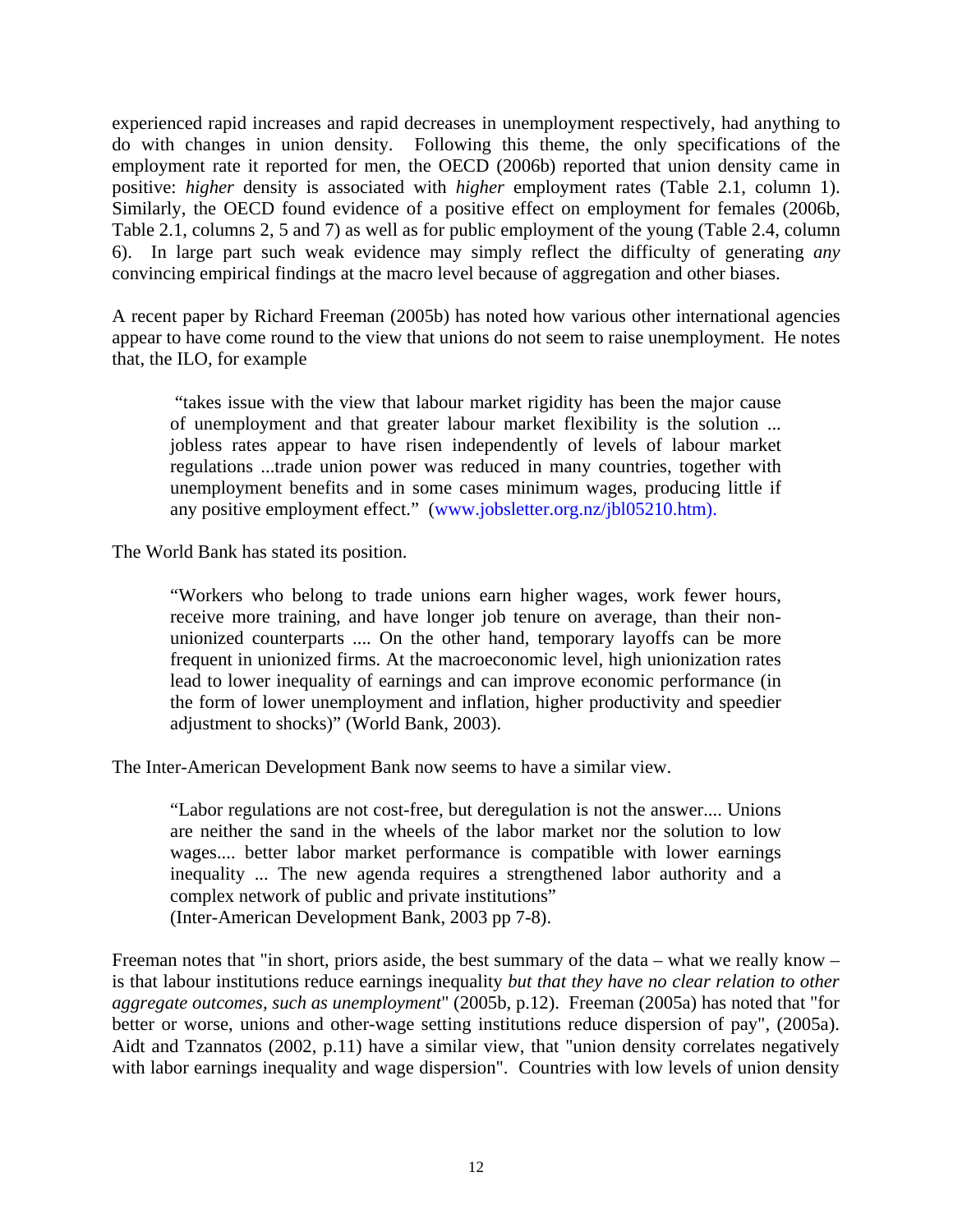appear to have higher levels of inequality.21 Card, Lemieux and Riddell (2003, 2004), have pointed to the declines in unionization, as an explanation, for the increase in inequality in the US, the UK and Canada. They find that unions reduced the variance of wages of men in all three countries but find no such evidence for women.

There is evidence to suggest that the impact of unions on the wage front is especially high in the US (Blanchflower and Bryson; 2003, 2004) which in part explains the high levels of employer resistance. After many years of resisting union presence one of Wal-Mart's stores voted to unionize; Wal-Mart announced the store's closure the following day. Blanchflower and Bryson (2003) found that the union wage gap in the United States averaged 18% for the period 1973- 2001 which was higher than in Canada and the UK and other OECD countries such as Australia, France, Germany, New Zealand, the Netherlands and Spain. They found evidence of a decline in the size of the wage premium in the US since the early 1980s and in the UK since the early 1990s.22

We now turn to examine micro-data on union members in Canada, the UK and the USA and elsewhere on the characteristics of union members. Despite differences in the proportion of workers who are members of unions or who are covered by collective bargaining agreements or the trends in these variables, there are many similarities across countries in the characteristics of union members in terms of the industry where they work, their race, gender and whether they are employed in the public or private sectors. In particular we find evidence that suggests that the probability of an individual being a union member follows an inverted U-shape maximizing around age 50 in most countries.

#### **2. Who belongs to unions - facts?**

 $\overline{a}$ 

We start with a comparison of Canada, the USA and the UK. Table 5 provides details of the characteristics of union members in the three countries in 2004 (2005 for the USA). Despite considerable differences in the levels of union density in the three countries there are many similarities in the characteristics of union members and in which sectors they are located. Union density is 28.8% in the UK compared with 12.8% in the US and 30.7% in Canada. In all three countries the rates by gender are little different while the membership of blacks is *higher* than that of whites in the UK and the USA. This is not true of other racial groups – in the UK Indians, Pakistanis and Bangladeshis ('Asians') have relatively low density rates as do Hispanics in the US. The young are less likely to be members of unions in all three countries. Membership rates in manufacturing and construction are lower than average in UK but higher than average in the US. Public sector unionism is higher than in the private sector in all three countries although there is approximately a forty percentage point difference in the UK and Canada compared with just under 30 percentage points in the USA. As we show below, the density rate in the UK has

<sup>21</sup> There is also evidence that "earnings dispersion tends to fall as union density and bargaining coverage and centralization/coordination increase", OECD (2004), p.166.

<sup>&</sup>lt;sup>22</sup> The claim made by Metcalf for the UK that "there is now no (wage) benefit to joining a union" (2005, p.92) appears to not be supported by the data. I updated the analysis of Blanchflower and Bryson (2003) and regressed the log of hourly wages on a union status dummy, 60 industry dummies, 20 region dummies, 45 schooling dummies, 5 race dummies, gender dummy and age and age squared using the Fall 2004 Labour Force Survey and found a union wage differential for males of 3.2% and 12.6% for females respectively and 8% overall (n=14,526).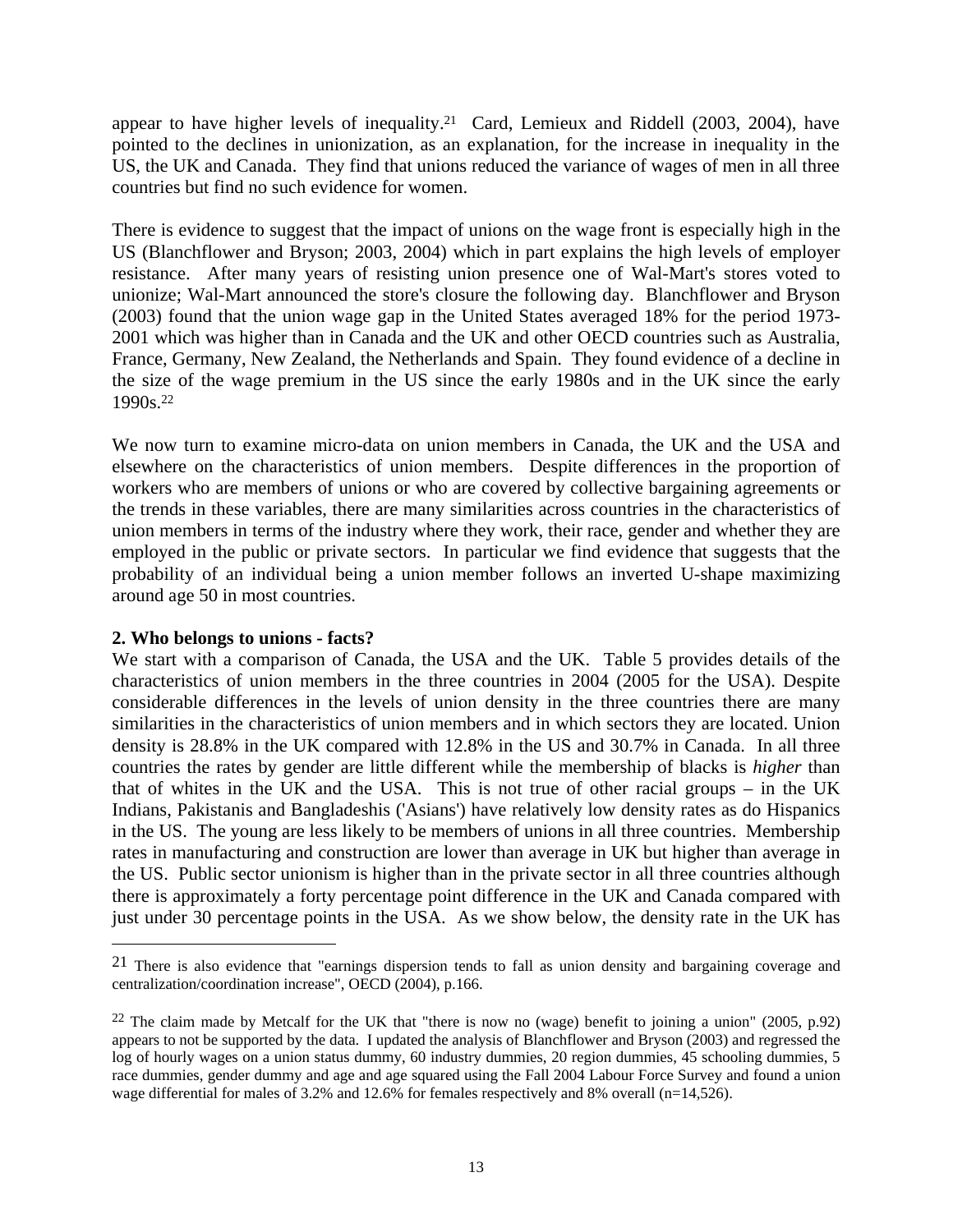been falling along with that in the private sector while in the US and Canada the private rate has been declining while the public rate has *risen*.

Table 5 makes it clear that union density rates rise with age, with relatively low rates when young in all three countries, rise with age and maximize around age 50. They are especially low for those under the age of twenty in all three countries. As we will see below this pattern is repeated across these three countries and many others inside and outside the OECD and remains in a dprobit union membership equations in which includes controls for area, industry, race, gender, sector and education. In the case of Canada Morissette et al (2005) show that unionization rates for the age group 55-64 became lower than workers ages 45-54 only from the end of the 1980s.23 The inverse U-shape pattern appears to be a relatively new phenomenon in Canada. Their union density rates are presented below.

|           | 1981 | 1986 | 1989 | 1998 | 2004 |
|-----------|------|------|------|------|------|
| $17 - 24$ | 26.4 | 17.1 | 18.4 | 11.9 | 13.6 |
| $25 - 34$ | 39.8 | 36.4 | 34.7 | 25.0 | 26.1 |
| $35 - 44$ | 42.0 | 43.3 | 42.9 | 35.8 | 32.8 |
| $45 - 54$ | 41.7 | 43.4 | 44.6 | 42.8 | 41.2 |
| 55-64     | 41.9 | 43.8 | 41.6 | 38.4 | 38.2 |

Table 6 provides details of changes in overall density rates as well as in the public and private sector by year since 1993 for Great Britain and from 1960 for the US and Canada. Density, in both the private and public sectors, has been down in the UK since 1993. In the US, private density has fallen steadily in almost every year since 1960. In the case of the US public sector, however, density reached its highest level of 40.2% in 1976 and then has remained more or less steady in the mid thirties since then. In the case of Canada private sector density has declined and, at the time if writing, both the UK and Canada have density rates in the private sector of around 17%, more than double the US rate of 8%.

It is apparent that there are many similarities between Canada, the US and the UK both in terms of the characteristics of union members who are disproportionately male, older and employed in similar industries and in terms of the overall downward trend. Union density remains higher in Britain and Canada than it is in the US. Private sector density continues to decline in all three countries. Public sector density is declining in Britain but is approximately constant in the United States and Canada.24 We now turn to model econometrically micro-data on union members in Canada, the UK, the USA and elsewhere.

#### **3. Who belongs to unions – econometrics?**

<sup>23</sup> Source Survey of Work History, 1981; Labour Market Activity Survey, 1986 and 1989; Labour Force Survey, 1998 and 2004.

<sup>&</sup>lt;sup>24</sup> Price and Bain (1983) estimate that union density in Britain in 1979 was 43% in the private sector and 82% in the public sector.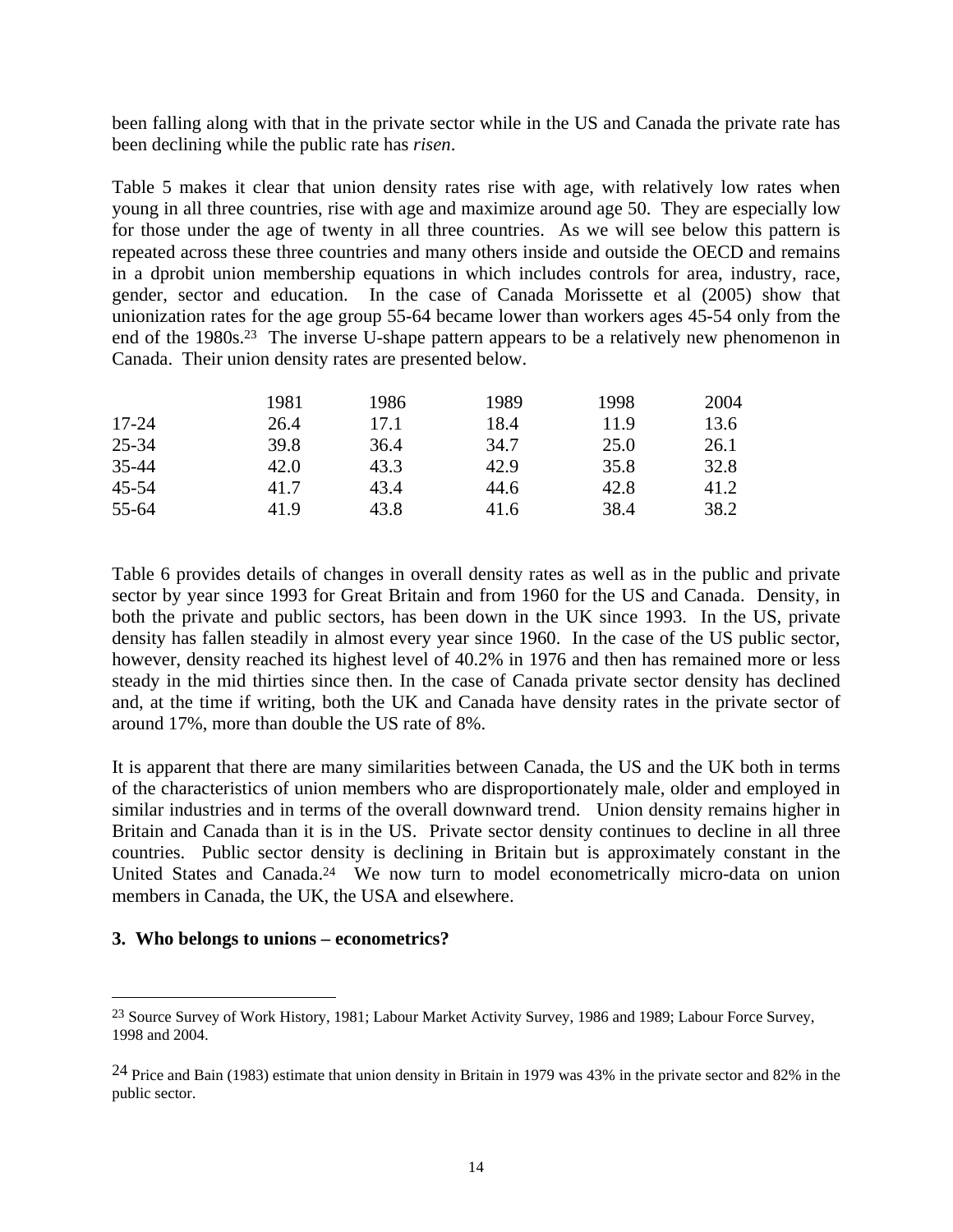There have been a series of econometric papers trying to explain the dynamics of union density for a variety of OECD countries. The papers include Hines (1964), Bain and Elsheikh (1976), Bain and Price (1983), Price and Bain (1983a), Carruth and Disney (1988), Freeman and Pelletier (1990), Disney (1990) and Beaumont and Harris (1995), Machin (2000) for the UK; Sharpe (1971), and Borland and Ouliaris (1994) for Australia; Carruth and Schnabel (1990) for Germany; Pedersen (1982) for Denmark; Freeman and Pelletier (1990), Roche and Larragy (1990) and Sapsford (1984) for Ireland; Sharma (1989b) for Malaysia and Singapore; Sharma and Sephton (1991) for Taiwan; Sharma (1989a) for South Korea; Swidinsky (1974) and Kumar and Dow (1986) van Ours (1992) for the Netherlands and Freeman and Rebick (1989) for Japan. For recent surveys see Riley (1997) and Schnabel (2003). A small literature also exists that estimates union membership equations using micro-data for a number of other countries. These include Haberfeld (1995) for Israel and Mulvey (1986); Christie (1992); Deery and De Cieri (1991) for Australia and Schnabel and Wagner (2005) for many countries.

There have been a number of econometric attempts in the literature to explain the low and declining rate of unionization in the US. These have tended to concentrate on structural factors such as the decline in manufacturing and the emergence of a service economy (e.g. Farber, 1985, 1990), employer opposition (Freeman, 1990), inadequate support from the law (Weiler, 1990) and the lack of resources for organization given an exceptionally difficult legal environment (McDonald, 1990). Empirical evidence suggests that the various compositional factors have played but a small part in explaining union decline (see Neumann and Rissman (1984), Farber and Krueger (1992) and Farber (1990)). Moreover, as will be shown in more detail below, other countries which experienced similar structural changes have experienced an *increase* in union density since the 1950s. The consensus appears to be that while compositional factors play some part, the predominant factor is employer resistance to unions (Freeman, 1988). Compared to Canada, American employers face less legal constraints on their behavior and seem more willing to eliminate union representation or to shift to a non-union environment elsewhere. In comparison with other countries, the US decides union membership in a highly adversarial electoral process at plant level.

Riddell (1993) has analyzed the divergence in the patterns of union density in Canada and the US. He examines five possible explanations: (1) changes in the industrial structure of employment that have split away from more heavily unionized sectors like manufacturing and toward less unionized sectors like services, (2) changes in the legal regimes that encourage unionization, (3) differences in the degree of management opposition (4) changes in the demand for union representation, and (5) differences in public attitudes and value systems towards collective actions. His main conclusion is that differences in the legal regimes and in overt management opposition is the primary cause of the quite separate paths in unionization rates that the two countries have followed.25 More recently Lipset and Meltz (2004) have argued that the relative reluctance of employees to join unions in the US compared to those in Canada, is rooted less in their attitudes toward unions than in the US's laissez-faire individualist values compared with Canada's more social democratic tradition. Canadian values, they suggest, are more

 $25$  Riddell (1993) also reports that the differences in unionization rates do not appear to be driven by union wage premiums because they are fairly similar between the two countries - a point we return to below.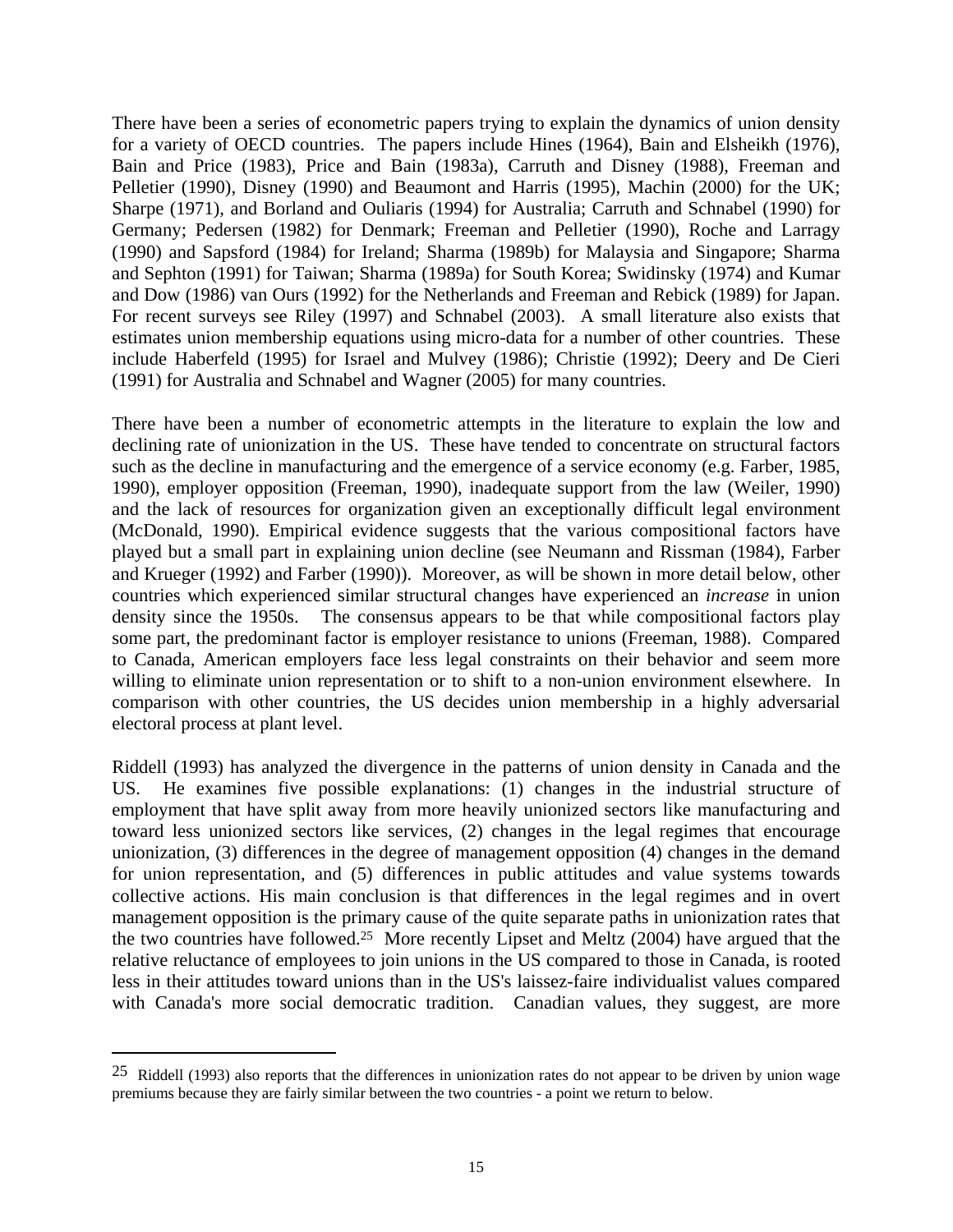supportive of unions, making them more powerful but this, paradoxically, lowers public approval of unions which Lipset and Meltz show is higher in the US where unions have less influence.

It should be said, though, that there is little consensus in these papers on any *single* determinant of union growth or decline. There is some evidence that short-run changes in density are positively related to changes in employment and price inflation and negatively related to wage inflation and unemployment (see, for example, Ashenfelter and Pencavel (1969); Bain and Elsheikh (1976); Carruth and Disney (1988); Disney (1990); Carruth and Schnabel (1990)). There is also some evidence for countries other than the US that the declines, as noted above, are also due to changes in the climate in which trade unions operate. Freeman and Pelletier (1990), for example, found that "the vast bulk of the observed 1980s decline in union density in the UK is due to the changed legal environment for industrial relations" (1990, p.156). Unemployment is likely to have the effect of decreasing unionization rates as unemployed workers stop paying membership dues. There is a lot of evidence across countries suggesting that high (local) unemployment weakens workers bargaining power (Blanchflower and Oswald, 1994, 2005a). On the other hand inflation may encourage workers to join unions as they see price increases eroding their real earnings. Employers are more likely to concede wage rises because in times of high and or rising inflation, because these increases can be passed on more easily to customers.

Mason and Bain (1993) surveyed the literature on the determinants of union membership in Britain. They rejected what they called a 'structural determinist' explanation of the decline of unions which emphasized the primary role business cycle, employer policies and government action. They favored an 'interventionist' explanation emphasizing the practices and policies of the unions and the lack of a national leadership committed to growth as a priority. They concluded their review by arguing that "ultimately, the long term health (and indeed survival) of the trade unions in Britain, as elsewhere, depends on developing new approaches in a conscious way, to adapt to and help shape the environment in which trade unions operate, rather than allowing that environment to dictate the future of the trade movement" (p.349, 1993). Unions in the UK have been unable to heed their warning; the environment has been winning hands down.

Bryson and Gomez (2002) have shown that the decline in union membership in Britain is principally accounted for by the rising percentage of employees who have *never* been union members. They found a significant increase in 'never-membership' in the 1990s relative to the 1980s, and this trend accelerated in the second half of the 1990s. In the economy as a whole, a little over half the rise in never-membership is due to compositional change in the workforce, in that segments with traditionally high rates of never-membership increased their share of employment. The remainder is accounted for by within-group changes. The biggest single factor determining the probability of never-membership was whether or not an individual was employed in a workplace with a recognized union. Employees in unionized workplaces had a 40 per cent lower probability of never-membership than similar employees in non-unionized workplaces. The size of this effect has not changed very much since the early 1980s. Threequarters of the decline in union density within unionized workplaces Bryson and Gomez found was accounted for by a rise in never-membership, suggesting that the rise in never-membership was not simply a function of overt employer opposition or the increasing organizing costs of becoming a member, implied by the rise in non-unionized workplaces.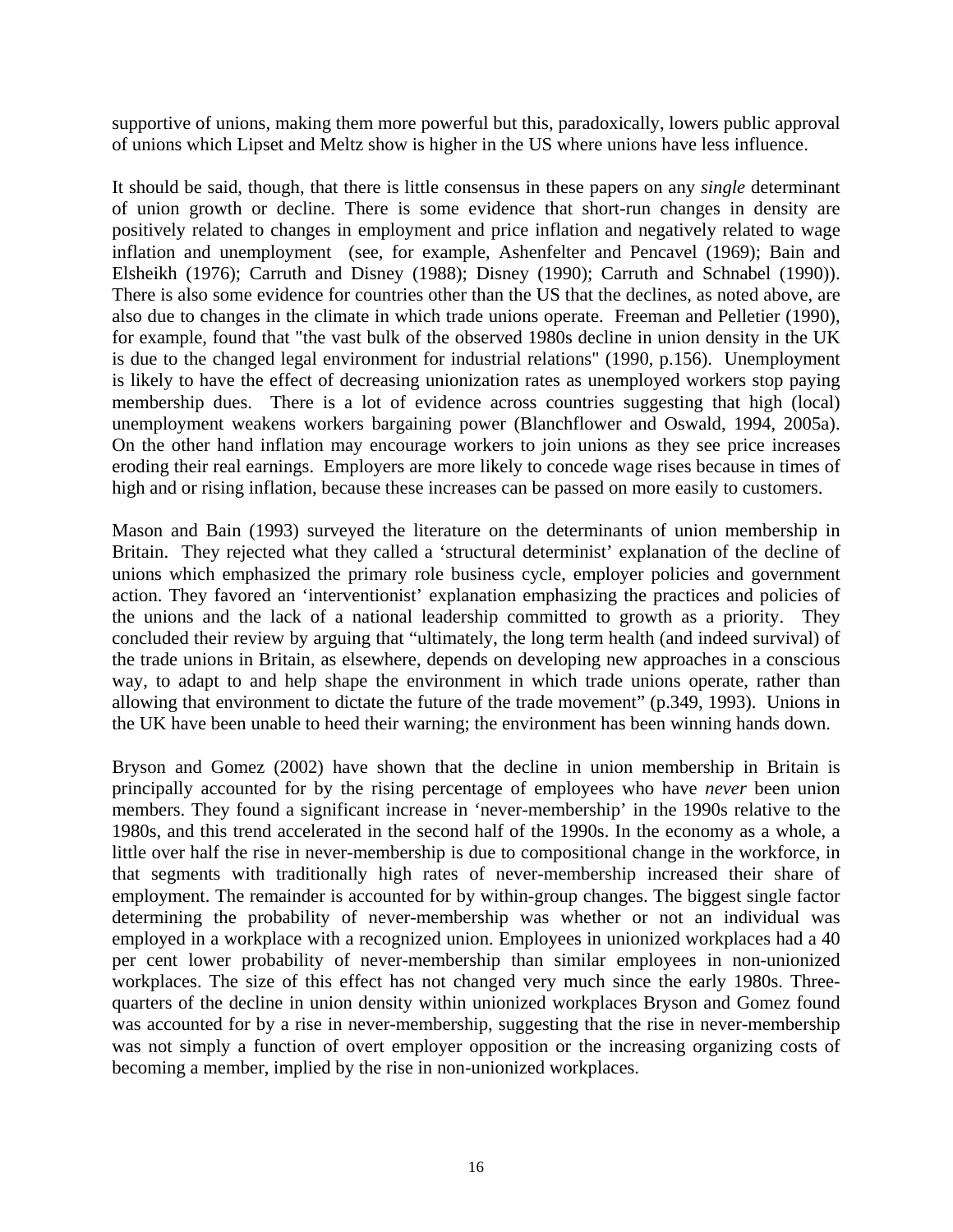What are the characteristics of individuals who belong to a trade union? The starting point for this analysis will be a comparison of the determinants of union membership in the United State States and Britain using two large, broadly similar, data files. The next step will be to extend the analysis to a number of other countries using a variety of data sources.

#### **a) United Kingdom**

1

A number of papers have modeled the determinants of union membership in the UK using micro-data at the level of the individual. Papers include Stewart (1983); Bain and Elias (1985); Booth (1986); Payne (1989); Green (1990, 1992); Cregan (1991), Elias (1996); Blandon and Machin (2003) and Machin (2004). There is evidence that the probability of membership is higher amongst men, is positively related to age or experience and in some cases is concave in age. There is also some evidence of positive non-white effects and negative education effects. For a discussion see Riley (1997) and Schnabel (2003).

Micro-data at the level of the individual on union membership are available in the UK from the Labor Force Survey every year since 1993. Union data are only reported in one of the four quarterly sweeps of the survey – in the Autumn (September, October and November), of each year. The Labor Force Survey is very similar to the Current Population Survey data we use below for the US which allows us to draw direct comparisons. Here data from the 1993-2004 surveys are pooled, which generates a sample size of just under 711,000 employees. For comparison purposes we also make use of a much smaller survey -- the General Household Survey (GHS) which has equivalent data on individuals available for the single year of 1983. Although the GHS is a time series of cross-sections, 1983 is the earliest year when union status is reported.26 Sample size for the 1983 GHS is just over 9000 employees. It is appropriate to determine the probability of a worker being a union member, holding constant their characteristics.

Table 7 reports the results of estimating dprobit models of union membership for the UK.<sup>27</sup> There are 9075 observations for 1983 but 710,567 for 1993-2004. The sample is restricted to workers only. The dependent variable is set to one if the individual is a union member, zero otherwise. In all equations the following controls are included - age and its square, gender, race dummies, qualification dummies, industry dummies, region of residence dummies and a fulltime dummy. A time trend (1993=0) is included rather than year dummies to determine the *ceteris paribus* annual rate of decline. Columns 2 and 5 restrict the samples to the private sector while columns 3 and 6 restrict it to the public sector. Column 3 adds 5 further dummies to distinguish the type of public sector organization, with Central Government the excluded category: such data are not available in the GHS. For brevity the coefficients and t-statistics on

<sup>&</sup>lt;sup>26</sup> In a recent paper Machin (2004) compared union membership in 2001 using the Labour Force Survey with that in National Training Survey (NTS) of 1975. We do not use the NTS here as it does not contain information on the public sector.

<sup>&</sup>lt;sup>27</sup> Probit analysis is performed here using the dprobit command in the statistical program STATA 9.0 SE. Dprobit reports the marginal effect, that is the change in the probability for an infinitesimal change in each independent, continuous variable and by default, reports the discrete change in the probability for dummy variables.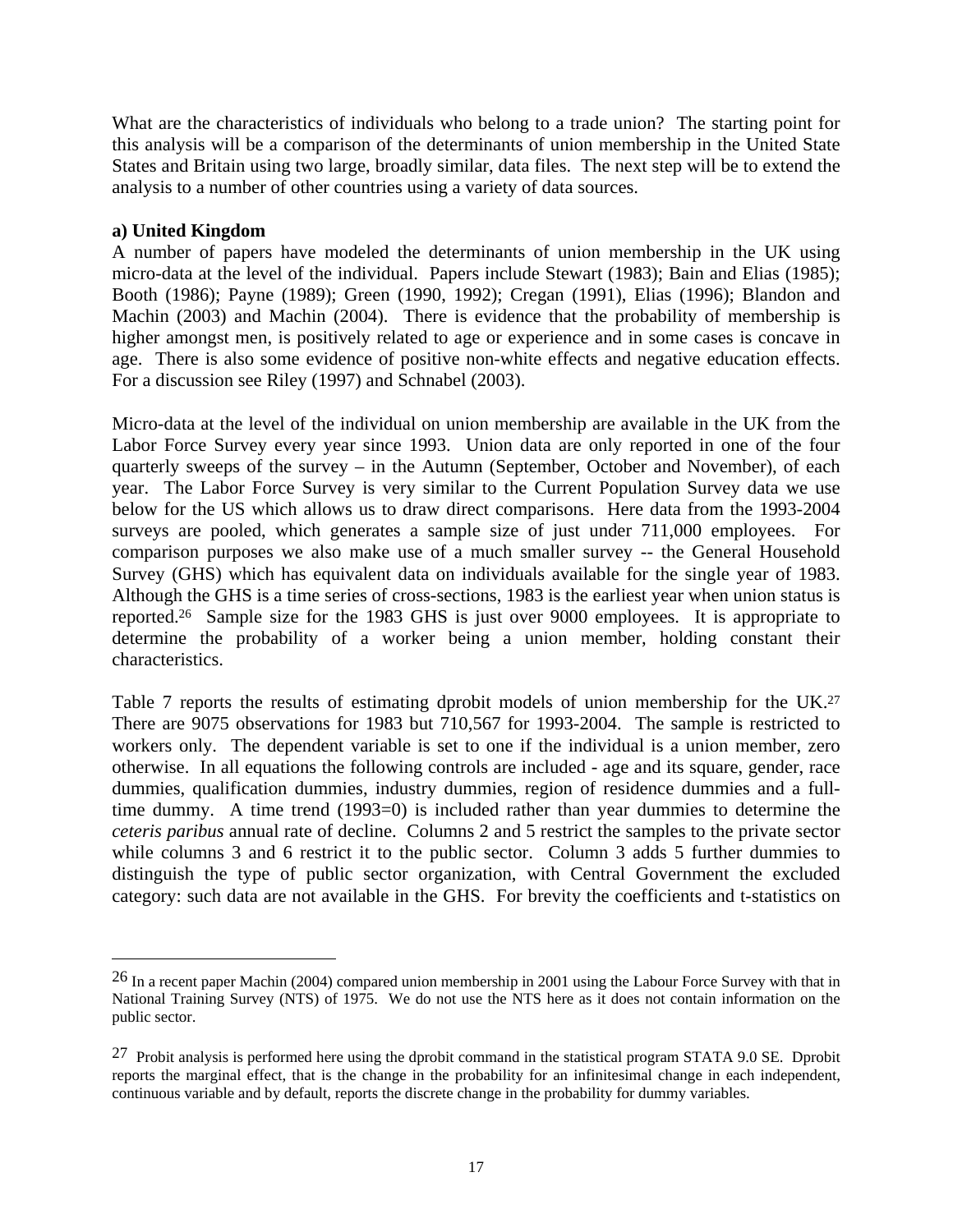only higher degree and bachelor's degree are reported compared to the excluded category 'no qualifications' although a full set are included.

The main findings are as follows.

<u>.</u>

- Men are significantly *more* likely to be members than women. This contrasts with the results obtained in Machin finds "by 2001 there is no gender gap in union membership" (2004, p. 430) even though the male variable in his Table 2 has a (small) positive coefficient and a tstatistic of 1.75.<sup>28</sup> There are no gender effects in the public sector in either time period.<sup>29</sup>
- Blacks have a *higher* probability of being unionized than whites.
- Overall schooling and qualifications are related *positively* to membership in the public sector but *negatively* in the private sector and the differences are big. Individuals with a first degree have a 3.4 percentage point *lower* probability of being a union member than a worker without formal qualifications in the private sector but a 16 percentage point *higher* probability in the public sector. This was not apparent in 1983.
- The probability of being a union member rises with age and reaches a maximum in the late 40s (48 using the LFS and 46 from the GHS). When a set of eleven age dummies, each covering five years (e.g.20-24), are included the function maximizes a little higher in the age category 50-54. More details on this are presented below.
- The maximum of the age function has moved up slightly over time from 46 in 1983 to 48 in 1993-2003.

<sup>28</sup> I understand from private communication with Steve Machin that the lack of a gender differential in his paper arises because, for comparison purposes, that in Machin (2004) he excluded a public sector dummy because it is unavailable in the NTS. That appears to account for the difference between our two papers; adding a public sector dummy, or detailed industry dummies, produces a significant and positive male differential. Appendix Table 1 presents evidence on the significance of the male dummy in UK union membership equations, using data from the latest data file available at the time of writing, the Fall 2004 LFS. In the first six columns I exclude the selfemployed who are asked about their union membership (in 2004 membership rate 7.9% compared with 28.7% for employees) and include them in the final column. In the raw data the unionization rate of women is the same as that of men (Table 5) and that is replicated in column 1 where the male dummy has a negative sign with a t-statistic of 1.75. Once age and its square and race dummies are included the t-statistic falls. Adding schooling dummies the sign now switches to positive with a t-statistic of 1.90; the addition of industry dummies, or a private sector dummy, or both results in a significant and positive male dummy, with a t-statistic in all cases of over eleven. In the final column a significant and positive coefficient results when only a private sector dummy is included. Females are disproportionately employed in the public sector; once account is taken of that fact there is a significant and positive male effect. When the self-employed are included in the final column the results are the same, the male coefficient is positive along with a significant negative coefficient on the self-employment dummy. If one compares the size of the male coefficient in Appendix Table 1 column 5 with the comparable equation in Table 7 it appears that the size of the male coefficient in 2004 (.0635) is actually *increasing.* The value obtained using the 2004 LFS is *higher* than was obtained for the period 1993-2004 (.0247 in column 1) or for 1983 (.0310 in column 4).

<sup>&</sup>lt;sup>29</sup> Note that in 2004 65% of all workers in the public sector were female compared with 41% in the private sector (Heap, 2005). Total employment in 2005 in the UK was 28,713,000 made up of 22,867 in private employment and 5,846, or 20.4% in public sector employment down from 23.1% in 1992 (Hicks, 2005, Table 1).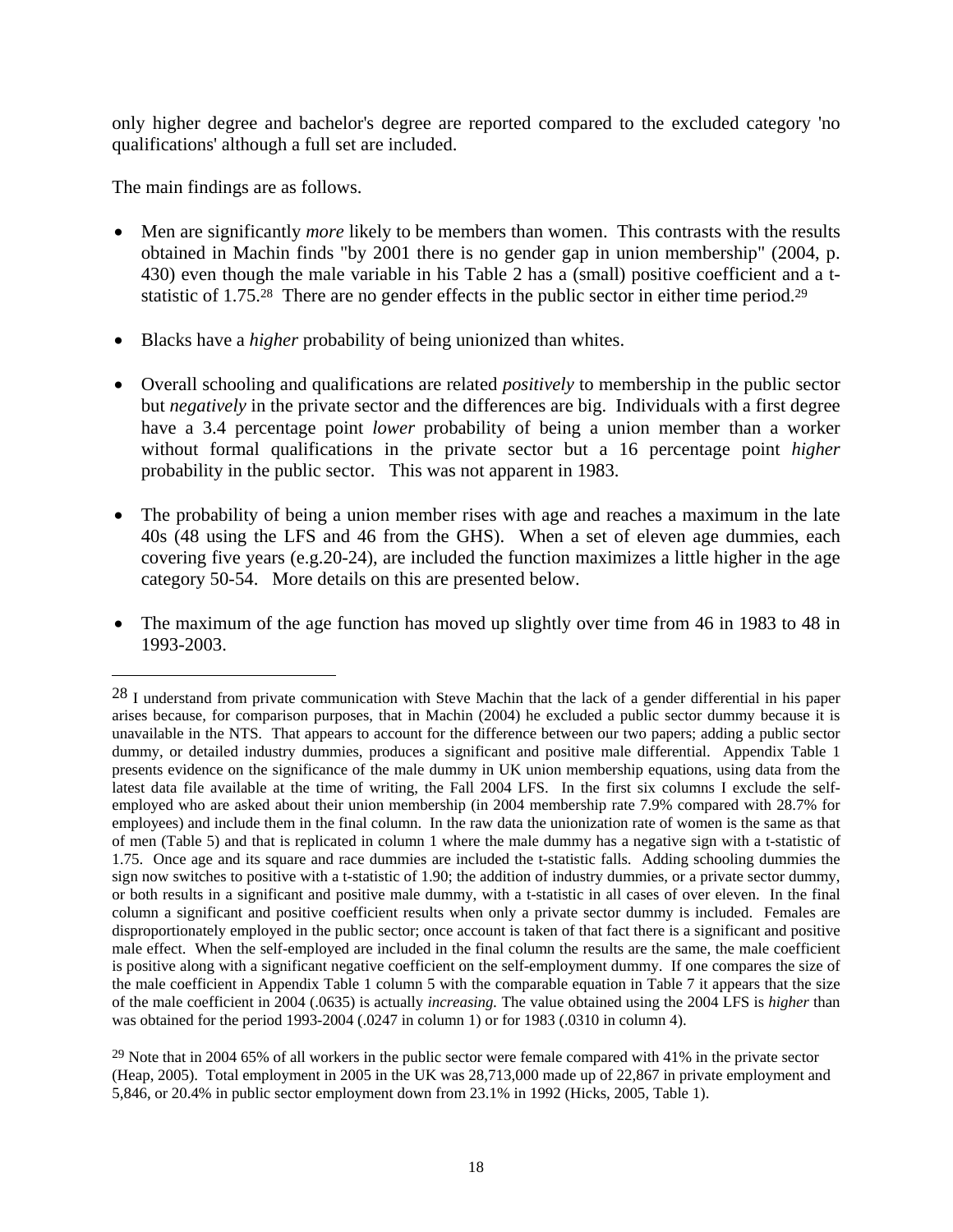- Union density has declined by nearly half a percentage point a year holding constant characteristics.
- There remains a large public sector differential of more than 40 percentage points.
- Full-timers have higher density rates than part-timers
- The broad patterns observed in the data using the LFS from 1993-2004 are broadly similar to those observed using a much smaller data file from the GHS for 1983.

#### **b) United States**

 $\overline{a}$ 

I now turn to estimating dprobit models of union membership in the US using data from the CPS Merged Outgoing Rotation Group Files of 1984-1991 and separately for 1992-2002 to determine the extent to which the unionized workforce in the two countries is comparable. I use data from the earlier period as background; union data first become available in the MORGs in 1984.30 Information is available on the union status of approximately 1.6 million workers in the first period and 1.8 million in the later period. Even though data are available for 2003 and 2004 I stop at 2002 because of changes in the industry code which make comparisons difficult. The dependent variable is set to one if the individual is a union member, zero otherwise. It is necessary to change the schooling measure in the later period because the BLS switched from a schooling measure to a more credential oriented indicator. In all equations age and its square, full-time status dummy, race dummies, a gender dummy plus controls to distinguish whether the individual worked in the public or private sector as well as state and industry are included. Controls are as similar as I can make them to the controls used in the UK above. Examples of papers for the United States that model the probability of union membership using micro data include Antos et al (1980) and Hirsch and Berger (1984).

Table 8 for the period 1984-1991 includes years of schooling as the education control. Table 9 for the subsequent period includes 15 highest qualification controls; the decision to split the data in two in 1992 arises because of changes in the education question in the CPS in that year. In Table 1 the coefficients on the four highest education categories compared with workers with  $\langle 1^{st}$  grade education are reported – once again the remaining dummies were included but results are not reported. Tables 11 and 12 for the US suggest that the decline in union density has slowed (from 0.36 percentage points per annum in the first period to 0.18). It is also apparent that the broad patterns are similar – by race, gender, full-time/part-time and by education. The main difference between the two tables is that in the first period the trend in public sector density is insignificant but in the second period it turns down.<sup>31</sup> For brevity only a few selected qualifications and state dummies are reported.

<sup>30</sup> For details of the files and to download manuals and the data see www.nber.org/data

<sup>&</sup>lt;sup>31</sup> The results reported here are broadly consistent with those of Bender (1997) who used individual level data from the 1972 and 1987 May CPS files to estimate separate union membership equations for each of these years using a variety of estimation techniques. However, in contrast to the results reported here his sample was restricted to manufacturing only. He found some declines in the gender and age/experience terms over time but overall relatively few significant differences between the estimated coefficients over time. The results were broadly similar whichever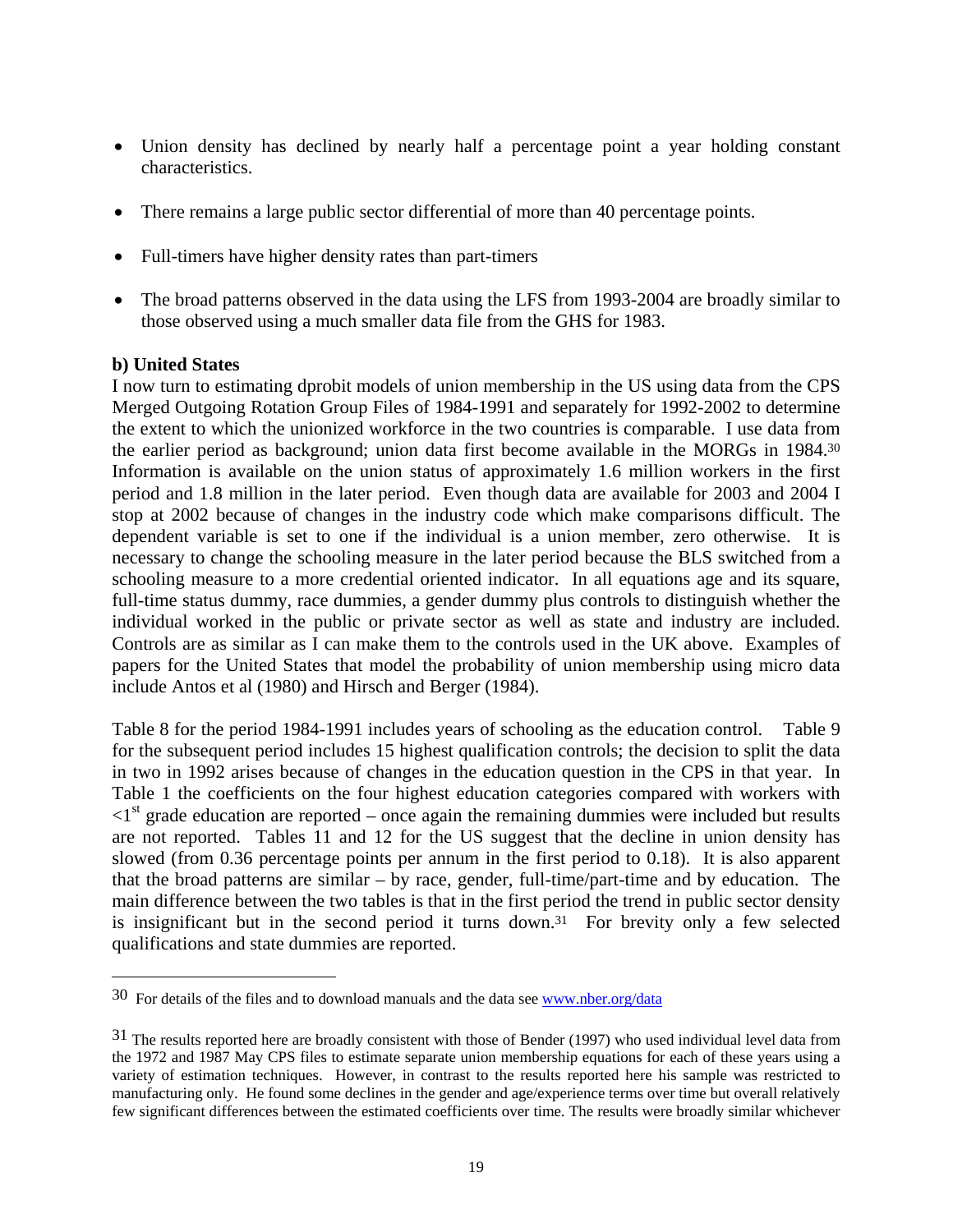- Men are more likely to be members than women in both the private and public sectors by between 3 and 4 percentage points.
- Blacks have a higher probability of being unionized than whites.
- Overall schooling and qualifications are related *positively* to membership in the public sector but *negatively* in the private sector.
- The probability of being a union member rises with age and reaches a maximum in the late 40s (47 for 1984-1991 and 49 from 1992-2002). When a set of eleven age dummies, each covering five years (e.g.20-24), are included, the function maximizes in the age category 50- 54. More details on this are presented below.
- As in the UK the maximum of the age function has moved up slightly over time from 47 for the period 1979-1991 to 49 for the period 1992-2002. The age maximum in the US is higher in the private sector than in the public sector in both periods whereas it is the same in the two sectors in the UK.
- Union density has declined by .4 of a percentage point a year holding constant characteristics.
- There remains a large public sector differential of 20 percentage points.
- Full-timers have *higher* density rates than part-timers
- The broad patterns observed in the data for 1984-1991 are similar to those observed for 1992-2002.

#### **c) Canada**

Table 10 presents the results of estimating a union membership dprobit for employees in Canada using data from the June 1997-December 2005 Canadian Labour Force Survey (CLFS). We make use of data for each year from the June and December samples. Individuals rotate in and out of the Labour Force Survey – they are in for six months and then leave. New rotation groups enter in June and December each year. There is information in the CLFS on unions for all six rotation groups. Once you have data for December and June each year, adding the other months adds very little as essentially the identical information for the same people is repeated. It is not necessary to cluster the standard errors are there are no repeat observations on the same individuals. There are just over 900,000 observations. Controls are included for industry and province and for highest qualification as well as an annual time trend (1997=0) and a December dummy to identify the relevant rotation group. Results are reported overall and separately for the

estimation method was used. Changing socio-demographic characteristics did not have a large effect on the decline in density, which is consistent with the results reported here. Bender's central finding is that gains in educational levels, changing occupations, and reductions in the economies of scale of union organizing activity appear to have played a much more important role.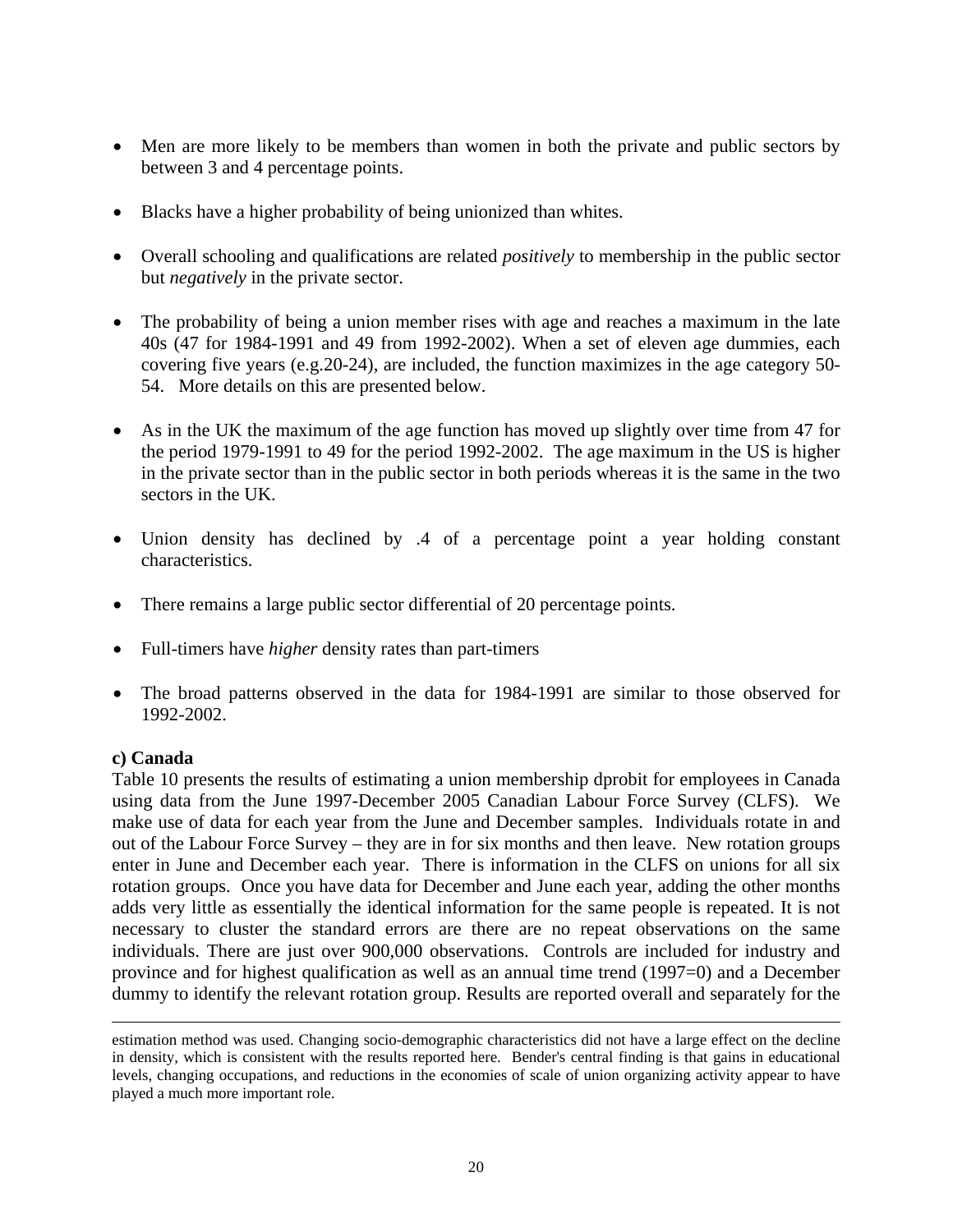private and public sectors. Data on age are only available in bands so 11 dummy variables are included.

It is apparent that the main results for the US and the UK are all repeated here. Males have higher probabilities than females of being union members as does being a public sector worker. There is a 47 percentage point difference between the public and private sector rates. Having a bachelor's degree enters negatively in the private sector and positively in the public sector equation. Workers in the age group 50-54 have the highest probability of being union members in all three equations.32 Interestingly there is a no significant overall time trend but a significant negative trend in the private sector and a significant and positive one in the public sector.

Riddell (1993) also examined the similarities and differences in the US and Canada using microdata. In the case of Canada the data source was the Survey of Union Membership (n=3,995) and for the US it was the CPS, both taken in December 1984 (n=4,372). Controls were a series of age dummies, gender, and industry dummies; controls were not included for education or location. He found evidence in both countries that membership was higher for full-timers, those aged 25-34; men; public sector workers. He included five dummy variables for age in each country and found that they were not significantly different when he estimated a pooled equation and included interaction terms. The probability of membership was higher for the 25-34 year olds than the excluded category of <25. The coefficients on the remaining age dummies became progressively smaller but significant. The age 65 and over was insignificant in both countries. Riddell (1993) concluded that 83 percent of the Canada-US unionization gap was due to intercountry differences and only 17 per cent to differences in characteristics.

#### **d) Other countries**

1

Are the patterns in these data for the UK and the US repeated in other countries? It turns out that many of the findings we have identified are repeated both inside and outside the OECD. Evidence is found that supports the findings that union density is higher in the private sector, is related to age in an inverse U-shape maximizing in the late 40s and is declining.

Visser (2003) reported union density estimates for a number of countries by gender and by sector. We report a selection of countries below from Visser's Table 11.8 where all four estimates are reported.33

 $32$  For both the UK and the USA, replacing the age and age squared term with exactly the same age dummies, the maximum also falls in the 50-54 age category. For the USA, when equation 1 of Table 11 was re-estimated for the period 1984-1991 the coefficients were - age 20-24=.035; 24-29=.081; 30-34=.113; 35-39=.133; 40-44=.147; 45- 49=.156; 50-54=.163; 55-59=.169; 60-64=.149; 65-69=.069; >=70=.01 (n=1,600,112). When equation 1 of Table 12 is re-estimated for 1992-2002 with the same controls the estimated coefficients were as follows: age 20-24=.033; 24-29=.081; 30-34=.102; 35-39=.112; 40-44=.132; 45-49=.151; 50-54=.159; 55-59=.155; 60-64=.129; 65-69=.055;  $>=$ 70=.030 (n=1,811,934). When equation 1 of Table 10 is re-estimated for the UK with the same 11 age dummies the results are as follows: age 20-24=.095; 24-29=.166; 30-34=.211; 35-39=.236; 40-44=.259; 45-49=.275; 50- 54=.277; 55-59=.273; 60-64=.239; 65-69=.117; >=70=.114 (n=710,567).

<sup>33</sup> Visser (2003) also reports density numbers only by gender and not by sector in a further 5 countries - Denmark in 1997 (73% male 78% female); Ireland in 1997 (44% and 43%); Korea in 1998 (15% and 5%), Malaysia in 1988 (15% and 8%), South Africa in 1994 (32% and 29%). He also reports estimates only by sector in another 4 countries – Italy in 1997 (36% private and 43% public), Spain in 1997 (14% and 32%), Poland in 1999 (10% and 80%) and Israel in 1997 (25% and 50%).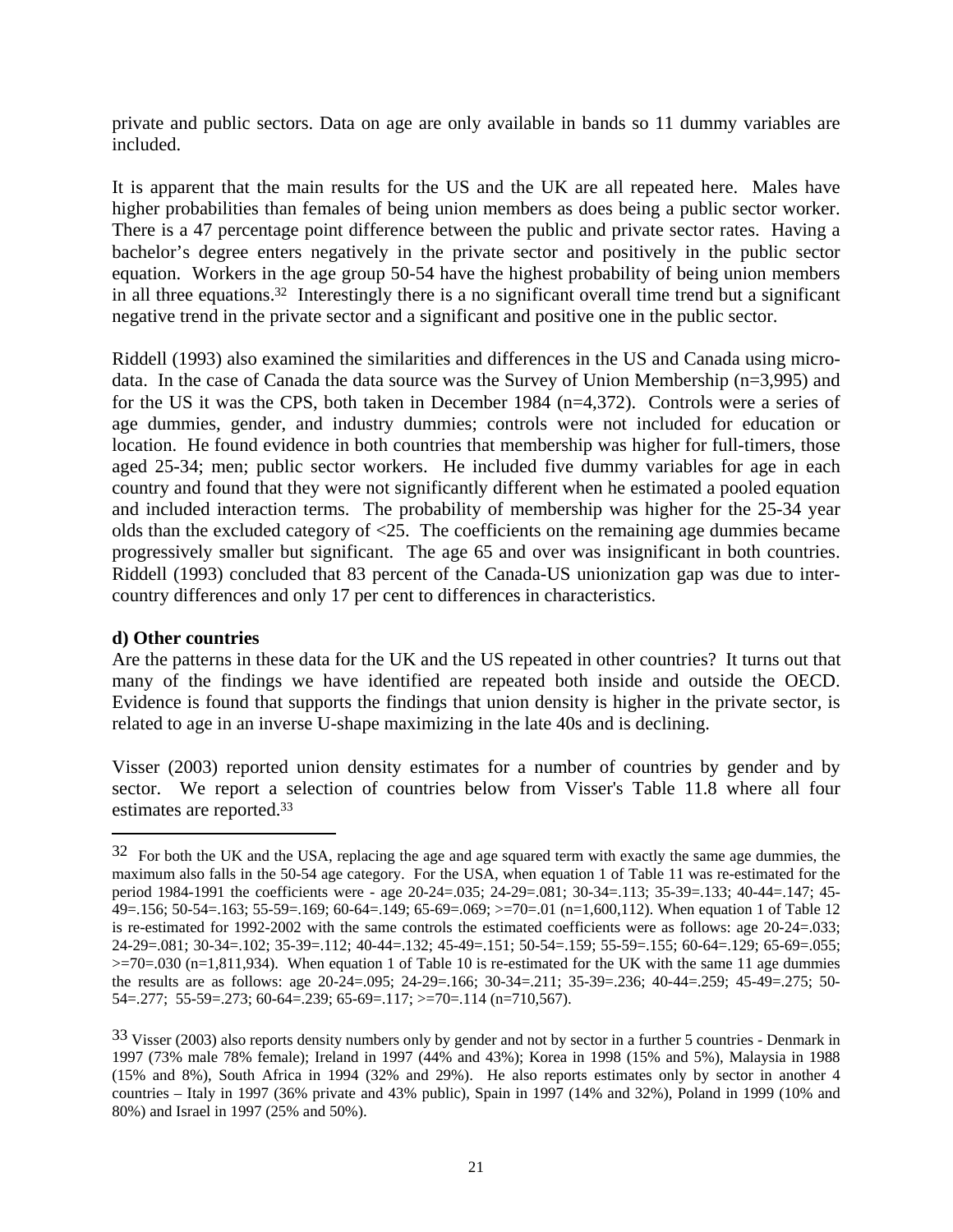|                       | Men | Women | Private | Public |
|-----------------------|-----|-------|---------|--------|
| Australia (1998)      | 30  | 26    | 24      | 55     |
| Austria (1998)        | 44  | 27    | 30      | 69     |
| Canada (2000)         | 31  | 29    | 18      | 70     |
| <b>Finland</b> (1989) | 69  | 75    | 65      | 86     |
| France (1993)         | 13  |       | 4       | 25     |
| Germany (1997)        | 30  | 17    | 22      | 56     |
| Japan (1995)          | 27  | 16    | 22      | 68     |
| Netherlands (1997)    | 33  | 17    | 19      | 45     |
| Norway (1995)         | 57  | 58    | 44      | 79     |
| Sweden (1997)         | 83  | 90    | 77      | 93     |
| Switzerland (1988)    | 35  | 12    | 22      | 71     |

The picture on gender is more mixed than it is in the UK and the US. Male density is higher in eight of these countries but lower in the three Scandinavian countries. In all of these countries, despite differences in the union density levels and in the time series reported in Table 1, there is a *positive* public sector membership differential. The question is whether this picture remains once controls are included and whether there are other similarities.

Table 11 presents individual level data pooled from 8 years and nineteen different Eurobarometer surveys from 1988-1994 and 2001.<sup>34</sup> In total there are nearly 250,000 observations from fifteen European countries including Britain. Data are unavailable on whether the worker is employed in the private sector. All equations include 9 controls for age left school, gender, seven year dummies, age and its square. Individuals of working age are asked whether they are union members including the unemployed and those not in the labor force (OLF). Twenty labor market status dummies are included in each of these equations. The equation in the first row pools the countries and also includes fourteen country dummies. Results in the remaining rows are obtained from separate equations for each country. The 2001 dummy is compared to the excluded year 1988. In all fifteen countries the age and age squared terms were significant (positive and negative respectively) and overall from the pooled country equation the probability of being unionized maximized at age 48 – the unweighted average of the fifteen country estimates was also 47. In all cases the male coefficient was significantly positive; the 2001 year dummy was significantly negative overall and in thirteen of the fifteen country equations, confirming the finding of declines in density observed in the aggregate data reported in Table 1. The two exceptions were Ireland and Portugal where there was no evidence of significant declines between 1988 and 2001. The results for Britain are consistent with results in Table 7 using the LFS and GHS. The second part of the table restricts the sample to employees to be strictly comparable with the evidence for the US and the UK. Results are consistent with those in part A although the significance is worse, presumably due to the small sample sizes in some countries. The age maximum is a little lower than found when the sample includes business owners, the unemployed and those who are OLF.

<sup>&</sup>lt;sup>34</sup> For details of the Eurobarometer survey series see www.gesis.org/en/dtat\_service/eurobarometer/index.htm. The data are available through ICPSR. These are the only years that data on union membership are available.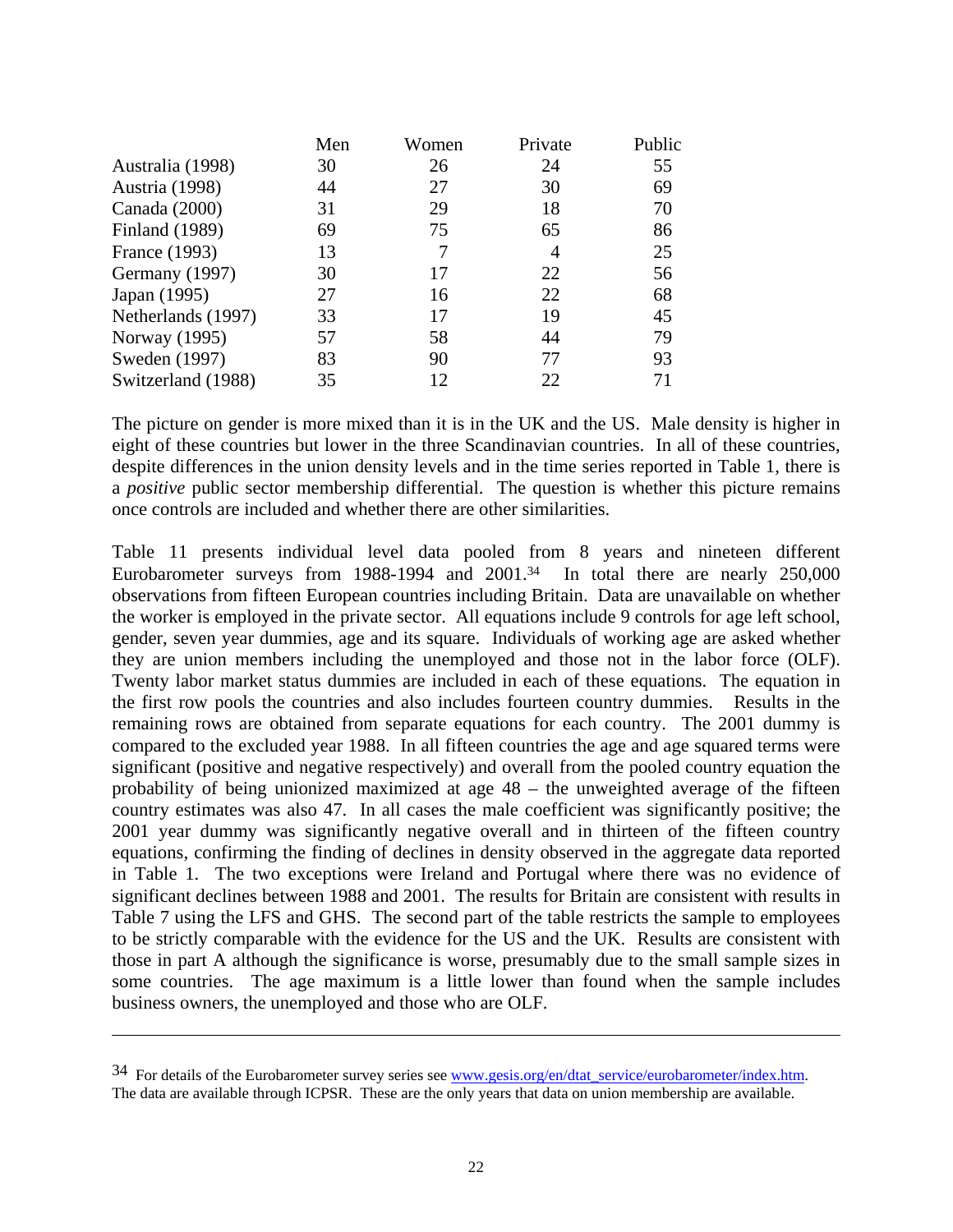Table 12 reports the results of estimating union membership probabilities across twenty countries using data from the 2002 and 2004 sweeps of the European Social Surveys (ESS).<sup>35</sup> In contrast with the LFS, GGHS and CPS surveys used above for the UK the question on whether a respondent was a union member was asked not only of employees but all other individuals but we restrict our sample to workers for comparability with the US, the UK and Canada. In the first column an equation is reported with just over 33,000 workers, while in the second the sample is restricted to the private sector, defined by industry worked and covering health, education and public administration only. The probability of being a union member maximizes out at age 49 overall. The first equation equations include years of schooling and an interaction between schooling and the private sector variable, which shows that union membership is negatively correlated with education in the private sector and positively correlated in the public sector. The findings are confirmed in the private sector results in column 2 where the schooling variable is significantly negative and significantly positive in the public sector. Gender is significantly positive in the private sector but insignificant in the public. As in the US the age maximum is higher in the private sector than in the public.

Table 13 reports the results of estimating a series of country equations using the ESS data for workers and non-workers and finds evidence for seventeen out of twenty two countries that union membership is inverted in age maximizing in the late forties – the exceptions are Austria, France, Italy, the Netherlands and Spain. The age where the probability maximizes is highest in Israel (60) and lowest in Belgium (36). Male enters positively and significantly in eleven countries, negative in three (Finland, Slovenia and Sweden) and insignificant elsewhere. Evidence of a negative effect of schooling in the private sector is found in Denmark, Germany, Great Britain, Ireland, Israel, the Netherlands, Norway and Poland. These findings are similar to those found above for Canada, the UK and the US. They are different from the results of Schnabel and Wagner (2005) who also estimated union membership equations using the first sweep of this data file. They found few consistent patterns across countries but this appears to be driven by the inclusion of a number of deeply endogenous attitude variables such as 'political orientation' and whether a respondent agrees that 'employees need strong unions' which are likely impacted by the individual's union status.

Table 14 uses data from the three most recent years of data available from the International Social Survey Programme (ISSP) for 2000-2002.<sup>36</sup> Data are available on 35 countries including Canada, the UK and the USA for a total of just over 48,000 workers.37 The table reports the results of estimating union membership probabilities which include limited set of controls - age and its square, gender, two year dummies and a private sector dummy along with a full set of 35

<sup>35</sup> Details of the survey and the data are available at www.europeansocialsurvey.org

<sup>36</sup> For details of the ISSP survey series see www.issp.org/homepage.htm. The data are available through ICPSR.

<sup>37</sup> Australia (excluded); Germany-West; Germany-East; Great Britain; Northern Ireland; United States; Austria; Hungary; Ireland; Netherlands; Norway; Sweden; Czech Republic; Slovenia; Poland; Bulgaria; Russia; New Zealand; Canada; Philippines; Israel; Japan; Spain; Latvia; Slovak Republic; France; Cyprus; Portugal; Chile; Denmark; Switzerland; Bangladesh; Brazil; South Africa; Finland and Mexico.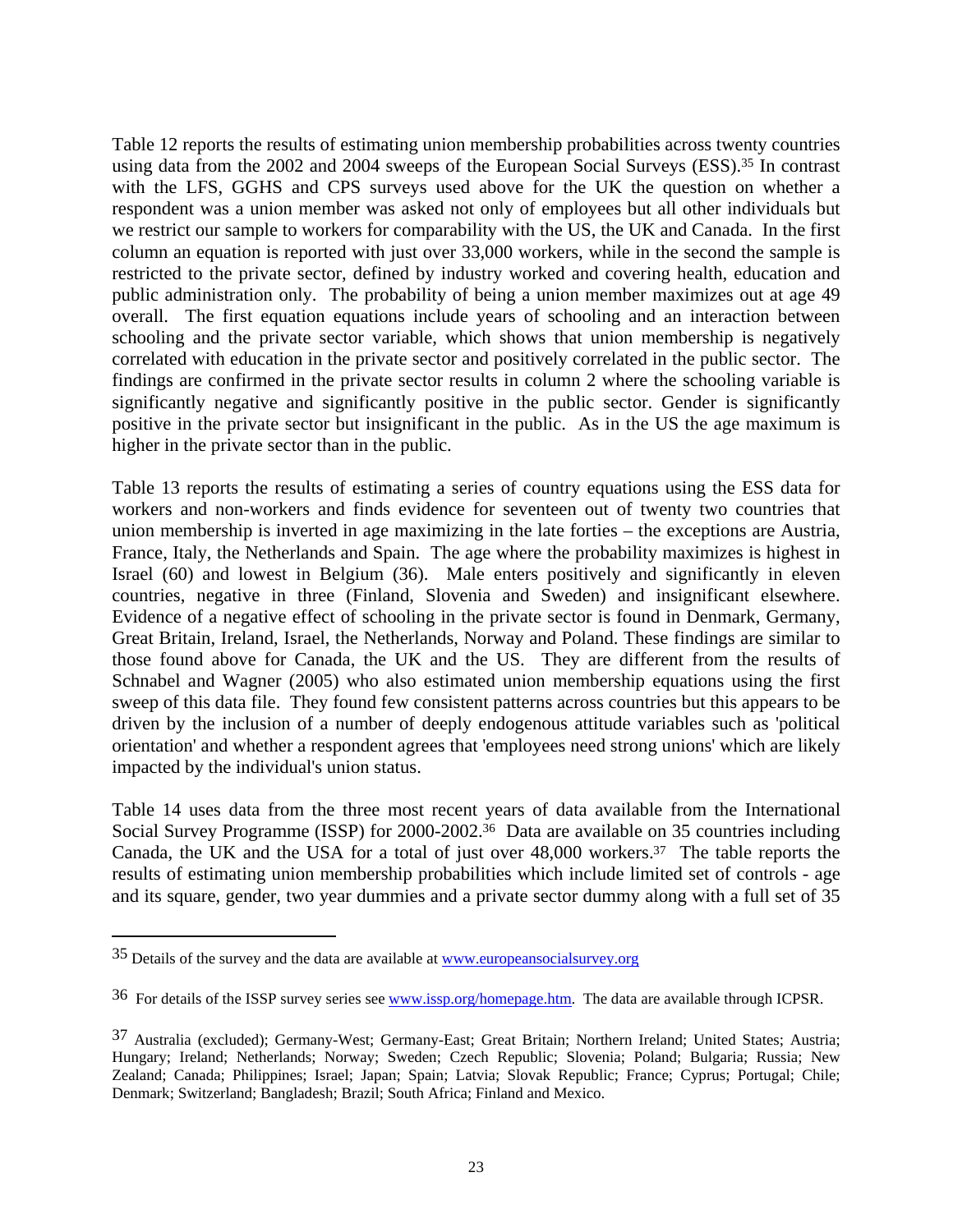country dummies. In all three of these countries, despite the small sample sizes, the interaction between private sector and schooling is significantly negative and the male coefficient is significantly positive. Density is higher in the public sector, is higher for men than women and is positively correlated with years of schooling. The probability of being a union member maximizes out at age 46 overall. When separate equations are estimated for the private and public sectors the finding that union membership is negatively correlated with education in the private sector and positively correlated in the public sector as found in the UK and the US is confirmed here.

Table 15 presents further results from separate regressions that confirm these results for nearly all of the thirty-five countries. The proportion of workers that are union members is reported in the final column, which seems to be broadly consistent with the estimates reported in Table 1 above. Union density is an inverted U-shape in age in twenty-nine countries; the exceptions are Latvia, the Philippines, Brazil, Cyprus and the Netherlands. The country with the lowest age maximum at 27 is Bangladesh and the one with the highest at 64 is Hungary. The unweighted average across these countries is 47. There are positive male membership differentials in twelve countries, and a significant negative on the years of education\*private sector interaction term Australia, Austria, Bangladesh, Canada, Cyprus, Czech Republic, West Germany, Great Britain, Ireland, Israel, New Zealand, Philippines, Poland, Sweden and the United States.

The evidence on union density from the ISSP, Eurobarometers and ESS surveys is broadly consistent with the evidence found for Canada, the US and the UK. Sample sizes are somewhat smaller in the ISSP and the ESS than in the Eurobarometers, where the most consistent evidence is found. In particular it appears that membership is related to age in an inverse U-shape no matter what the level of union density prevailing in the country or whether it is corporatist or not. Where union density is high, in countries such as Sweden, Denmark, Finland and Norway I find little evidence of private sector or schooling effects. Indeed, in Russia, Slovenia, Finland and Sweden there is evidence that females have higher probabilities than males of being union members.

#### **Conclusions**

The paper reports on the declining levels of union density in many countries both inside and outside the OECD. It was noted, however, that there are exceptions; countries such as Sweden, Finland, Norway and Denmark in the OECD and Turkey, South Africa and India have seen increases. It was also noted that private sector and public sector densities have diverged dramatically in most countries, with private sector densities in many countries more than twenty percentage points higher. In many countries public sector density has changed little over the past couple of decades.

It was found that unions at the micro-level were generally successful across countries in raising wages and reducing employment growth but there was little evidence they had much effect on plant closings, productivity, investment or profitability. At the macro level little evidence was found to suggest that higher levels of union density in a country were correlated with unemployment or economic growth or other macro variables. There was also only limited evidence showing any correlation between types of bargaining, degree of corporatism and any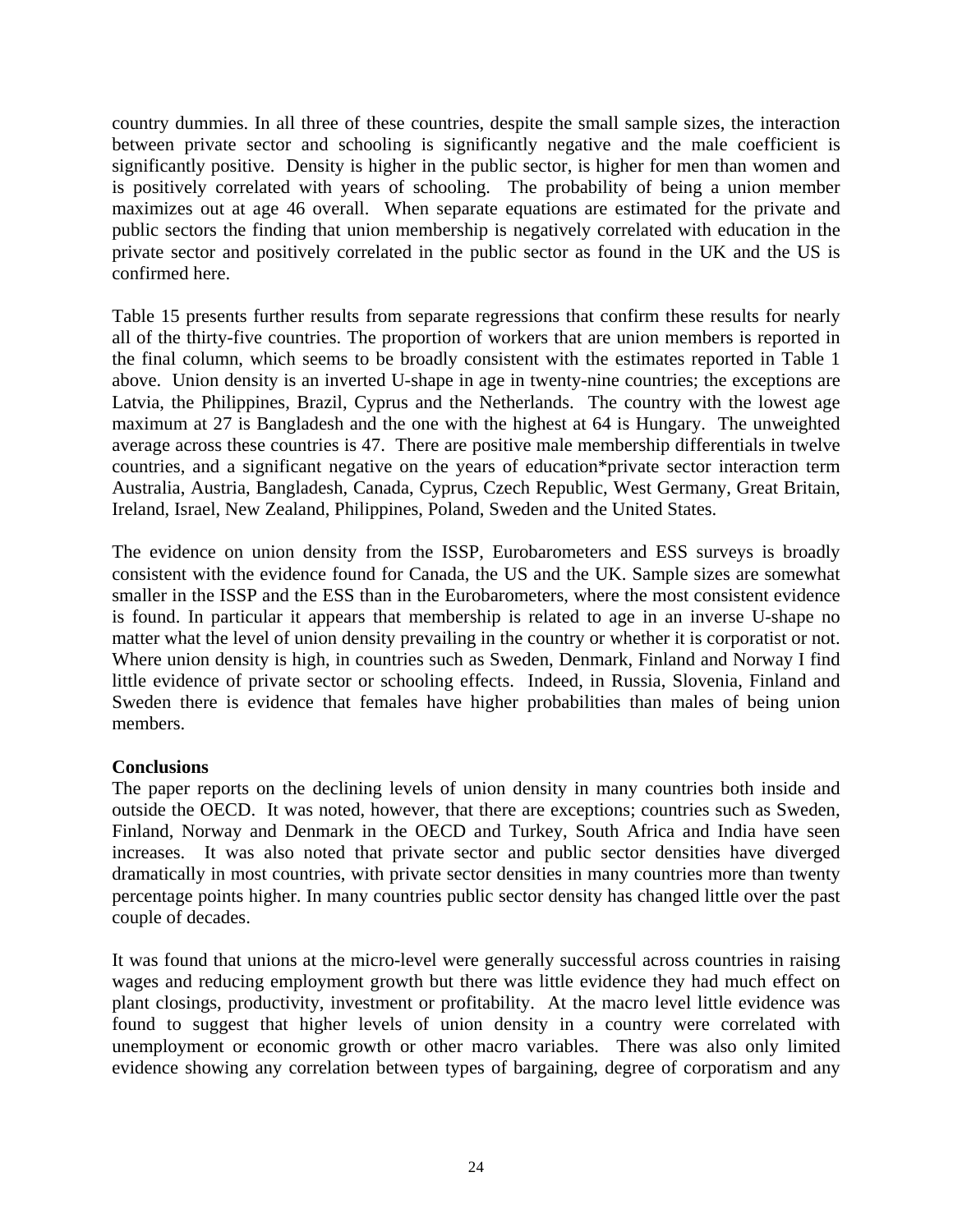other macro variable. The one major exception is that countries with higher levels of union density have lower levels of income and earnings inequality.

Evidence was found for many countries that males had higher probabilities of being union members. Schooling was negatively correlated with being a union member in the private sector but positively correlated in the public sector. Support for unions among union members was found to decline with age. Among non-union members support for unions was found to be higher among younger age groups.

The most puzzling result in the paper is the finding that union membership follows an inverted U-shape in age across so many countries with different density levels and trends and types of bargaining. We have micro-data at the level of the individual on twenty-seven out of the thirty members of the OECD and find an inverted U-shape in age in at least one of our data sets for all twenty-seven.38 The only exceptions are Turkey, Korea and Iceland where we have no data. We also have the same inverse U-shaped result for Bangladesh, Chile, Bulgaria, Estonia, Israel, Norway and Russia. The only countries we do not find the result are from the developing world: Cyprus; Brazil; Latvia and the Philippines.

The obvious question to ask is why would union membership follow a path that maximizes at around age 50 for so many countries? Given the finding that the pattern operates widely it remains unlikely that the results are going to be driven by country specific factors. A number of possibilities suggest themselves

a) Union members quit their jobs from their late forties and move to non-union jobs in other organizations. This appears to be a possibility especially for workers in the US public sector who are covered by defined benefit pension plans. Members of the NYPD and other unionized police departments around the country are able to retire after twenty years of service with generous retirement packages which include retiree health care benefits. In the case of the NYPD, for example, the pension multiple is derived based on the *single* highest year of earnings *including overtime*. As overtime is often determined by seniority the last year of service usually carries with it a lot of overtime which then raises dramatically the amount of the pension. The individual rules of the pension plans determine when this pension can be drawn without penalty.

As an extreme example, most police departments do not pay Social Security for their members – although most sheriffs departments and corrections departments do - and hence there is an incentive for retiring union members to move to jobs that do pay Social Security, some of which will be non-union. It remains unclear the extent to which this phenomenon operates in the unionized private sector. It may well be attractive to retire from General Motors in Michigan at age fifty on a sizable pension and then even move, say, to the Right-to-work states of Nevada, Arizona or Florida which have seen large net in-migration in recent decades, and work in a nonunion job at lower pay. Working at a golf course in the winter sun is attractive to some,

1

<sup>38</sup> The thirty members of the OECD are Australia; Austria; Belgium; Canada; Czech Republic; Denmark; Finland; France; Germany; Greece; Hungary; Iceland; Ireland; Italy; Japan; Korea; Luxembourg; Mexico; Netherlands; New Zealand; Norway; Poland; Portugal; Slovak Republic; Spain; Sweden; Switzerland; Turkey; United Kingdom and the United States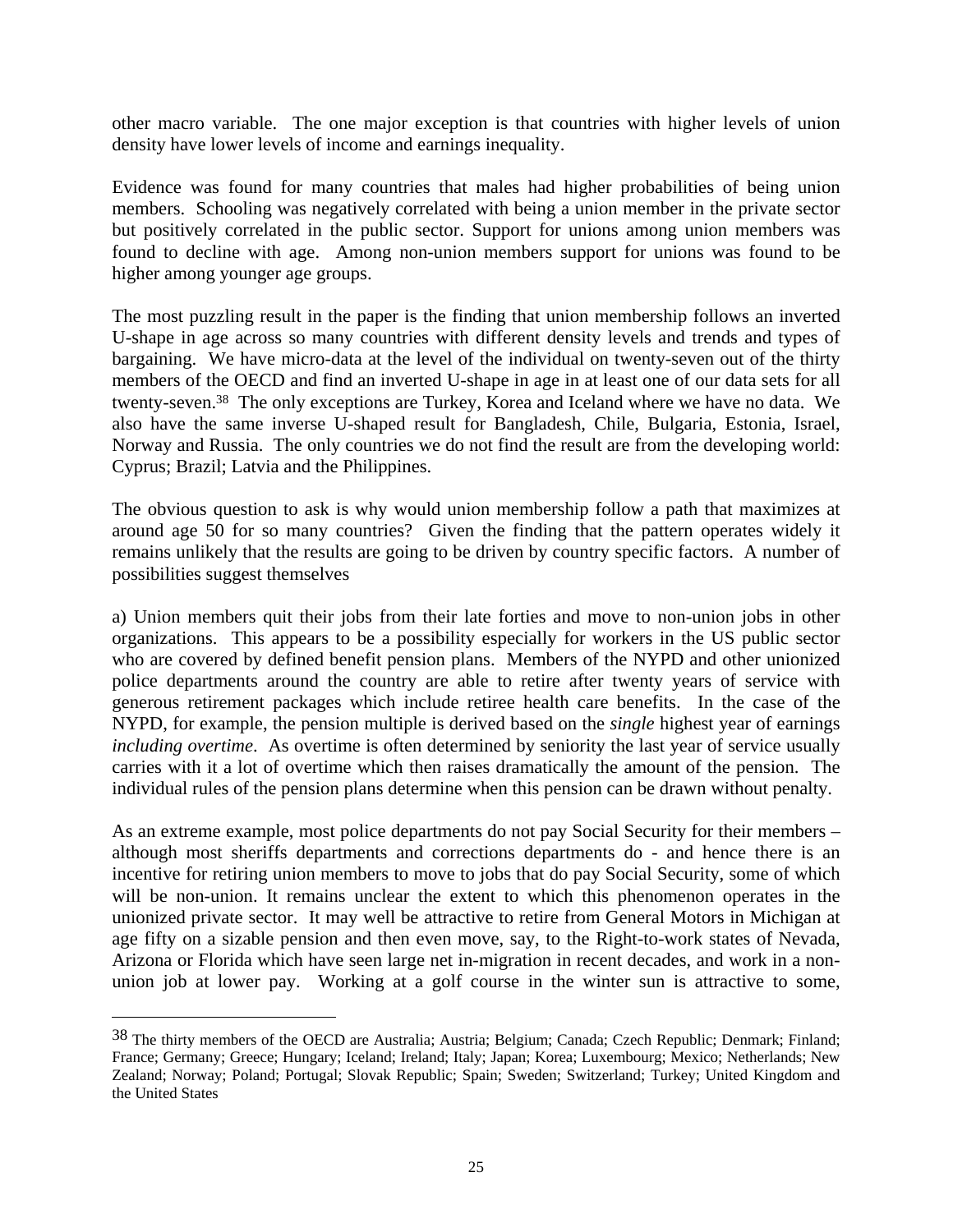including the author, when the temperature hits minus 15 Fahrenheit in the frigid North-East! The extent to which this occurs remains unclear.

Unions sometimes are prepared to acquiesce with reductions in employment where older workers get laid off first and get retirement benefits or extended unemployment or disability benefits. While a disproportionate share of workers who are laid-off do not get other jobs the ones who do may not be able to obtain union jobs. Consistent with this, Bertola, Blau and Kahn (2005), in a study of seventeen OECD countries, find that greater unionization lowers the relative employment of older workers.

b) Union workers retire in their late forties and early fifties and quit the labor force. Hence, union density rates for the older age groups decline, simply because of the attrition of the union workers from the workforce – there are simply fewer union employees than there were in the past. This is likely to be an important phenomenon in the public sector especially for some groups such as police and sheriffs who are able to retire after 20 years of service at a relatively young age. Care needs to be taken with this explanation, however, given the evidence presented in the OECD Employment Outlook of 2004 (Table C) that between 1990 and 2003 the labor force participation rate of those aged 55-64 *increased* in all the major OECD countries except Italy.39 This is true for *both* men and women separately and taken together.

c) Union members lose their jobs and become unemployed. Carruth and Disney (1988) charted the dramatic drop in employment and the rise in unemployment in the UK between 1979 and 1982 and the interesting coincidence of a decline in union membership of 2 million over the same time period. There is reason to believe that many of the union workers who became unemployed in the early eighties became long-term unemployed. In most OECD countries the issue of long-term unemployment has been a serious one and has been 'solved' by moving the long term unemployed to disability. Disability has grown rapidly over time in many countries including the US (Autor and Duggan, 2003) and the UK (Blanchflower and Bell, 2006). According to the OECD Employment Outlook of 2004 despite an unemployment rate of 4.4% in 2002, Denmark spent 4.63% of GDP to labor market programs including 2.58% of GDP for the disabled. This compares with Belgium that had an unemployment rate of 7.3% and spent 3.52% of GDP including 2.18% of GDP for the disabled, 2.42% in Spain, 2.45% in Sweden, 0.71% in the USA and 0.75% in the UK in 2002/3.

In the US the existence of temporary layoffs in the union sector help explain the absence of union members from the employee counts but this does not help us across countries as this phenomenon does not generally exist in other countries including the UK.

d) Union members quit their jobs and are promoted to managerial jobs in their own organization, or elsewhere, which are non-union. In both the private and the public sector this phenomenon can operate; for example in most police forces in the US promotions to the levels of Sergeant and Lieutenant do not usually involve a change in union status but more likely to a different union. Promotion to Captain, Commander and beyond involves a move from one side of the bargaining table to the other. Chiefs of police and plant managers are generally not union members.

<sup>39</sup> Other exceptions are Korea, Mexico and Turkey. Data are unavailable for the ex-Communist countries.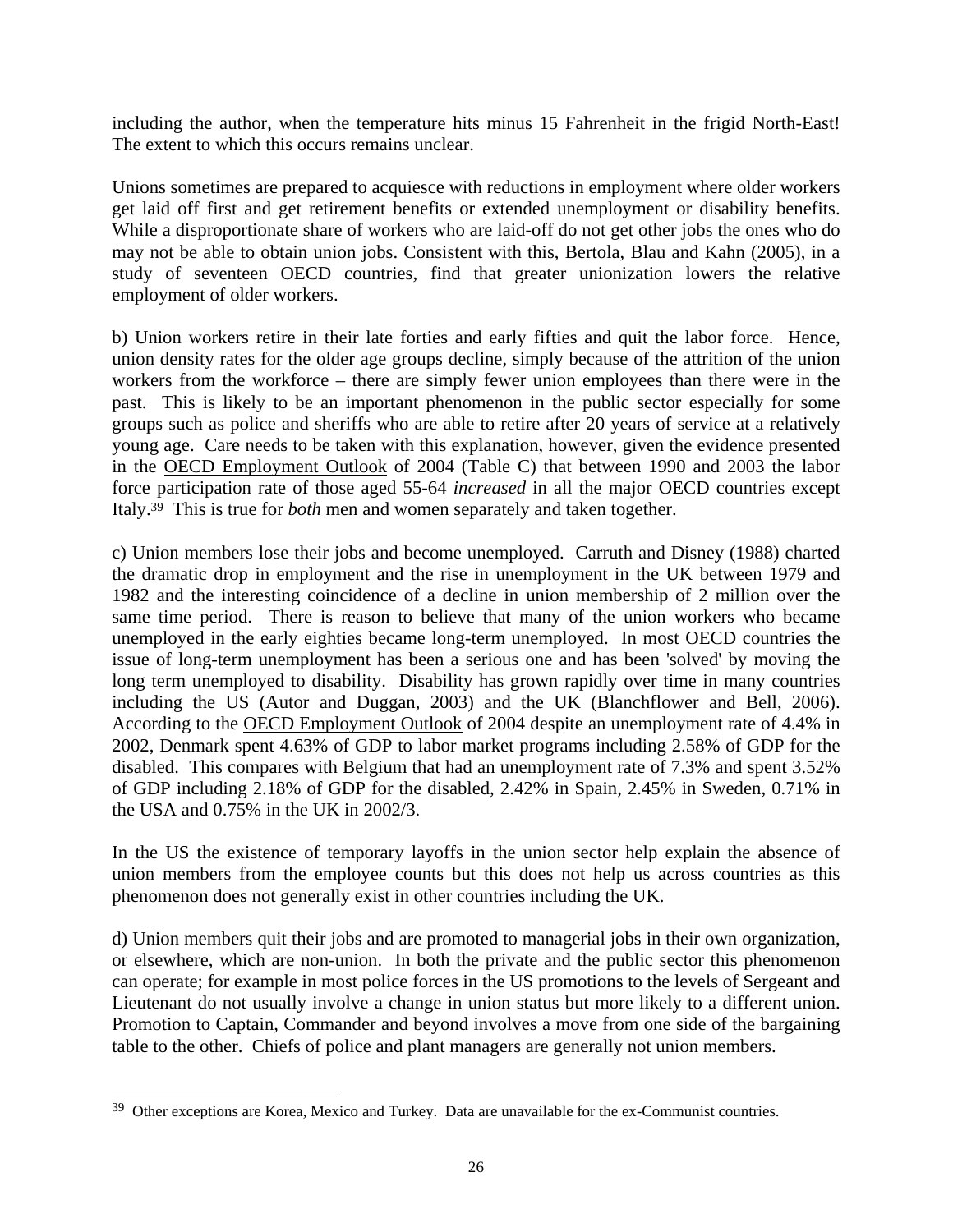e) One obvious answer would be that there are simply cohort effects at work here. Table 16 addresses that question for the United States for the period 1983-2002, the longest period available, and pooling together 20 MORG CPS files with just over 3.4 million data points. Due to the size of the data file we only include gender and private sector dummies while in columns 3 and 4 an additional 50 state dummies are included. Eleven age dummies are included in the first column with a maximum probability at age group 55-59. There are no controls for time here. Adding cohort dummies for decade of birth suggests there are cohort effects – the probabilities of being a union member for the cohort born in the 1980s compared to someone (me) born in the 1950s have a two percentage point lower probability of being a union member. There is still evidence of an inverted U-shape but now with a maximum in the age group 35-39 but now the higher ages have significantly negative coefficients. Adding state dummies reduces slightly the size of the coefficients on the cohort dummies.

Figure 3 presents the results of checking for cohort effects in a more detailed way that confirms the findings in Table 16. Using the same CPS data for the United States for the period 1983- 2002 I estimated a union dprobit that included controls for gender, 3 race dummies, a private sector dummy and 19 year dummies along with a separate dummy for each year of age. The coefficients on these are plotted as the higher line. The lower three lines report the results of adding a further 90 year of birth cohort dummies, overall and for men and women separately. The results are consistent with those presented in Table 19; there is still an inverted U-shape in age which is lower and somewhat flatter than without the cohort effects. There is an obvious peak for men and then a decline after the mid 30s whereas for women the function peaks at around thirty and remains more or less flat until age 60. Figure 4 plots the coefficients on the year of birth dummies for men and women combined only and shows a steady decline in the probability of union membership for those born between 1930 and approximately 1965 and then a flat path after that.40

There are cohort effects in union membership in the US. Union membership in the US increased from 1935-1950, was fairly flat from 1950-1975 and the declined steadily. One of the reasons that the flow has stabilized since the 1965 birth cohort who were aged twenty five in 1990 is that there are large outflows from union membership as the big cohorts retire. Further, birth cohort size was shrinking from 1960 as the baby boom was ending, so even a steady cohort effect means shrinking numbers. Removing the cohort effects, however, does not remove the inverted U-shape in age although it does flatten it somewhat. Lack of suitable data prevents us from doing a similar exercise in other countries.

f) Union workers are disproportionately employed in older workplaces many of which have are in traditional industries that have been subject to increased competition. When downsizing or plant closings occur union members lose their jobs and are unable to replace them with comparable union jobs. In the General Social Survey both union and non-union workers were asked 'how easy would it be for you to find a job with another employer with approximately the same income and fringe benefits you now have?". Three options were given – very easy, somewhat easy and not easy at all. Pooling the years 1977-2004 to ensure a reasonable sample

<sup>&</sup>lt;sup>40</sup> A similar exercise was conducted for the UK using the LFS but with a considerably shorter time run (1992-2004). The picture of the age dummies, with and without cohort dummies, was similar to that reported here but the birth dummies showed a steady downward path.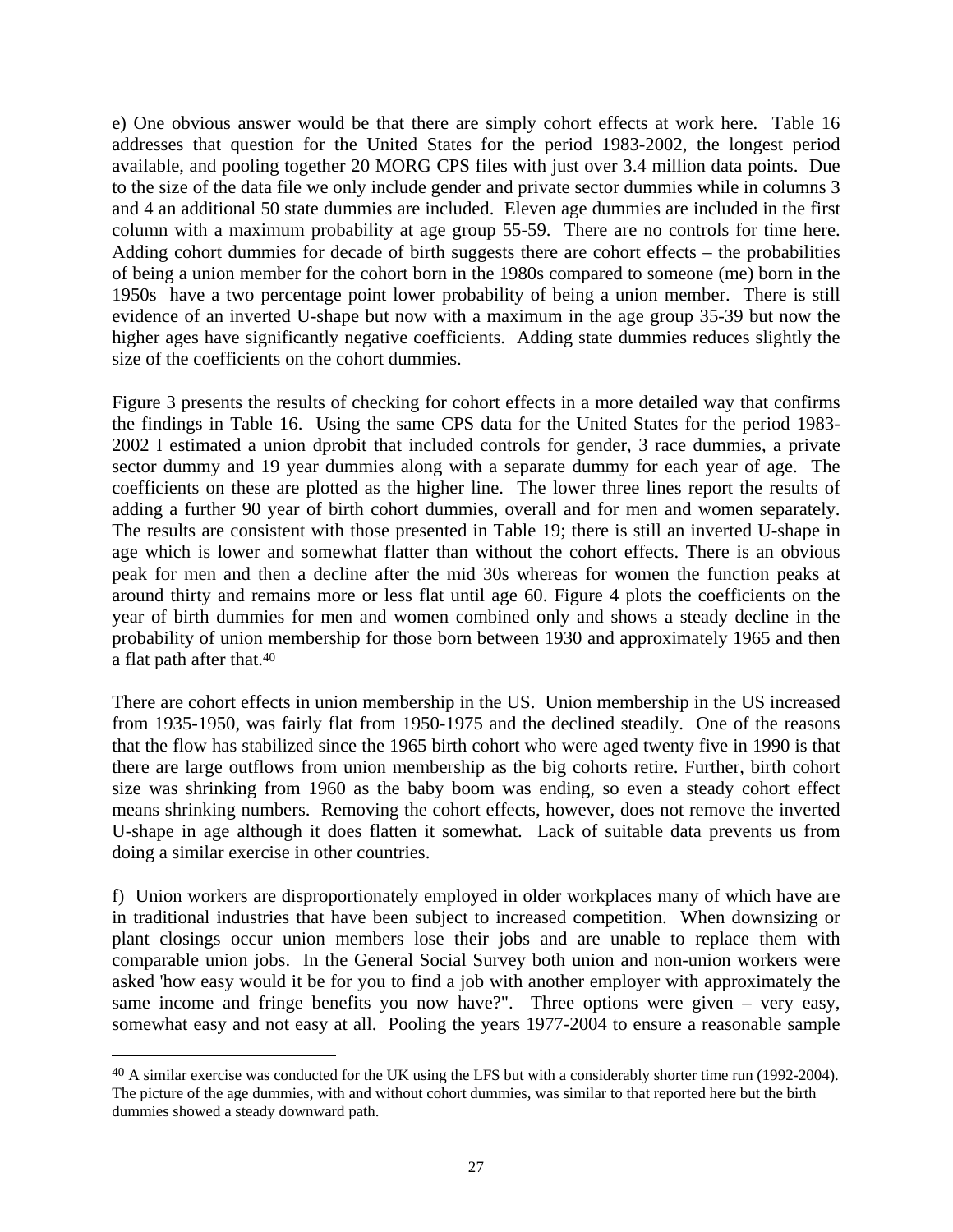size, the percent saying 'not easy at all' was 37.4% in the non-union sector and 56.3% in the union sector  $(n=8,666)$ .

h) Older union workers free-ride more as they get older. They enjoy union benefits but stop paying their union dues. This is likely of particular importance in France where density rates are in single digits but coverage close to complete. Evidence in Bryson (2004b) suggests that this is unlikely to be important in both Britain and New Zealand as free-riding in unionized workplaces appears to be higher amongst the young and lowest among the longest tenured. However, it is higher among managers in both countries than non-managers. It is less of an issue in the US where unionization occurs at the level of the workplace and coverage is little higher than membership.

i) Older and younger workers have less 'need' for unions than prime age workers. We found evidence that the support for unions among union members declines with age for European countries in Table 4 and in Bryson and Freeman (2006) for the UK and the USA and in Lipset and Meltz (2004) for the US and Canada.

j) The most productive union members quit because the seniority/wage compression rule reduces their potential earnings. Rising wage inequality implies the most productive union members are the ones that have the most to gain from quitting their union jobs and moving to non-union jobs in the right hand tail of the wage distribution. Another possibility is that such able union workers set up in business themselves.

k) More highly unionized industries may have a higher proportion of older workers because the benefits brought by unions reduce turnover. Moreover, many of the more highly unionized industries are old and declining and have relatively few entrants. Hence the direction of causation may run from unionization to age rather than from age to unionization (Bain and Price, 1983a, pp. 22-23) and, as Richardson and Catlin point out, "may show more about the kind of industry that employs older workers than about the propensity of old workers to join unions" (1979, pp. 378-379).

l) One important benefit for union workers is overtime working. As Richardson and Catlin have suggested, this will usually be less important for older workers who typically wish to work less overtime than do workers with family responsibilities. Hence older workers might tend to let their membership lapse (1979, p. 378).

It is unclear which of these factors is the primary influence and why the probability of union membership follows an inverse U-shape in age, with broadly similar maxima, across this diverse group of countries - Australia; Austria; Bangladesh; Belgium; Bulgaria; Canada; Chile; Czech Republic; Denmark; Germany; Estonia; Finland; France; Greece; Hungary; Ireland; Israel; Japan; Luxembourg; Mexico; Netherlands; New Zealand; Norway; Poland; Portugal; Russia; Slovak Republic; Slovenia; Spain; Sweden; Switzerland; the UK and the USA.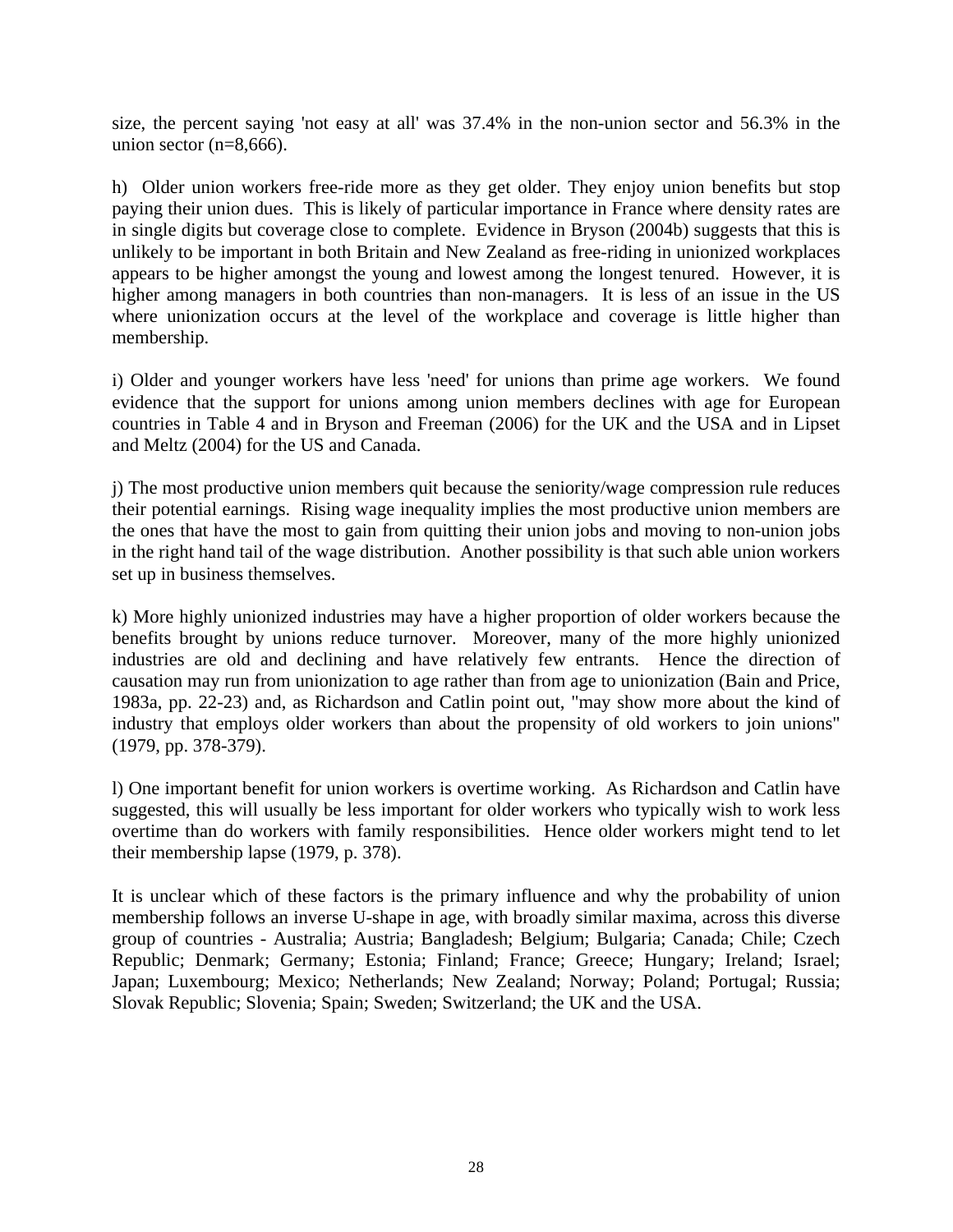Table 1. Union density in OECD countries 1970-2000

|      | <b>USA</b> | Canada | Australia | New Zealand | Japan               | Korea $(1)$ | Korea $(2)$ | Germany     | France  | Italy   | <b>UK</b> |
|------|------------|--------|-----------|-------------|---------------------|-------------|-------------|-------------|---------|---------|-----------|
| 1970 | 23.5       | 31.6   | 50.2      | 55.2        | 35.1                | 12.6        |             | 32.0        | 21.7    | 37.0    | 44.8      |
| 1980 | 19.5       | 34.7   | 49.5      | 69.1        | 31.1                | 14.7        | 21.0        | 34.9        | 18.3    | 49.6    | 50.7      |
| 1990 | 15.5       | 32.9   | 40.5      | 51.0        | 25.4                | 17.6        | 18.4        | 31.2        | 10.1    | 38.8    | 39.3      |
| 1991 | 15.5       |        |           | 44.4        | 24.8                | 16.1        | 17.2        | 36.0        | 9.9     | 38.7    | 38.5      |
| 1992 | 15.1       | 33.1   | 39.6      | 37.1        | 24.5                | 15.1        | 16.4        | 33.9        | 9.9     | 38.9    | 37.2      |
| 1993 | 15.1       | 32.8   | 37.6      | 34.5        | 24.3                | 14.5        | 15.6        | 31.8        | 9.6     | 39.2    | 36.1      |
| 1994 | 14.9       |        | 35.0      | 30.2        | 24.3                | 13.4        | 14.5        | 30.4        | 9.2     | 38.7    | 34.2      |
| 1995 | 14.3       |        | 32.7      | 27.6        | 24.0                | 12.9        | 13.8        | 29.2        | 9.0     | 38.1    | 32.6      |
| 1996 | 14.0       |        | 31.1      | 24.9        | 23.4                | 12.2        | 13.3        | 27.8        | 8.3     | 37.4    | 31.7      |
| 1997 | 13.6       | 28.8   | 30.3      | 23.6        | 22.8                | 11.9        | 12.2        | 27.0        | 8.2     | 36.2    | 30.6      |
| 1998 | 13.4       | 28.5   | 28.1      | 22.3        | 22.5                | 12.1        | 12.6        | 25.9        | 8.0     | 35.7    | 30.1      |
| 1999 | 13.4       | 27.9   | 25.7      | 21.9        | 22.2                | 11.1        | 11.9        | 25.6        | 8.1     | 36.1    | 29.8      |
| 2000 | 12.8       | 28.1   | 24.7      | 22.7        | 21.5                | 11.1        | 12.0        | 25.0        | 8.2     | 34.9    | 29.7      |
| 2001 | 12.8       | 28.2   | 24.5      | 22.6        | 20.9                | 11.2        | 12.0        | 23.5        | 8.1     | 34.8    | 29.3      |
| 2002 | 12.6       | 28.2   | 23.1      | 22.1        | 20.3                | 11.1        | 11.6        | 23.2        | 8.3     | 34.0    | 29.2      |
| 2003 | 12.4       | 28.4   | 22.9      |             | 19.7                | 11.2        |             | 22.6        | 8.3     | 33.7    | 29.3      |
|      |            |        |           |             |                     |             |             |             |         |         |           |
|      | Finland    | Sweden | Norway    |             | Denmark Netherlands | Belgium     | Spain       | Switzerland | Austria | Ireland | Iceland   |
| 1970 | 51.3       | 67.7   | 56.8      | 60.3        | 36.5                | 42.1        |             | 28.9        | 62.8    | 53.2    |           |
| 1980 | 69.4       | 78.0   | 58.3      | 78.6        | 34.8                | 54.1        | 12.9        | 31.1        | 56.7    | 57.1    |           |
| 1990 | 72.5       | 80.8   | 58.5      | 75.3        | 24.3                | 53.9        | 12.5        | 24.3        | 46.9    | 51.1    |           |
| 1991 | 75.4       | 80.6   | 58.1      | 75.8        | 24.1                | 54.3        | 14.7        | 22.7        | 45.5    | 50.2    | 87.9      |
| 1992 | 78.4       | 83.3   | 58.1      | 75.8        | 25.2                | 54.3        | 16.5        | 23.0        | 44.3    | 49.8    | 87.5      |
| 1993 | 80.7       | 83.9   | 58.0      | 77.3        | 25.9                | 55.0        | 18.0        | 22.9        | 43.2    | 47.7    | 86.5      |
| 1994 | 80.3       | 83.8   | 57.8      | 77.5        | 25.6                | 54.7        | 17.6        | 23.3        | 41.4    | 46.2    | 87.4      |
| 1995 | 80.4       | 83.1   | 57.3      | 77.0        | 25.7                | 55.7        | 16.3        | 22.8        | 41.1    | 45.8    | 87.7      |
| 1996 | 80.4       | 82.7   | 56.3      | 77.1        | 25.1                | 55.9        | 16.1        | 22.9        | 40.1    | 45.5    | 87.2      |
| 1997 | 79.5       | 82.2   | 55.5      | 75.3        | 25.1                | 56.0        | 15.7        | 22.6        | 38.9    | 43.5    | 87.8      |
| 1998 | 78.0       | 81.3   | 55.5      | 75.6        | 24.5                | 55.4        | 16.4        | 21.7        | 38.4    | 41.5    | 88.1      |
| 1999 | 76.3       | 80.6   | 54.5      | 74.1        | 24.6                | 55.1        | 16.2        | 21.0        | 37.4    |         | 87.4      |
| 2000 | 75.0       | 79.1   | 53.7      | 73.3        | 23.1                | 55.6        | 16.1        | 19.4        | 36.5    |         | 89.4      |
| 2001 | 74.5       | 78.0   | 52.8      | 72.5        | 22.5                |             | 16.1        | 17.8        | 35.7    | 36.6    | 88.1      |
| 2002 | 74.8       | 78.0   | 53.0      |             | 22.4                | 55.4        | 16.2        |             | 35.4    | 36.3    | 92.5      |

Source: Visser (2006) except Korea (2) and Iceland from ILO (2005)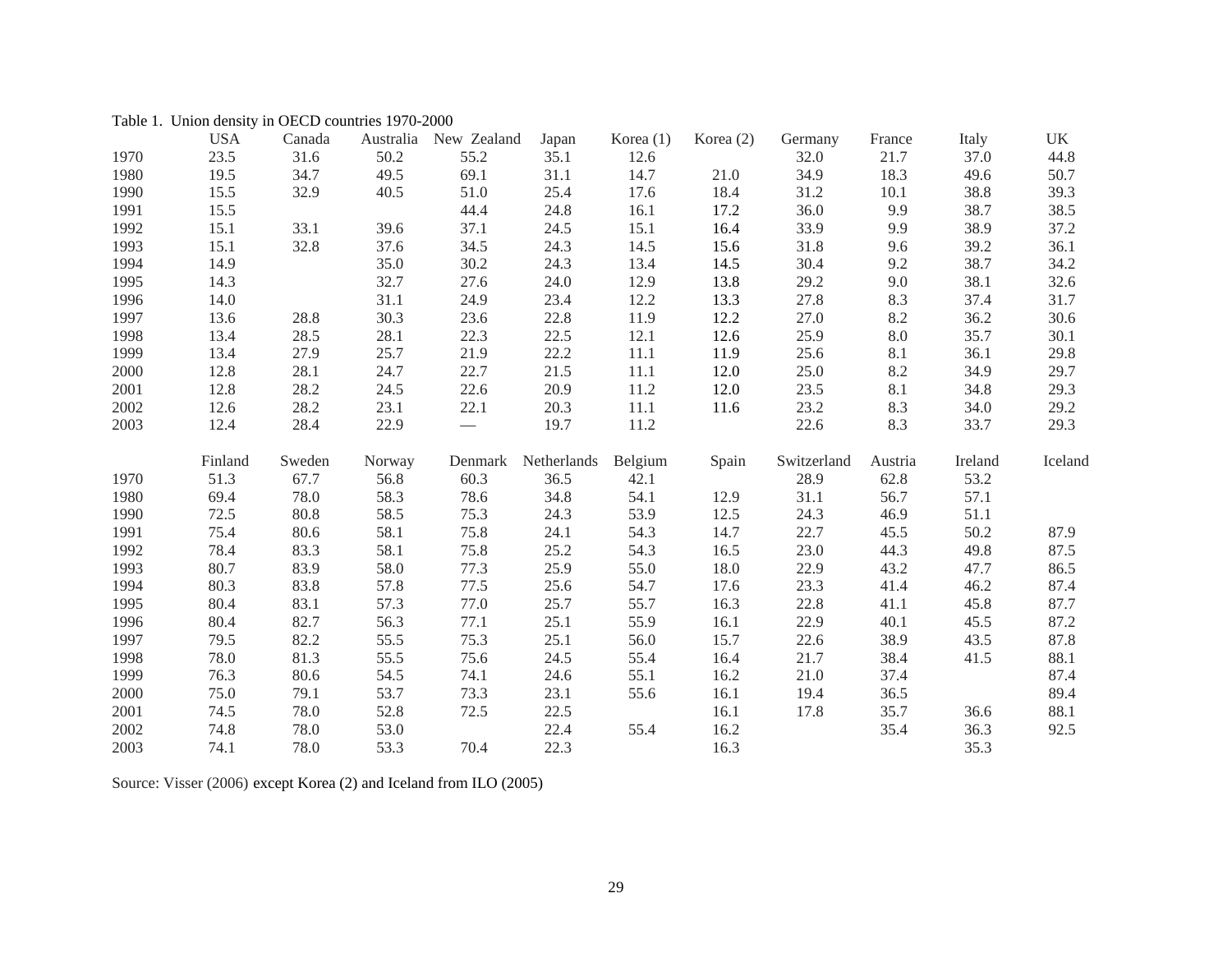| Country             | 1976–80 | 1981-85 | 1986-90 | 1991-95 |
|---------------------|---------|---------|---------|---------|
| Argentina           |         | 28.2    | 26.5    | 21.5    |
| <b>Bahamas</b>      | 25.0    | 25.0    | 25.0    |         |
| <b>Bolivia</b>      | 32.0    | 28.8    | 25.2    | 16.4    |
| <b>Brazil</b>       | 19.6    | 34.8    | 38.1    | 24.8    |
| Chile               | 9.1     | 9.5     | 13.1    |         |
| Colombia            |         | 17.7    | 12.1    |         |
| Costa Rica          |         | 14.3    | 14.9    | 15.0    |
| Dominican Republic  |         | 12.2    | 15.3    | 13.4    |
| Ecuador             |         | 15.0    | 14.3    | 13.5    |
| El Salvador         |         | 8.0     | 14.1    | 15.0    |
| Guatemala           |         | 8.1     | 4.4     |         |
| Honduras            |         | 20.0    | 20.0    |         |
| Jamaica             | 28.3    | 22.2    | 20.3    | 16.3    |
| Mexico              | 19.1    | 27.3    | 35.3    | 22.4    |
| Nicaragua           | 3.7     | 32.0    | 32.0    | 23.4    |
| Panama              | 12.5    | 15.0    | 17.0    | 14.2    |
| Paraguay            | 5.0     | 2.8     |         |         |
| Peru                | 25.0    | 40.0    | 13.0    | 12.9    |
| Trinidad and Tobago | 27.2    | 31.0    | 25.4    | 22.0    |
| Uruguay             |         | 19.3    | 16.3    |         |
| Venezuela           |         | 18.0    |         |         |

## Table 2. Unionization Rates in Latin America, 1976–95 *(Percent)*

Source: Lora and Pagés-Serra (2003)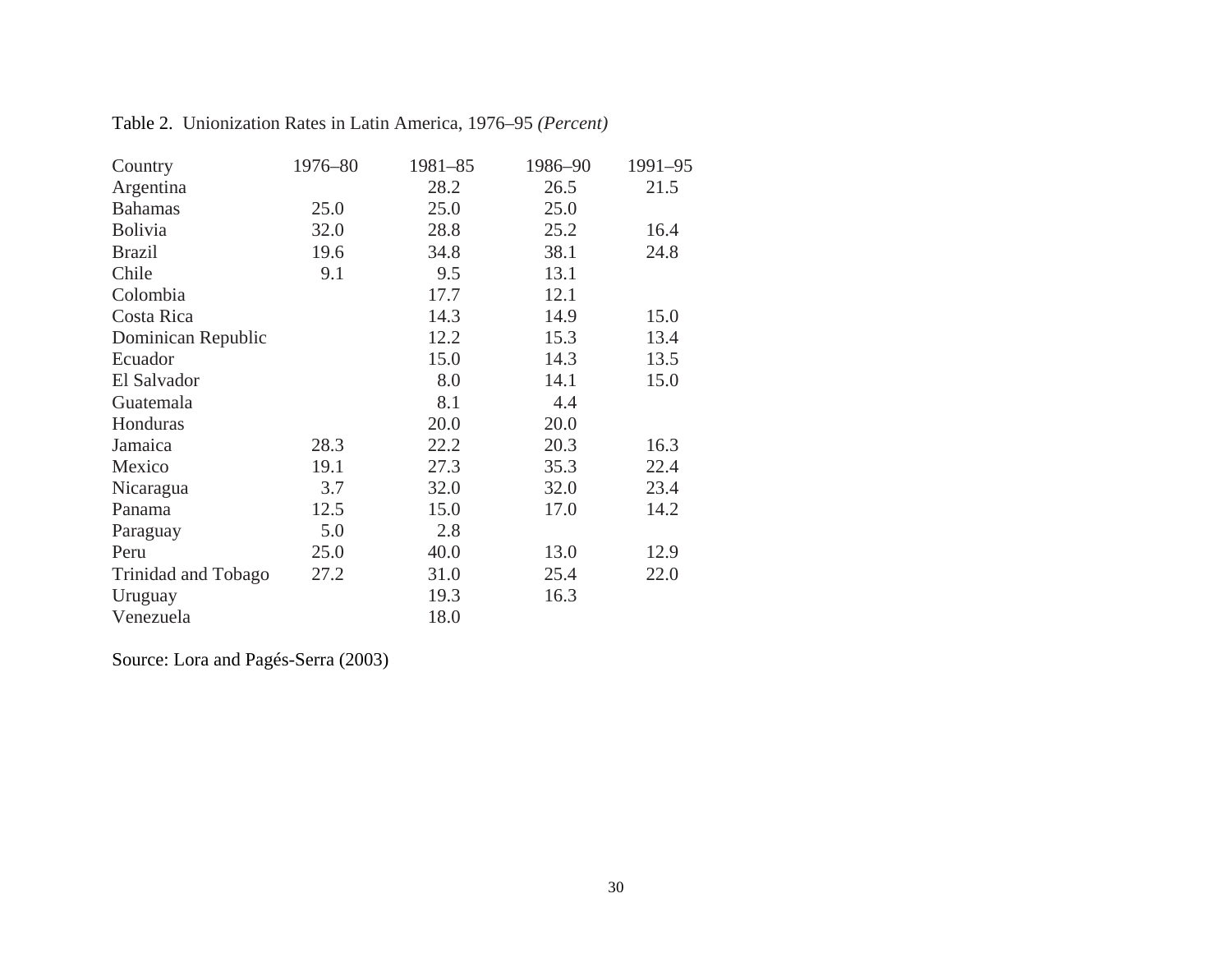Table 3. Union membership ('000s)

|             |        |        |        | Civilian          |
|-------------|--------|--------|--------|-------------------|
|             | 1980   | 1990   | 2003   | Empt change 94-04 |
| Australia   | 2,568  | 2,660  | 1,867  | $+21.4%$          |
| Austria     | 1,444  | 1,375  | 1,151  | 0.6%              |
| Belgium     | 1,651  | 1,646  | 1,850  | 12.3%             |
| Canada      | 3,543  | 3,898  | 4,037  | 22.3%             |
| Denmark     | 1,605  | 1,756  | 1,711  | $-3.7%$           |
| Finland     | 1,332  | 1,527  | 1,495  | 7.2%              |
| France      | 3,282  | 1,968  | 1,830  | 15.2%             |
| Germany     | 8,154  | 8,014  | 7,120  | 11.6%             |
| Ireland     | 491    | 442    | 516    | 50.8%             |
| Italy       | 7,189  | 5,872  | 5,328  | 10.9%             |
| Japan       | 12,369 | 12,265 | 10,531 | $-1.9%$           |
| Korea       | 948    | 1,932  | 1,606  | 13.6%             |
| Netherlands | 1,517  | 1,348  | 1,575  | 20.1%             |
| New Zealand | 714    | 603    | 335    | 24.3%             |
| Norway      | 938    | 1,034  | 1,109  | 12.7%             |
| Spain       | 1,030  | 1,193  | 2,197  | 46.9%             |
| Sweden      | 3,039  | 3,260  | 2,984  | 7.2%              |
| Switzerland | 853    | 820    | 643    | 5.8%              |
| <b>UK</b>   | 11,652 | 8,952  | 6,524  | 10.3%             |
| <b>USA</b>  | 17,717 | 16,740 | 15,776 | 13.2%             |
|             |        |        |        |                   |
| India       | 3,727  | 7,019  | 6,407  | 3.2%              |
| Philippines | 1,921  | 3,055  | 3,917  | 27.5%             |
| Malaysia    | 579    | 659    | 789    | n/a               |
| Pakistan    | 347    | 360    | 276    | n/a               |
| Singapore   | 244    | 212    | 417    | 2.2%              |
| Sri Lanka   | 1,668  | 905    | 641    | 29.9%             |
| Syria       | 313    | 523    | 595    | 1.1%              |

Source: Visser (2005) for OECD and ILO (2005) for non-OECD and OECD in Figures, 2005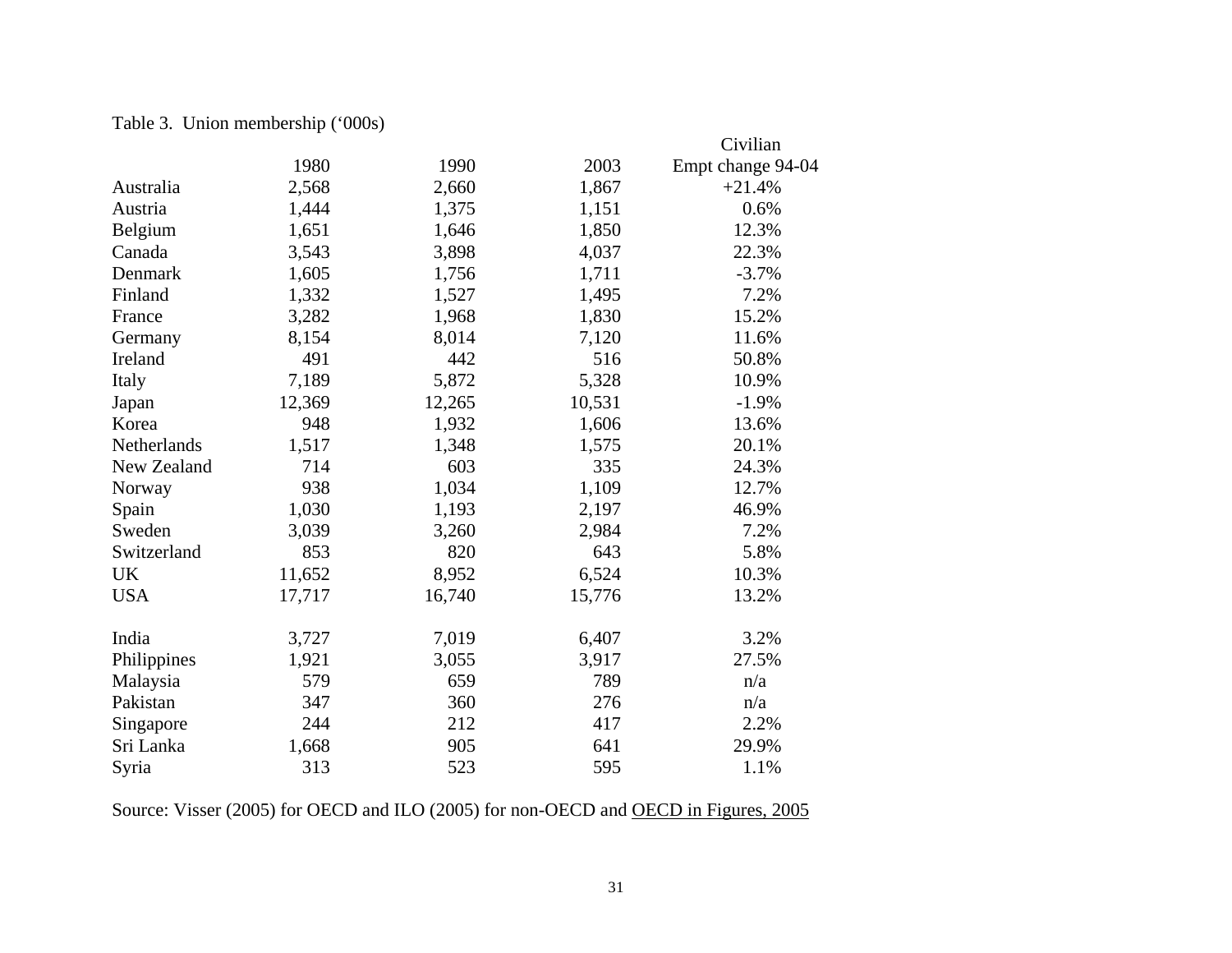Table 4. 'Need' for trade unions - ordered logits.

|                      | All             | Non-workers     | Workers         | Union workers   | Non-union workers |
|----------------------|-----------------|-----------------|-----------------|-----------------|-------------------|
| Age                  | $-.0048(8.34)$  | .0101(2.78)     | $-.0328(5.47)$  | $-.0061(3.00)$  | $-.0420(6.23)$    |
| Age <sup>2</sup>     |                 | $-.00013(3.69)$ | .00003(4.25)    |                 | .0004(5.08)       |
| Male                 | $-.1233(6.46)$  | $-.0586(2.02)$  | $-.1808(7.06)$  | $-.0274(0.61)$  | $-.2538(8.04)$    |
| Schooling (yrs)      | $-.0527(19.64)$ | $-.0385(9.41)$  | $-.0656(17.99)$ | $-.0718(11.05)$ | $-.0592(13.36)$   |
| Belgium              | $-.2061(3.33)$  | $-.1855(1.95)$  | $-.2273(2.77)$  | $-.2756(1.97)$  | $-.2145(2.11)$    |
| Switzerland          | $-.0092(0.16)$  | $-.0573(0.59)$  | .0163(0.22)     | $-.0484(0.30)$  | .0674(0.77)       |
| Czech Republic       | .2496(3.59)     | .4592(4.43)     | .0836(0.89)     | .3148(1.55)     | .0586(0.55)       |
| Germany              | $-0.3162(5.79)$ | $-.3371(4.06)$  | $-.2755(3.78)$  | $-.1752(1.19)$  | $-.2836(3.35)$    |
| Denmark              | $-.3957(5.97)$  | $-.1580(1.44)$  | $-.5321(6.35)$  | $-.5862(4.82)$  | $-.5926(3.79)$    |
| Spain                | .2476(3.77)     | .0607(0.64)     | .5312(5.73)     | .6355(2.82)     | .5411(5.22)       |
| Finland              | .4372(7.12)     | .7190(7.70)     | .2282(2.79)     | .3305(2.69)     | $-.0826(0.66)$    |
| France               | .7125(10.60)    | .7212(7.26)     | .7423(8.07)     | .9815(4.16)     | .7418(7.23)       |
| <b>Great Britain</b> | $-.3611(6.13)$  | $-.3321(3.67)$  | $-.3840(4.93)$  | $-.2090(1.43)$  | $-4254(4.62)$     |
| Greece               | .9639(16.65)    | .9427(11.15)    | 1.0542 (12.94)  | .6552(3.95)     | 1.1748 (12.47)    |
| Hungary              | .7905 (12.29)   | .7557(8.12)     | .8774(9.68)     | .5725(2.84)     | .9607 (9.36)      |
| Ireland              | .1252(2.09)     | .2774(3.00)     | .0064(0.08)     | $-.0536(0.38)$  | .0290(0.30)       |
| Israel               | .7250 (12.33)   | .6437(7.16)     | .8098(10.36)    | .3203(2.17)     | .9974 (10.80)     |
| Italy                | .1539(2.17)     | .0880(0.83)     | .2395(2.48)     | .0121(0.06)     | .3313(2.94)       |
| Luxembourg           | .2267(3.39)     | .2680(2.77)     | .2019(2.15)     | .0233(0.15)     | .2977(2.54)       |
| Netherlands          | $-.1500(2.65)$  | $-.1500(1.68)$  | $-.1385(1.88)$  | $-.2818(2.06)$  | $-.0731(0.83)$    |
| Norway               | $-.1278(2.19)$  | $-.0453(0.46)$  | $-.1650(2.25)$  | $-.2264(1.90)$  | $-.1290(1.32)$    |
| Poland               | .3438(5.79)     | .3495(4.04)     | .3909(4.67)     | .0867(0.47)     | .4710 (4.95)      |
| Portugal             | .1975(2.99)     | .0742(0.75)     | .3344(3.77)     | $-.1178(0.56)$  | .4438 (4.44)      |
| Sweden               | $-.2108(3.53)$  | .0617(0.64)     | $-.3635(4.74)$  | $-.3656(3.12)$  | $-.5208(4.39)$    |
| Slovenia             | .5029(7.71)     | .5125(5.36)     | .5144(5.69)     | .2625(1.80)     | .7037(6.02)       |
| Self-employed        | $-.5201(14.89)$ |                 | $-.5051(14.02)$ | $-.8009(9.14)$  | $-4153(10.45)$    |
| Not working          | .1164(5.09)     |                 |                 |                 |                   |
| Union member         | .7771 (29.74)   | .7055(13.65)    | .8524 (27.52)   |                 |                   |
| Cut1                 | $-4.5730$       | $-4.1629$       | $-4.9850$       | $-5.9187$       | $-5.4150$         |
| Cut2                 | $-2.8155$       | $-2.4750$       | $-3.1967$       | $-4.0294$       | $-3.6214$         |
| Cut3                 | $-1.7907$       | $-1.3798$       | $-2.2332$       | $-3.0316$       | $-2.6339$         |
| Cut4                 | .3669           | .7997           | $-.13681$       | $-0.7564$       | $-.5245$          |
| $\mathbf N$          | 39,824          | 17,966          | 21,955          | 7,573           | 14,285            |
| Pseudo $R^2$         | 0.0329          | .0203           | .0279           | .0257           | .0378             |

Notes: excluded categories employee and Austria. Source: European Social Survey, 2002/3. T-statistics in parentheses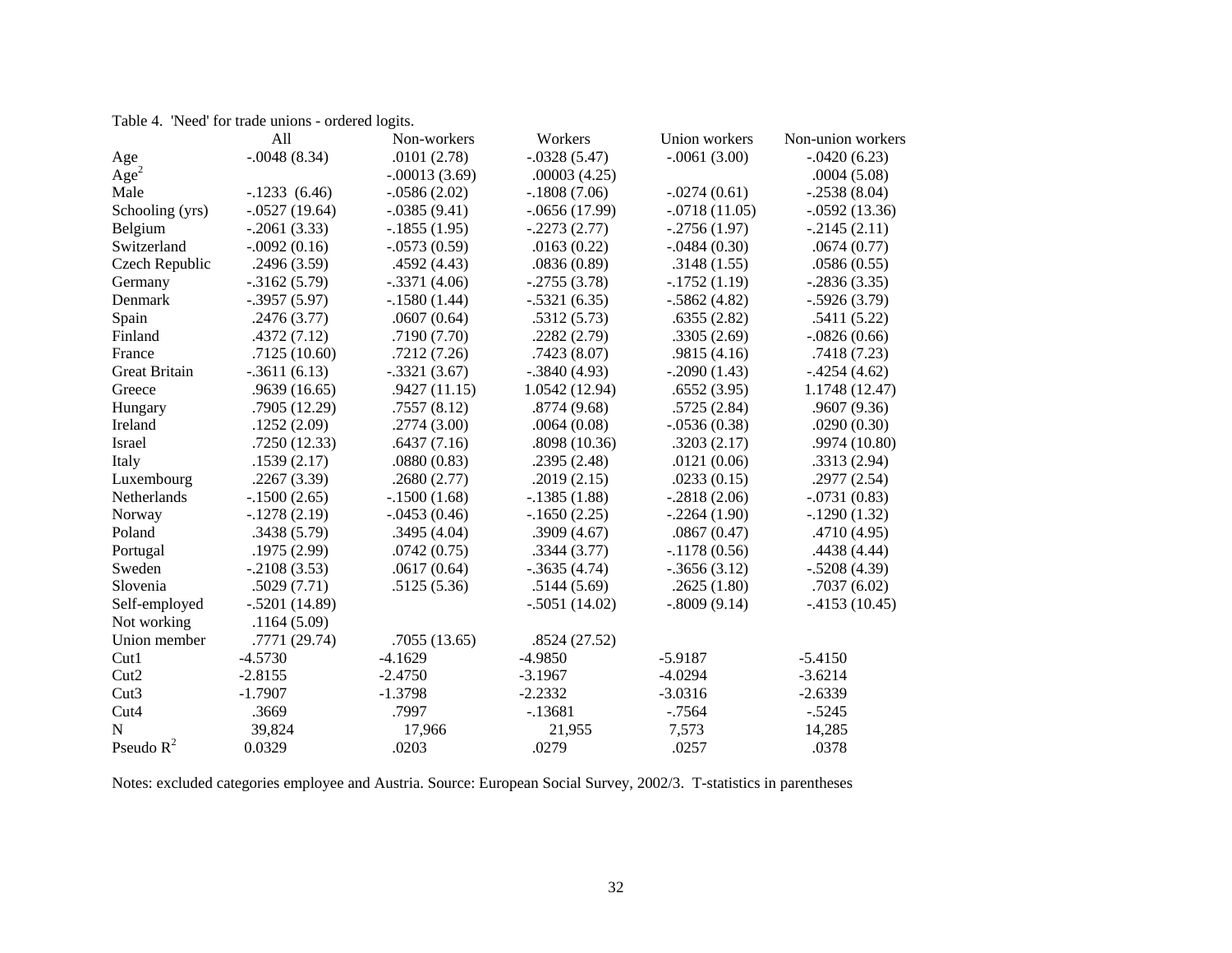| radic 9. Omon memocramp rates by characteristics, 2004/9 |           |                   |               |
|----------------------------------------------------------|-----------|-------------------|---------------|
|                                                          | UK (2004) | <b>USA</b> (2005) | Canada (2005) |
| All                                                      | 28.8      | 12.5              | 29.8          |
|                                                          |           |                   |               |
| Males                                                    | 28.5      | 13.8              | 29.8          |
| Females                                                  | 29.1      | 11.1              | 29.8          |
|                                                          |           |                   |               |
| White                                                    | 29.0      | 12.2              |               |
| Asian                                                    | 23.5      | 11.4              |               |
| <b>Black</b>                                             | 32.5      | 15.1              |               |
| Hispanic                                                 |           | 10.1              |               |
| Degree or equivalent                                     | 37.7      | 14.8              | 33.4          |
| A-level or equivalent                                    | 26.4      | 14.3              | 26.7          |
| No qualifications                                        | 21.1      | 7.7               | 28.1          |
|                                                          |           |                   |               |
| Age 16-19                                                | 4.3       | 2.9               | 9.7           |
| Age 20-24                                                | 13.1      | 5.4               | 14.6          |
| Age 25-29                                                | 22.4      | 9.4               | 24.4          |
| Age 30-34                                                | 27.1      | 11.7              | 28.8          |
| Age 35-39                                                | 30.9      | 13.3              | 30.0          |
| Age 40-44                                                | 34.5      | 14.1              | 33.5          |
| Age 45-49                                                | 38.9      | 16.1              | 38.6          |
| Age 50-54                                                | 39.7      | 18.2              | 42.2          |
| Age 55-59                                                | 36.0      | 17.9              | 40.0          |
| Age 60-64                                                | 27.8      | 15.1              | 32.7          |
| Age 65-69                                                | 9.6       | 7.9               | 16.2          |
| Age $>=70$                                               | 5.9       | 6.9               | 12.1          |
|                                                          |           |                   |               |
| Private                                                  | 17.2      | 9.0               | 17.4          |
| Public                                                   | 58.8      | 37.2              | 71.4          |
| Manufacturing                                            | 24.6      | 12.9              | 30.0          |
| Construction                                             | 16.7      | 14.7              | 30.9          |
|                                                          |           |                   |               |
| Managers                                                 | 18.6      | 13.1              | 8.1           |
| Professional occupations                                 | 48.6      | 18.2              | 14.6          |
| Skilled trades                                           | 26.0      | 19.4              | 38.0          |

Table 5. Union membership rates by characteristics, 2004/5

Source: UK - Grainger and Holt (2005). USA - Union members in 2005, BLS, UDDL 06-99 www.bls.gov/news.release/pdf/union2. For Canada Labour Force Survey December 2005 and for the rates by age UK Labour Force Survey Fall 2004 and for the US MORG 2004 all weighted (own calculations).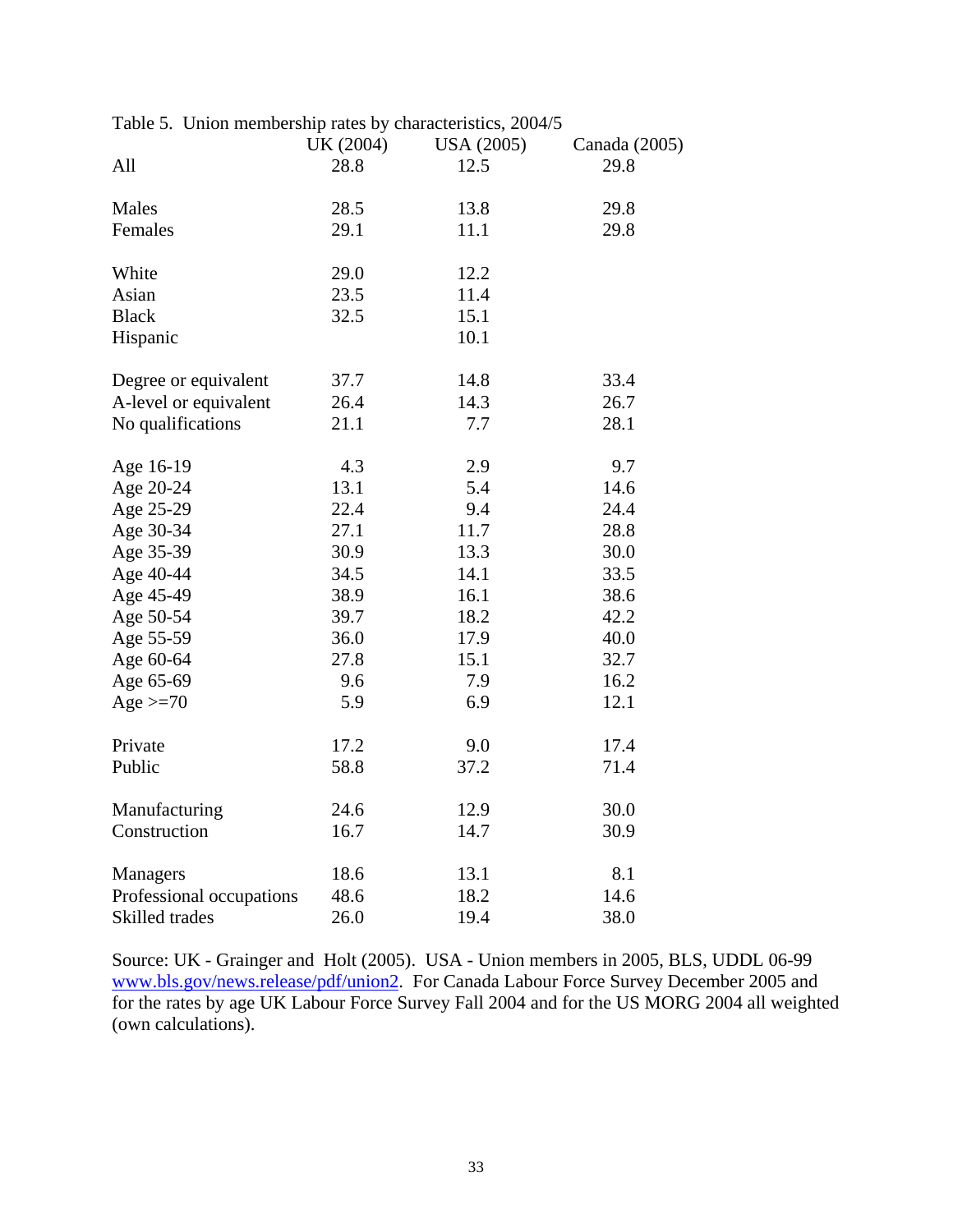| <b>Great Britain</b> | Private | Public | Canada | Private | Public |
|----------------------|---------|--------|--------|---------|--------|
| 1948                 |         | 70.7   | 1960   | 30.0    | 11.8   |
| 1968                 |         | 66.1   | 1970   | 29.3    | 37.6   |
| 1973                 |         | 73.0   | 1974   | 28.3    | 48.7   |
| 1979                 |         | 82.4   | 1980   | 26.0    | 56.0   |
| 1993                 | 24.0    | 64.4   | 1984   | 20.7    | 63.1   |
| 1994                 | 22.8    | 63.6   | 1990   | 20.6    | 64.3   |
| 1995                 | 21.5    | 61.4   | 1997   | 22.1    | 72.6   |
| 1996                 | 20.7    | 60.9   | 2001   | 18.1    | 71.0   |
| 1997                 | 19.8    | 60.8   | 2005   | 17.4    | 71.1   |
| 1998                 | 19.5    | 61.0   |        |         |        |
| 1999                 | 19.3    | 59.9   |        |         |        |
| 2000                 | 18.7    | 60.0   |        |         |        |
| 2001                 | 18.5    | 59.0   |        |         |        |
| 2002                 | 18.1    | 59.3   |        |         |        |
| 2003                 | 18.1    | 58.8   |        |         |        |
| 2004                 | 17.1    | 58.4   |        |         |        |
| 2004 UK              | 17.2    | 58.8   |        |         |        |
|                      |         |        |        |         |        |
| <b>USA</b>           |         |        |        |         |        |
| 1960                 | 31.9    | 10.8   | 1991   | 11.9    | 36.5   |
| 1970                 | 29.1    | 32.0   | 1992   | 11.4    | 36.6   |
| 1977                 | 21.7    | 32.8   | 1993   | 11.1    | 37.7   |
| 1978                 | 20.7    | 33.3   | 1994   | 10.8    | 38.7   |
| 1979                 | 21.2    | 37.0   | 1995   | 10.3    | 37.7   |
| 1980                 | 20.1    | 35.9   | 1996   | 10.0    | 37.6   |
| 1981                 | 18.7    | 34.3   | 1997   | 9.7     | 37.2   |
| 1983                 | 16.5    | 36.7   | 1998   | 9.5     | 37.5   |
| 1984                 | 15.3    | 35.7   | 1999   | 9.4     | 37.3   |
| 1985                 | 14.3    | 35.7   | 2000   | 9.0     | 37.5   |
| 1986                 | 13.8    | 35.9   | 2001   | 9.0     | 37.4   |
| 1987                 | 12.7    | 35.9   | 2002   | 8.6     | 37.8   |
| 1988                 | 12.3    | 36.6   | 2003   | 8.2     | 37.2   |
| 1989                 | 12.3    | 36.7   | 2004   | 7.9     | 36.4   |
| 1990                 | 11.9    | 36.5   | 2005   | 7.8     | 36.5   |

Table 6. Union density in the private and public sectors, Great Britain, Canada and USA (%)

Source: GB/UK=Grainger and Holt, Department of Trade and Industry, April 2005. www.dti.gov.uk/er/emar/tradeunion\_membership2004.pdf . USA=www.unionstats.com Canada=Lipset and Meltz (2004) and LFS December 2005. Data for the UK, 1948-1979 from Bain and Price (1983b) Table 5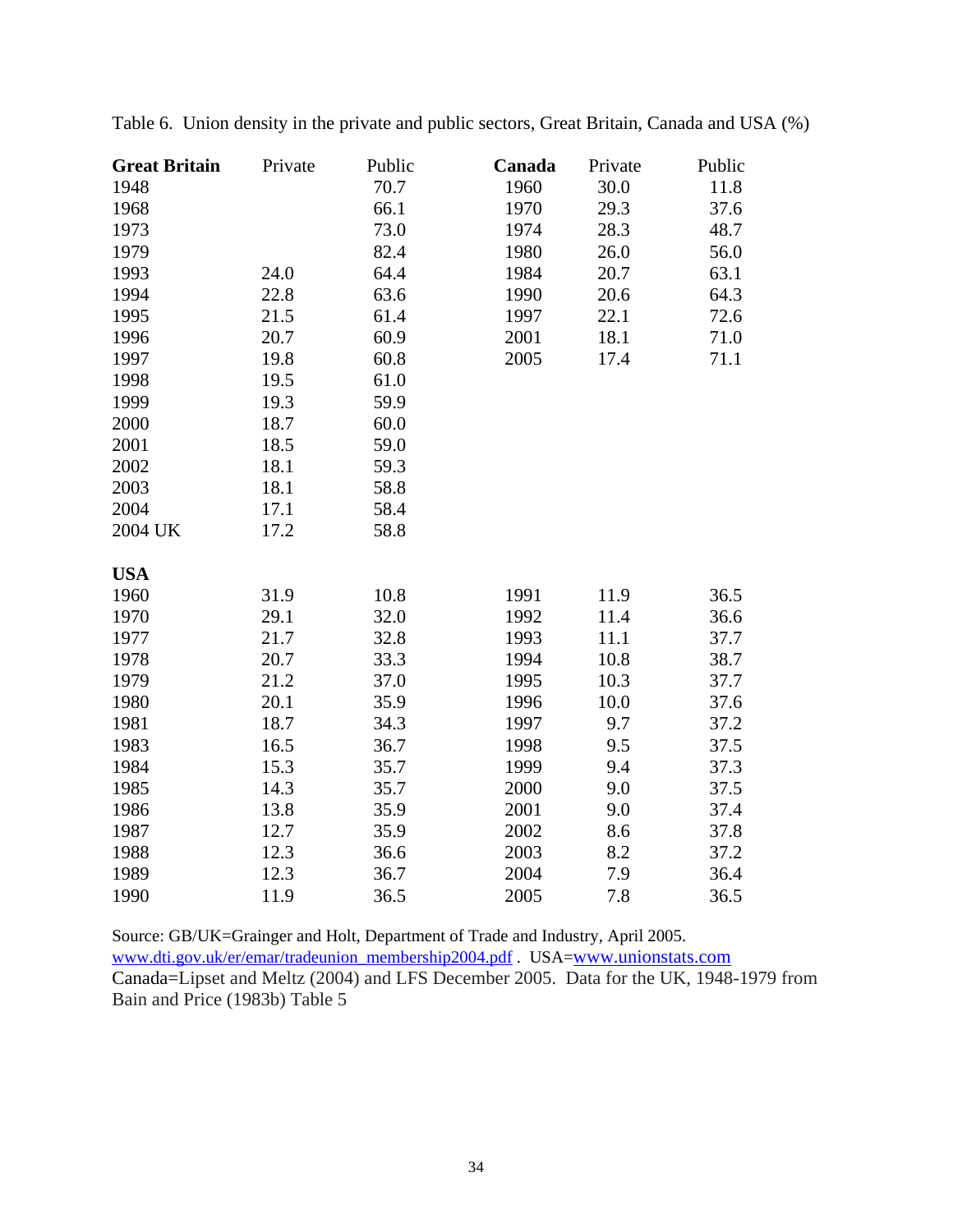|                                | LFS 1993-2004     |                   |                   | <b>GHS 1983</b> |                 |                 |  |
|--------------------------------|-------------------|-------------------|-------------------|-----------------|-----------------|-----------------|--|
|                                | All               | Private           | Public            | All             | Private         | Public          |  |
| Time                           | $-.0047(28.09)$   | $-.0030(19.64)$   | $-.0056(14.29)$   |                 |                 |                 |  |
| Private                        | $-.3941(192.30)$  |                   |                   | $-.5101(28.71)$ |                 |                 |  |
| Nationalized industry          |                   |                   | .0556(5.76)       |                 |                 |                 |  |
| <b>Local Government</b>        |                   |                   | .0954(22.35)      |                 |                 |                 |  |
| Universities                   |                   |                   | $-.0549(8.15)$    |                 |                 |                 |  |
| <b>National Health Service</b> |                   |                   | .0304(5.18)       |                 |                 |                 |  |
| <b>Other Government</b>        |                   |                   | $-.2617(29.62)$   |                 |                 |                 |  |
| Age                            | .022166(75.47)    | .015543(61.30)    | .03729(48.75)     | .02765(9.53)    | .02206(7.39)    | .02573(6.72)    |  |
| Age <sup>2</sup>               | $-.000231(65.75)$ | $-.000163(53.67)$ | $-.000387(42.73)$ | $-.00030(8.61)$ | $-.00024(6.58)$ | $-.00029(6.31)$ |  |
| Male                           | .0247(18.29)      | .0343(27.71)      | .0018(0.60)       | .0310(2.02)     | .0432(2.61)     | .0001(0.01)     |  |
| <b>Black</b>                   | .0326(6.43)       | .0386(7.46)       | $-0.0160(1.64)$   | .2658(4.27)     | .2645(3.27)     | .1472(2.86)     |  |
| Asian                          | $-.0326(8.67)$    | $-0.0171(5.12)$   | $-.0839(8.58)$    | .0425(0.82)     | .0384(0.71)     | .0126(0.17)     |  |
| Chinese                        | $-1134(9.91)$     | $-0.0776(7.28)$   | $-.1641(5.55)$    |                 |                 |                 |  |
| <b>Other Race</b>              | $-.0408(7.10)$    | $-.0321(5.89)$    | $-.0504(3.95)$    | $-.0834(1.13)$  | $-.1050(1.35)$  | $-.0346(0.37)$  |  |
| Full-time                      | .1167(83.25)      | .0500(36.08)      | .2590(83.71)      | .2663(15.29)    | .2037(10.76)    | .2416(10.74)    |  |
| Higher degree                  | .0860(25.67)      | $+.0139(4.01)$    | $+.1818(31.52)$   | $-.0030(0.11)$  | $-1166(1.47)$   | .0495(0.87)     |  |
| First degree                   | .0347(14.03)      | $-.0242(11.09)$   | $+.1559(30.07)$   | $-.1274(4.73)$  | $-.1971(6.63)$  | $-.0065(0.23)$  |  |
| Industry dummies               | 61                | 61                | 61                | 9               | 9               | 9               |  |
| Residence dummies              | 22                | 22                | 22                | 11              | 11              | 11              |  |
| <b>Education dummies</b>       | 40                | 40                | 40                | 19              | 19              | 19              |  |
| N                              | 710,567           | 538,305           | 172,106           | 9,075           | 5,872           | 3,202           |  |
| Pseudo $R^2$                   | .2250             | .1304             | .1331             | .2600           | .1679           | .1652           |  |
| Age maximum                    | 48                | 48                | 48                | 46              | 46              | 44              |  |

Table 7. Dprobit union membership, UK: 1993-2004 and 1983

Notes: excluded categories white, no qualifications and central govt. T-statistics in parentheses Source: Labour Force Surveys, 1993-2004 and 1983 General Household Survey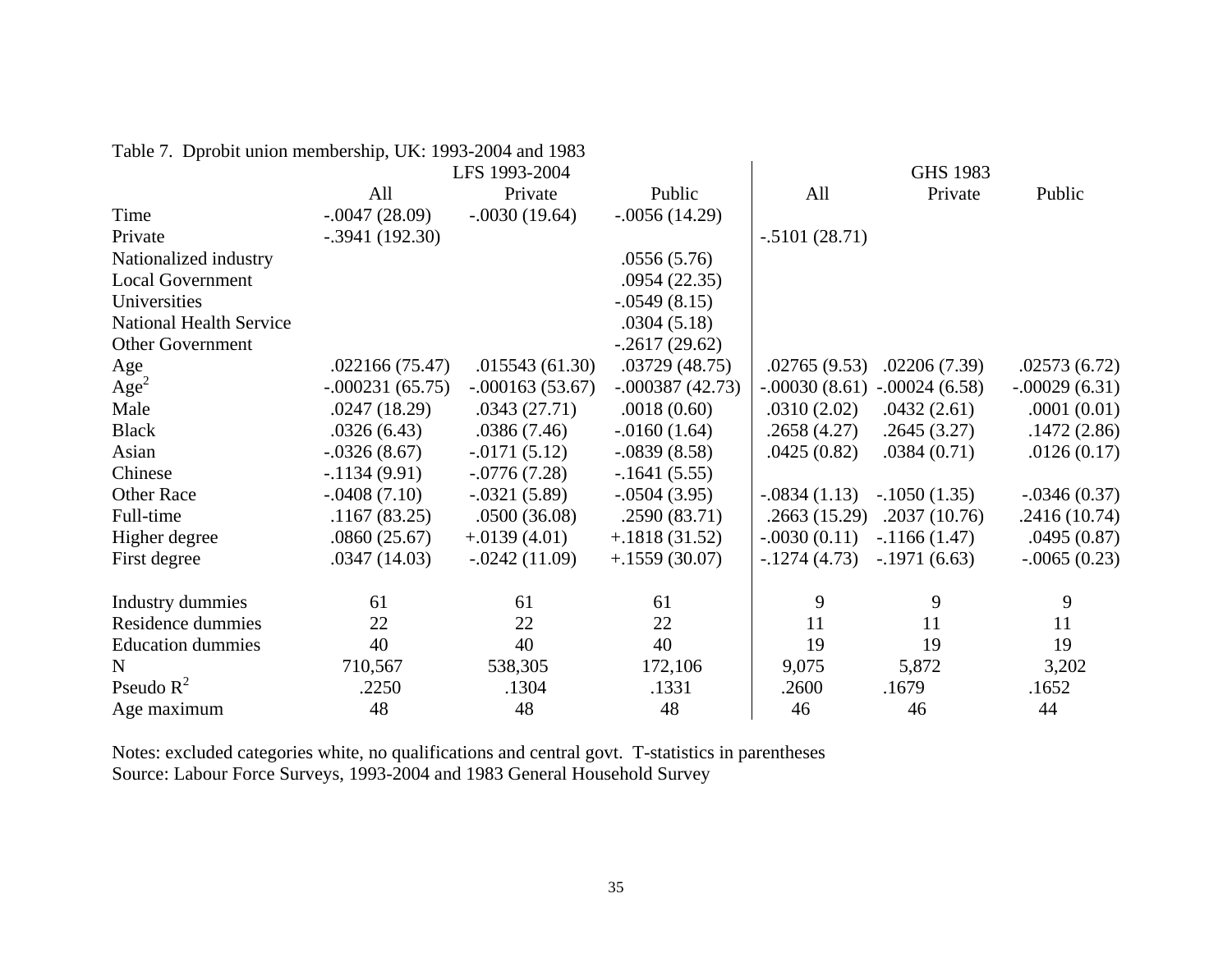Table 8. Dprobit Union Membership in the USA, 1984-1991

|                         | All               | Private           | Public            |
|-------------------------|-------------------|-------------------|-------------------|
| Time                    | $-.0036(37.62)$   | $-.0040(44.10)$   | $-.0000(0.12)$    |
| Private                 | $-1894(155.61)$   |                   |                   |
| <b>State Government</b> |                   |                   | .1188(33.32)      |
| <b>Local Government</b> |                   |                   | .2103(64.57)      |
| Age                     | .0132594(101.73)  | .009822 (83.73)   | .02883(52.06)     |
| Age <sup>2</sup>        | $-.000142(90.56)$ | $-.000103(72.66)$ | $-.000319(49.47)$ |
| Male                    | .0421(74.47)      | .0435(81.35)      | .0212(10.17)      |
| Years schooling         | $-.0083(79.10)$   | $-0.0105(105.34)$ | .0061(15.46)      |
| <b>Black</b>            | .0729(71.26)      | .0694(68.10)      | .0920(28.10)      |
| Other race              | $-0.0166(11.60)$  | $-.0004(0.26)$    | $-.0832(15.45)$   |
| Hispanic                | .0108(8.92)       | .0020(1.88)       | .0396(7.56)       |
| Fulltime                | .0590(82.39)      | .0237(34.12)      | .2572(96.10)      |
| Industry dummies        | 45                | 45                | 45                |
| <b>State dummies</b>    | 51                | 51                | 51                |
| $\mathbf N$             | 1,600,112         | 1,315,835         | 284,243           |
| Pseudo $R^2$            | .2278             | .2136             | .2072             |
| Age maximum             | 47                | 48                | 45                |

Source: MORG files of the CPS 1984-1991. T-statistics in parentheses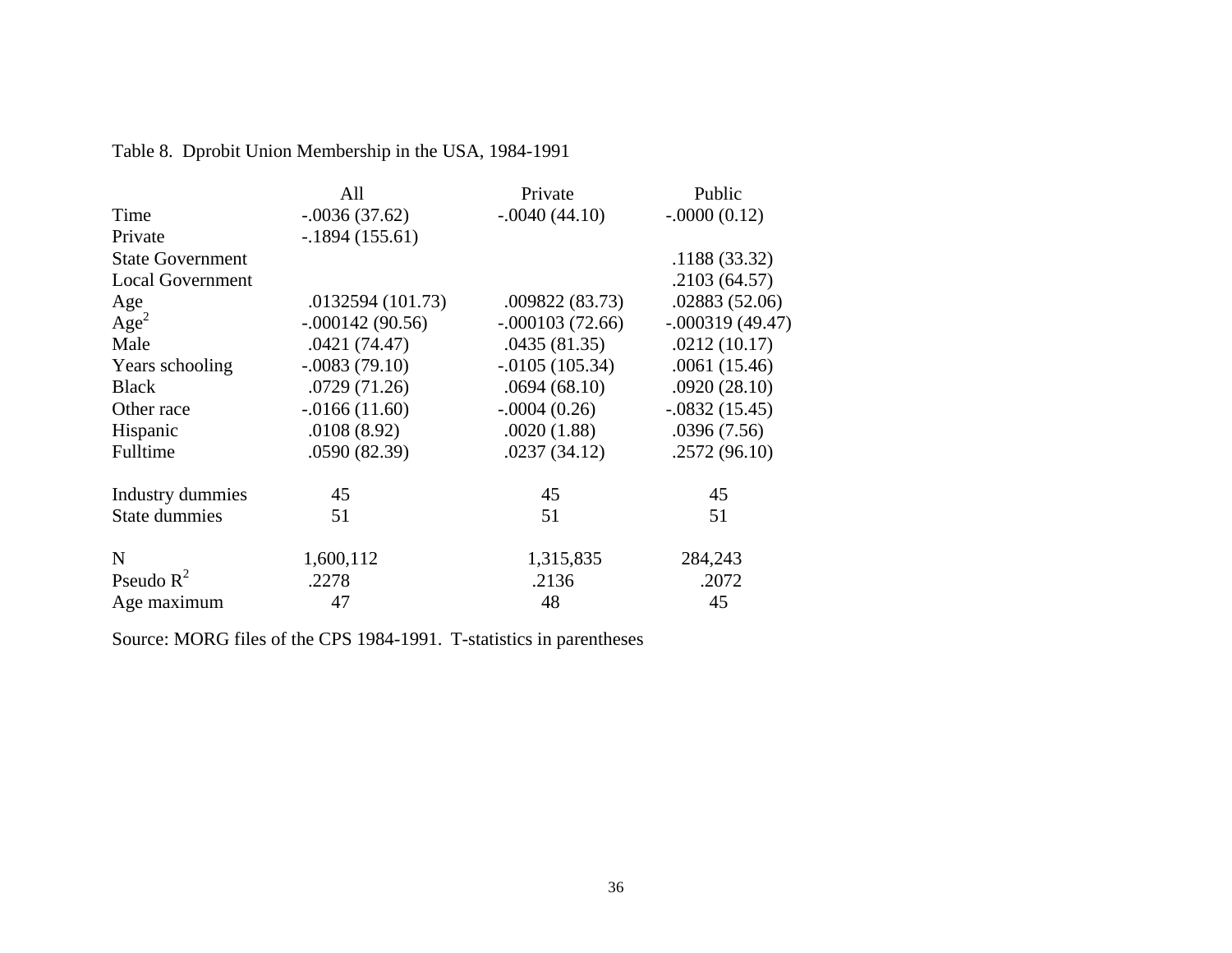## Table 9. Dprobit Union Membership in the USA, 1992-2002

|                         | All               | Private           | Public             |
|-------------------------|-------------------|-------------------|--------------------|
| Time                    | $-.0018(26.98)$   | $-.0018(30.40)$   | $-.0007(2.56)$     |
| Private                 | $-1926(183.27)$   |                   |                    |
| <b>State Government</b> |                   |                   | .0960(28.30)       |
| <b>Local Government</b> |                   |                   | .1759(55.38)       |
| Age                     | .010518 (96.97)   | .00697(75.44)     | .032726(61.98)     |
| Age <sup>2</sup>        | $-.000108(84.45)$ | $-.000068(62.15)$ | $-.0003564(58.90)$ |
| Male                    | .0329(69.73)      | .0318(74.60)      | .0359(17.81)       |
| <b>Black</b>            | .0508(61.21)      | .0472(60.12)      | .0613(19.68)       |
| American Indian         | $-.0347(18.14)$   | $-.0007(0.34)$    | $-1616(22.15)$     |
| Asian/Pacific Islander  | $-0111(9.39)$     | .0012(1.08)       | $-.0721(12.66)$    |
| Hispanic                | .0137(15.10)      | .0121(15.50)      | .0252(5.76)        |
| Fulltime                | .0152(29.81)      | .0023(4.78)       | .0957 (44.38)      |
| First degree            | .0238(3.75)       | $-0.0120(2.77)$   | .4284(7.46)        |
| Master's degree         | .0411(8.16)       | $-.0206(5.12)$    | .2197(3.66)        |
| Professional degree     | $-.0272(4.91)$    | $-.0251(6.04)$    | .2197(3.66)        |
| Higher degree           | $-.0411(8.16)$    | $-.0352(9.37)$    | .2294(3.82)        |
| <b>Industry dummies</b> | 45                | 45                | 45                 |
| <b>State dummies</b>    | 51                | 51                | 51                 |
| Schooling dummies       | 16                | 16                | 16                 |
| $\mathbf N$             | 1,811,934         | 1,501,651         | 310,269            |
| Pseudo $R^2$            | .2373             | .1878             | .1938              |
| Age maximum             | 49                | 51                | 46                 |

Source: ORG files of the CPS, 1992-2002

Notes: Excluded category Federal Government, Maine, <1<sup>st</sup> grade education and white. T-statistics in parentheses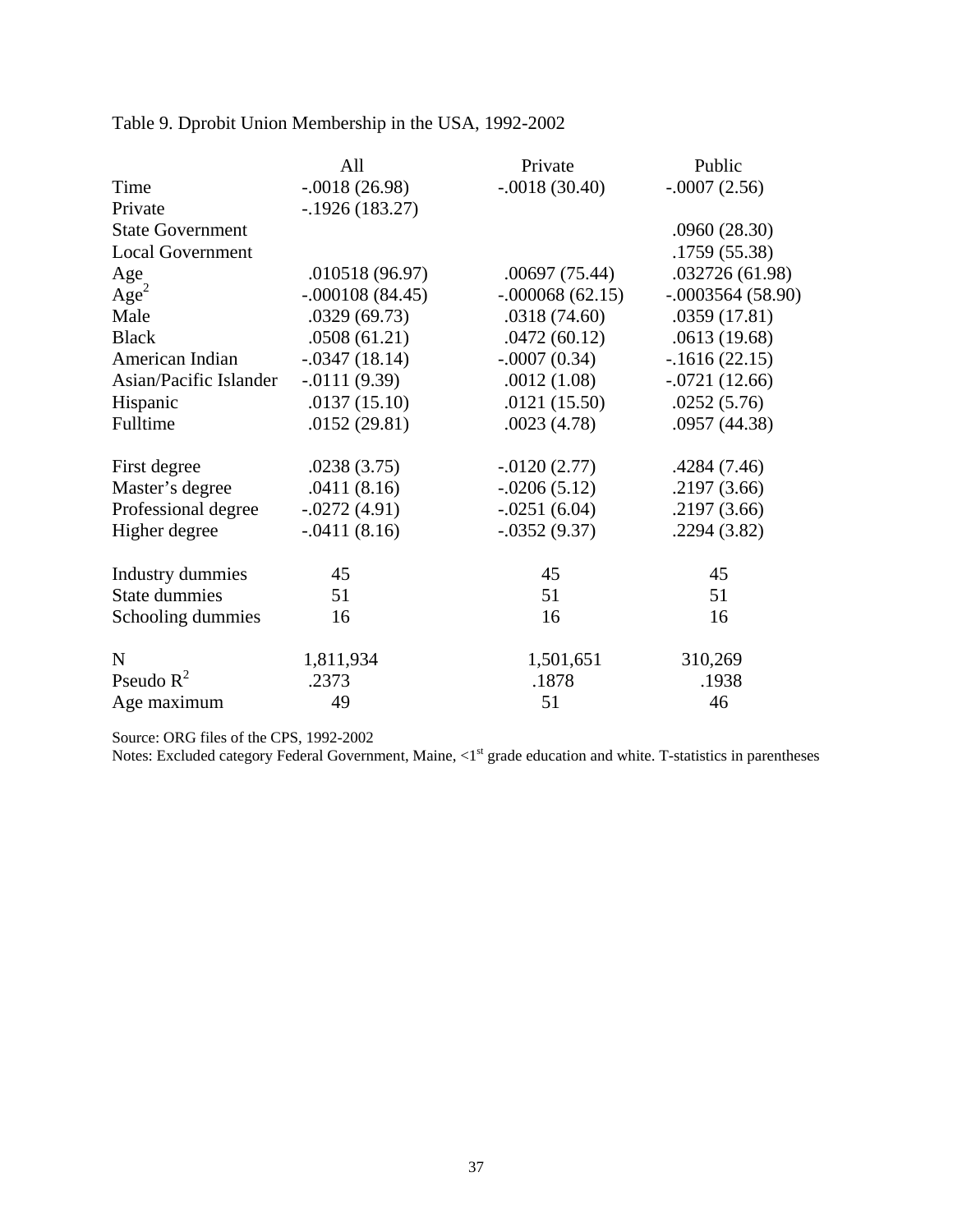|  | Table 10. Union density equations for Canada, 1997-2005. |  |  |  |
|--|----------------------------------------------------------|--|--|--|
|--|----------------------------------------------------------|--|--|--|

|                     | All              | Private         | Public          |
|---------------------|------------------|-----------------|-----------------|
| Age 20-24           | .0520(15.56)     | .0370(14.54)    | .1606(20.23)    |
| Age 25-29           | .1508(43.62)     | .0818(30.11)    | .2670(43.15)    |
| Age 30-34           | .1933(56.17)     | .1086(39.49)    | .2935(49.52)    |
| Age 35-39           | .2179(64.53)     | .1327(48.57)    | .3092(51.09)    |
| Age 40-44           | .2394(71.52)     | .1559(56.60)    | .3234(52.02)    |
| Age 45-49           | .2615(76.90)     | .1845(63.90)    | .3274(52.31)    |
| Age 50-54           | .2693 (76.79)    | .1957(64.03)    | .3182(52.30)    |
| Age 55-59           | .2472(65.28)     | .1823(54.69)    | .2798 (47.77)   |
| Age 60-64           | .2079(44.82)     | .1466(35.93)    | .2527(40.07)    |
| Age 65-69           | .0123(1.47)      | .0111(1.56)     | .1650(12.83)    |
| Age $>=70$          | $-.0421(3.21)$   | $-.0065(0.58)$  | .1026(4.76)     |
| Time                | $-.00008(0.38)$  | $-.0010(5.98)$  | .0028(7.48)     |
| Male                | .0577(49.00)     | .0675(66.94)    | $-.0214(10.12)$ |
| Some secondary      | .0281(8.76)      | .0144(5.97)     | .0855(10.43)    |
| Grades 11-13        | .0365(11.81)     | .0195(8.32)     | .1175(15.49)    |
| Some post secondary | .0044(1.31)      | .0054(2.08)     | .0739(9.05)     |
| Post secondary      | .0322(10.84)     | .0103(4.58)     | .1456(18.64)    |
| Bachelor's degree   | $-.0301(9.42)$   | $-.0654(27.48)$ | .1146(14.88)    |
| Postgraduate degree | $-.0978(29.26)$  | $-.0848(28.47)$ | .0224(2.72)     |
| December            | .0024(2.29)      | .0023(2.57)     | $-.0022(1.15)$  |
| Private             | $-.4657(223.92)$ |                 |                 |
| Industry dummies    | 18               | 18              | 18              |
| Province dummies    | 9                | 9               | 9               |
| $\mathbf N$         | 905,566          | 676,647         | 228,919         |
| Pseudo $R^2$        | .2701            | .1373           | .0685           |

Source: Canadian Labour Force Surveys, June 1997-December 2005. T-statistics in parentheses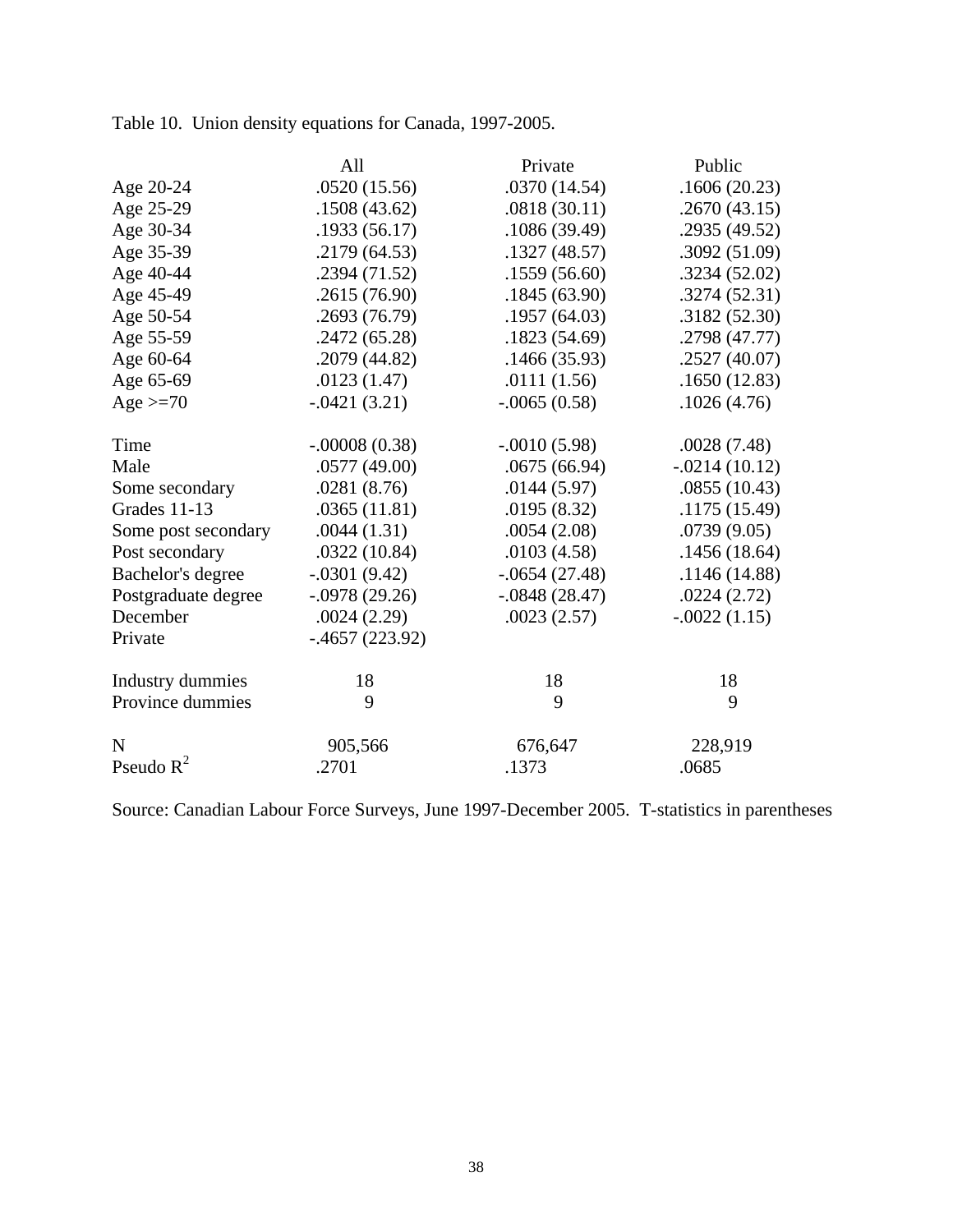|                      | Male     | Age maximum | 2001 dummy | ${\bf N}$ |
|----------------------|----------|-------------|------------|-----------|
| <b>All</b>           | .0523    | 47          | $-.0664$   | 247,883   |
| Belgium              | .0704    | 38          | $-.0569$   | 19,025    |
| Denmark              | .0436    | 46          | $-1799$    | 18,782    |
| <b>East Germany</b>  | .0266    | 44          | n/a        | 14,531    |
| France               | .0228    | 53          | $-.0223$   | 19,081    |
| <b>Great Britain</b> | .0753    | 47          | $-.0706$   | 19,396    |
| Greece               | .0480    | 46          | $-.0249$   | 18,976    |
| Ireland              | .0305    | 44          | $-0.0167*$ | 19,019    |
| Italy                | .0441    | 51          | $-.0668$   | 19,643    |
| Luxembourg           | .1432    | 47          | $-.0482$   | 7,870     |
| Netherlands          | .1024    | 53          | $-.0457$   | 19,023    |
| Northern Ireland     | .0538    | 47          | $-.0476$   | 5,367     |
| Norway               | .0386    | 54          | n/a        | 7,570     |
| Portugal             | .0231    | 50          | $-0.0128*$ | 18,102    |
| Spain                | .0227    | 45          | $-.0139$   | 18,881    |
| <b>West Germany</b>  | .1096    | 43          | $-.0496$   | 19,636    |
| <b>Employees</b>     | .1058    | 45          | $-.0666*$  | 64,727    |
| Belgium              | .0572    | 37          | .0802*     | 5496      |
| Denmark              | .0335    | 43          | $.0154*$   | 6428      |
| <b>East Germany</b>  | $.0152*$ | 45          | n/a        | 4690      |
| France               | .0556    | 51          | $-.0230*$  | 5335      |
| <b>Great Britain</b> | .1891    | 45          | $-.0875$   | 5852      |
| Greece               | .1045    | 45          | $-1657$    | 3102      |
| Ireland              | .1142    | 42          | .1142      | 4417      |
| Italy                | .0731    | 46          | $-.1501$   | 4225      |
| Luxembourg           | .1928    | 47          | $.1321*$   | 1640      |
| Netherlands          | .2081    | 47          | .0458*     | 4511      |
| Northern Ireland     | .1372    | 41          | $-.0944*$  | 1458      |
| Norway               | $.0422*$ | 52          | n/a        | 2166      |
| Portugal             | .0465    | 48          | $.0011*$   | 5007      |
| Spain                | .0500    | 47          | $-.0453*$  | 4203      |
| <b>West Germany</b>  | .1906    | 45          | .0268*     | 5411      |

Table 11. European Union density equations

Notes: \*=insignificantly different from zero (t<1.90). Equations include 9 schooling dummies and 22 labor market status variables.

Source: Eurobarometer Trend File, 1988-1994 & 2001 using the following surveys - 1988 (30); 1989 (31, 31a, 32a); 1990 (33, 34.0, 34.1); 1991 (35.0, 35.1, 36); 1992 (37.0, 37.1, 38.0); 1993 (39.0, 39.1, 40); 1994 (41.0, 41.1) and 2001 (56.1) with Eurobarometer numbers in parentheses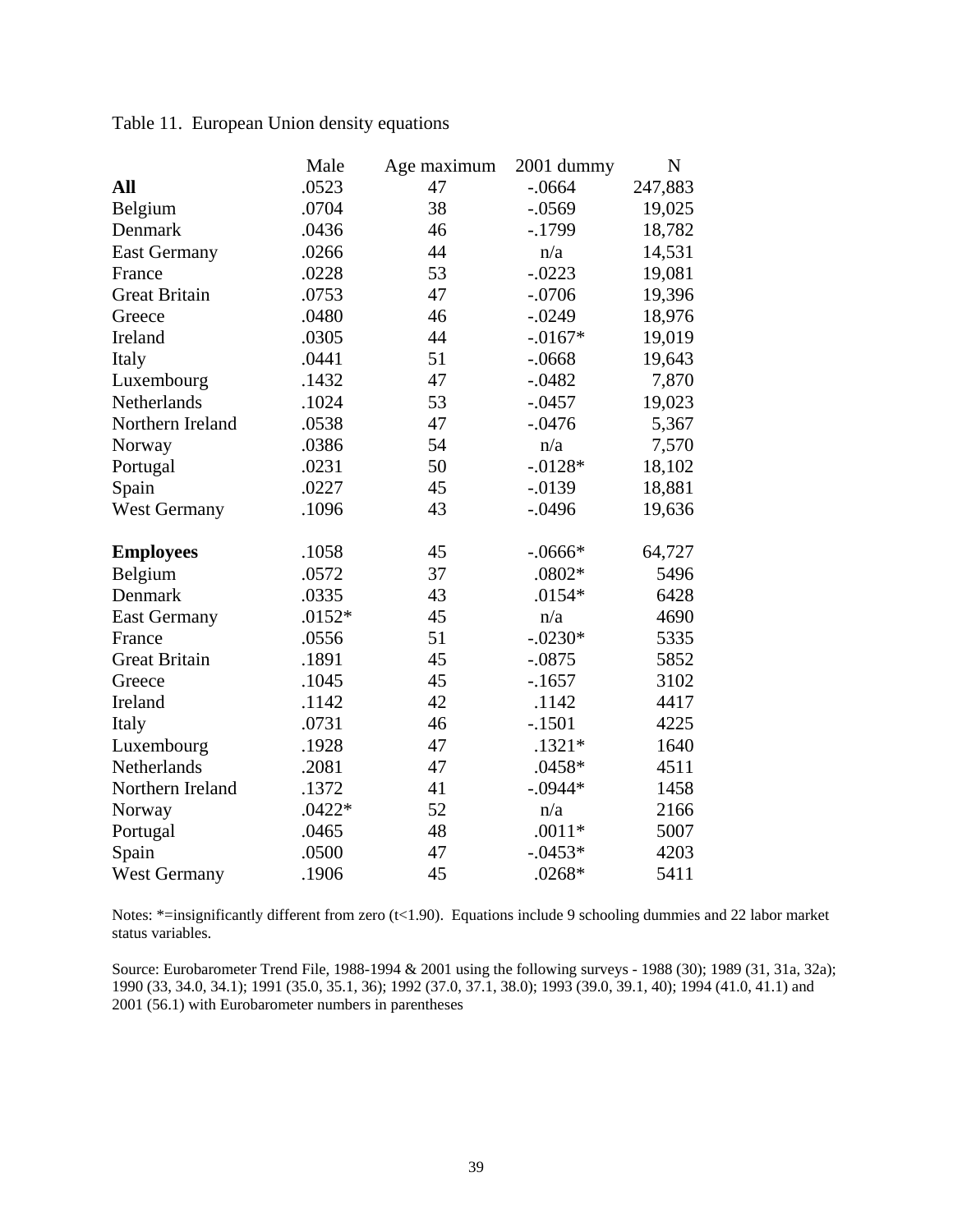|                      | Workers          | Private         | Public          |
|----------------------|------------------|-----------------|-----------------|
| Age                  | .03407(21.07)    | .0295(17.31)    | .0433(12.12)    |
| Age <sup>2</sup>     | $-.00034(17.86)$ | $-.0003(14.68)$ | $-.0004(10.37)$ |
| Male                 | .0541(8.98)      | .0692(10.61)    | .0107(0.88)     |
| Years schooling      | .0076(5.43)      | $-.0030(3.14)$  | .0089(5.66)     |
| <b>Year 2002</b>     | $-.0539(8.57)$   | $-.0571(8.31)$  | $-0.0349(2.76)$ |
| Belgium              | .1493(8.85)      | .2234(11.15)    | $-.0181(0.60)$  |
| Czech Republic       | $-.1752(11.28)$  | $-1366(8.39)$   | $-.3015(8.34)$  |
| Denmark              | .5359(31.03)     | .5457(25.77)    | .4514 (16.76)   |
| Estonia              | $-.2245(11.69)$  | $-1945(9.72)$   | $-.2822(6.49)$  |
| Finland              | $-1802(10.68)$   | $-.1465(8.30)$  | $-0.2755(7.16)$ |
| France               | $-0.2362(11.29)$ | $-1843(7.72)$   | $-.3404(8.21)$  |
| Germany              | $-1392(9.82)$    | $-.0982(6.26)$  | $-.2443(8.54)$  |
| <b>Great Britain</b> | $-.0558(3.55)$   | $-.1098(6.32)$  | .0487(1.71)     |
| Greece               | $-.1209(7.42)$   | $-.1076(6.12)$  | $-1319(3.95)$   |
| Ireland              | .0902(4.31)      | .0444(1.90)     | .1772(4.79)     |
| Israel               | $-.0761(4.01)$   | $-1099(4.96)$   | $-0.0134(0.41)$ |
| Italy                | $-.0807(3.04)$   | $-.0402(1.33)$  | $-1689(3.32)$   |
| Luxembourg           | .1528(8.47)      | .1407(6.87)     | .1623(4.99)     |
| Netherlands          | $-.0489(2.72)$   | $-.0415(2.05)$  | $-.0587(1.75)$  |
| Norway               | .2681(17.02)     | .2146(11.61)    | .3246(12.86)    |
| Poland               | $-1476(8.85)$    | $-.1466(8.40)$  | $-.1200(3.35)$  |
| Portugal             | $-.1469(8.72)$   | $-.1528(8.56)$  | $-.0995(2.88)$  |
| Slovenia             | .1574(8.36)      | .1820(8.61)     | .0536(1.43)     |
| Spain                | .4126(25.25)     | .3898(20.11)    | .4016(15.00)    |
| Sweden               | .4608(29.16)     | .4490 (23.57)   | .4229 (16.79)   |
| Switzerland          | $-.1492(10.20)$  | $-1346(8.53)$   | $-.1715(5.73)$  |
| Private sector       | $-.0408(1.66)$   |                 |                 |
| Private*schooling    | $-0.0106(6.18)$  |                 |                 |
| N                    | 33,116           | 23,472          | 9,644           |
| Pseudo $R^2$         | .2182            | .1991           | .2224           |
| Age maximum          | 50               | 49              | 54              |

Table 12. Union density equations in Europe, 2002-2004

Source: European Social Survey, 2002 & 2004. Austria is the excluded category. Public sector is defined based on industry codes working in public administration, education or health. T-statistics in parentheses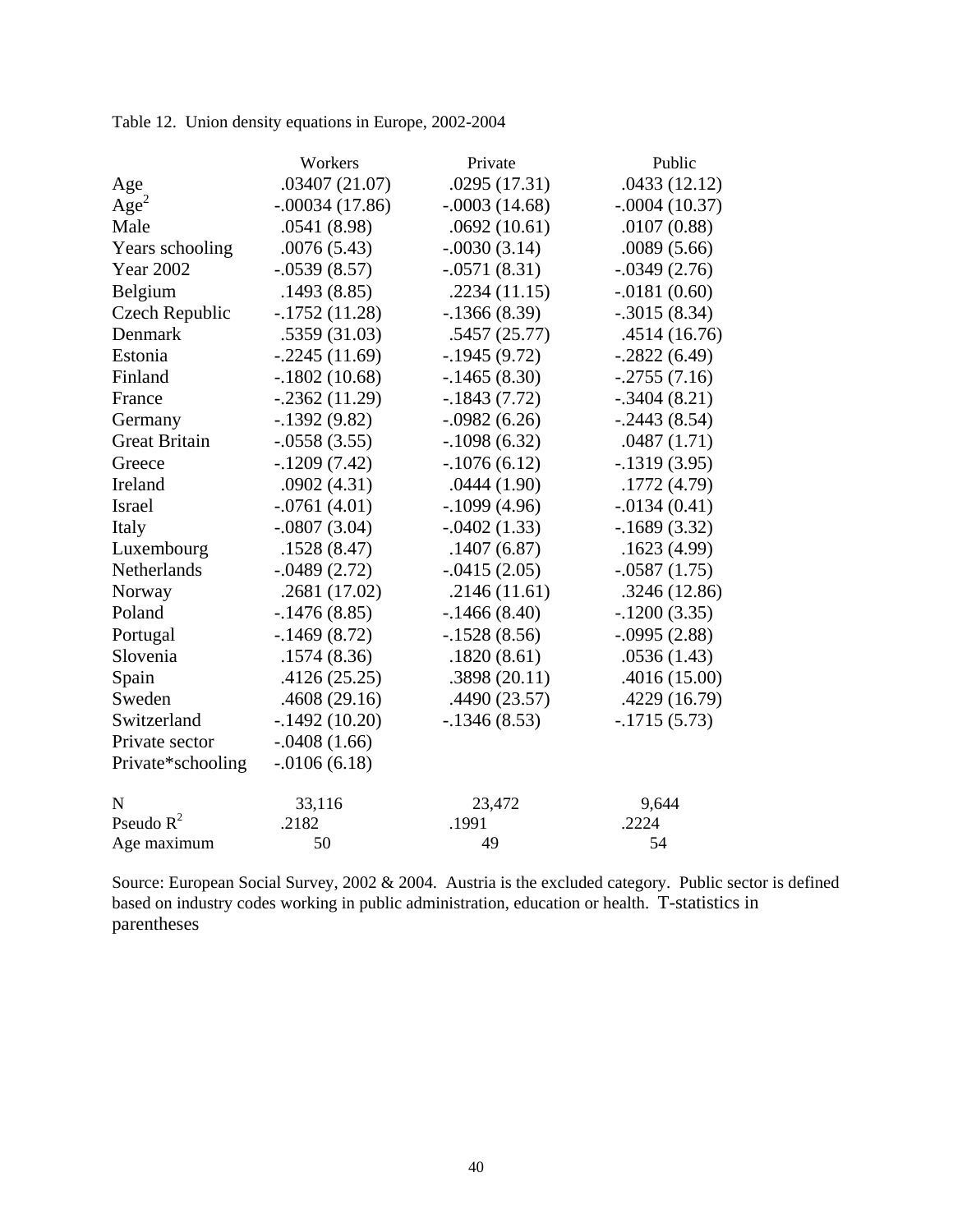|                            | Age maximum | Male   | Private sector | Schooling | Schooling*<br>Private |
|----------------------------|-------------|--------|----------------|-----------|-----------------------|
| Workers $(n=33,116)$       | 49          | $+$    |                | $+$       |                       |
| Austria $(n=2,006)$        | $\ast$      | $^{+}$ |                |           | $^{+}$                |
| Belgium $(n=1,585)$        | 37          | $^{+}$ | *              |           | $\ast$                |
| Czech Republic $(n=1,745)$ | 50          | $\ast$ | $\ast$         | *         | $\ast$                |
| Denmark $(n=1,646)$        | 46          | $\ast$ | $+$            | $\ast$    |                       |
| Estonia $(n=1,002)$        | 45          | $\ast$ | $\ast$         | $\ast$    | $\ast$                |
| Finland $(n=1,946)$        | 45          |        | *              | *         | $\ast$                |
| France $(n=655)$           | $\ast$      | $\ast$ | *              | $+$       | $\ast$                |
| Germany $(n=2,470)$        | 48          | $^{+}$ | *              | $\ast$    |                       |
| Great Britain $(n=1,828)$  | 53          | $\ast$ | *              | $+$       |                       |
| Greece $(n=1,530)$         | 54          | $^{+}$ |                | $\ast$    | $^{+}$                |
| Ireland $(n=847)$          | 47          | $^{+}$ | $^{+}$         | $^{+}$    |                       |
| Israel $(n=1,007)$         | 60          | $\ast$ | *              | $^{+}$    |                       |
| Italy $(n=389)$            | $\ast$      | $^{+}$ |                | $\ast$    | $\ast$                |
| Luxembourg $(n=1,293)$     | 53          | $^{+}$ | $\ast$         | $\ast$    | $\ast$                |
| Netherlands $(n=1,186)$    | $\ast$      | $^{+}$ | $\ast$         | $\ast$    |                       |
| Norway $(n=2,295)$         | 55          | $\ast$ | *              | $^{+}$    |                       |
| Poland $(n=1,423)$         | 48          | $\ast$ | $\ast$         | $\ast$    |                       |
| Portugal $(n=1,422)$       | 56          | $^{+}$ |                | $^{+}$    | $\ast$                |
| Slovenia $(n=1,117)$       | 50          |        | $\ast$         | $\ast$    | $\ast$                |
| Spain $(n=1, 343)$         | $\ast$      | $^{+}$ | $\ast$         | $\ast$    | $\ast$                |
| Sweden $(n=2,211)$         | 45          |        | $\ast$         | $\ast$    | $\ast$                |
| Switzerland $(n=2,170)$    | 43          | $^{+}$ | $\ast$         | $^{+}$    |                       |

#### Table 13. Union density equations for twenty two European countries, 2002/3

Notes: age maximum is calculated when both age and age<sup>2</sup> terms are significant.  $* =$ insignificant; += positive and significant -=negative and significant. Calculated from separate country equations. Workers only

Source: European Social Survey, 2002 & 2004.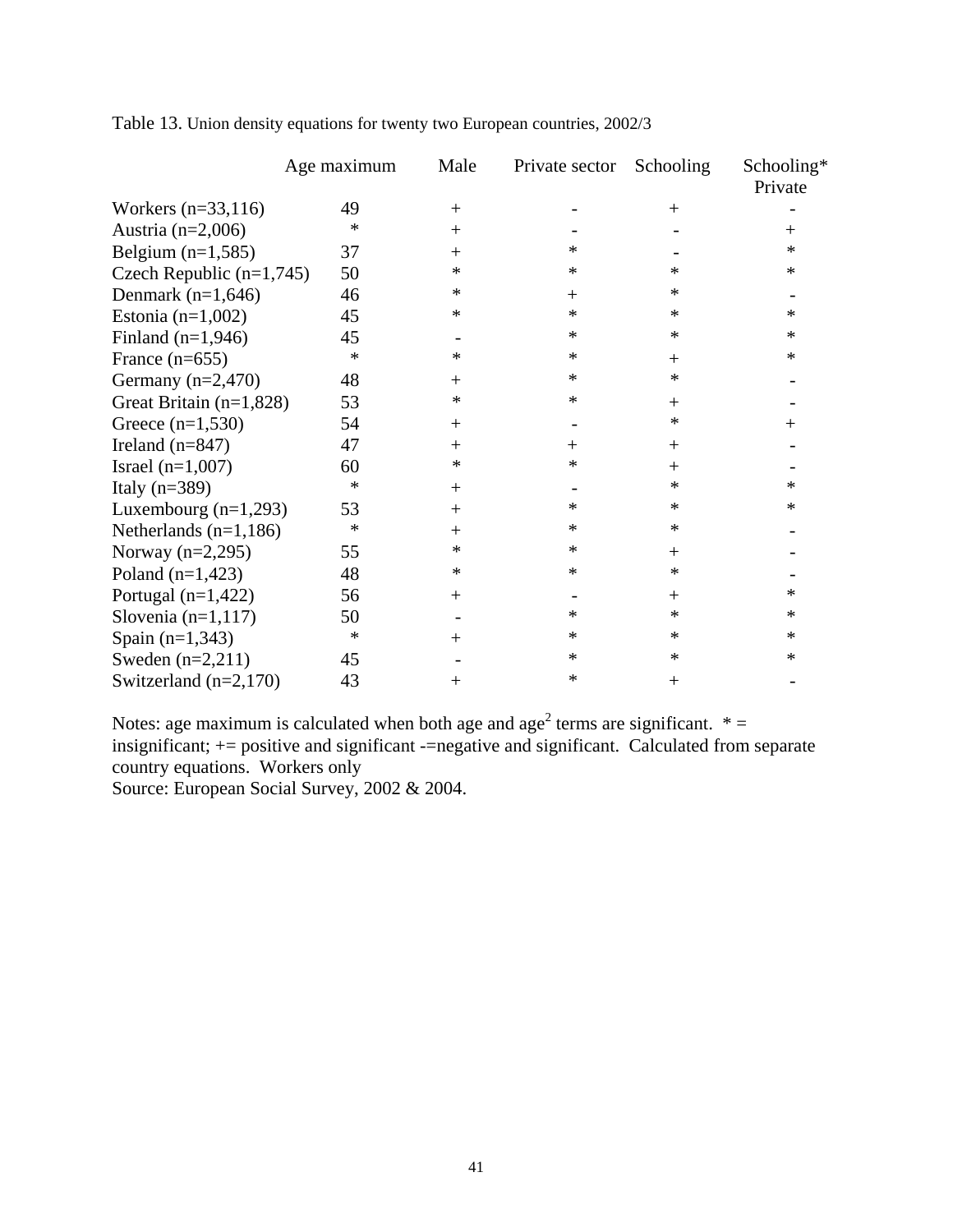Table 14. Union membership probabilities in 34 countries (workers only)

|                    | All              | Private          | Public          |
|--------------------|------------------|------------------|-----------------|
| Male               | .0143(3.12)      | .0484(9.33)      | $-.0368(4.79)$  |
|                    | .0294(22.83)     | .0205(14.39)     | .0397(17.85)    |
| Age <sup>2</sup>   | $-.00031(20.40)$ | $-.00021(12.63)$ | $-.0004(16.07)$ |
| Years of education | .0104(11.05)     | $-.0017(2.01)$   | .0111(9.94)     |
| Private            | $-.0456(2.58)$   |                  |                 |
| Private*education  | $-.0130(9.81)$   |                  |                 |
| N                  | 48,194           | 27,407           | 20,787          |
| Pseudo $R^2$       | .2089            | .1710            | .2033           |
| Age maximum        | 47               | 46               | 50              |

Notes: Workers only. Equations also include 33 country dummies for Australia (excluded); Germany-West; Germany-East; Great Britain; United States; Austria; Hungary; Ireland; Netherlands; Norway; Sweden; Czech Republic; Slovenia; Poland; Bulgaria; Russia; New Zealand; Canada; Philippines; Israel; Japan; Spain; Latvia; Slovak Republic; France; Cyprus; Portugal; Chile; Denmark; Switzerland; Bangladesh; Brazil; Finland and Mexico

Source: ISSP 2000-2002. T-statistics in parentheses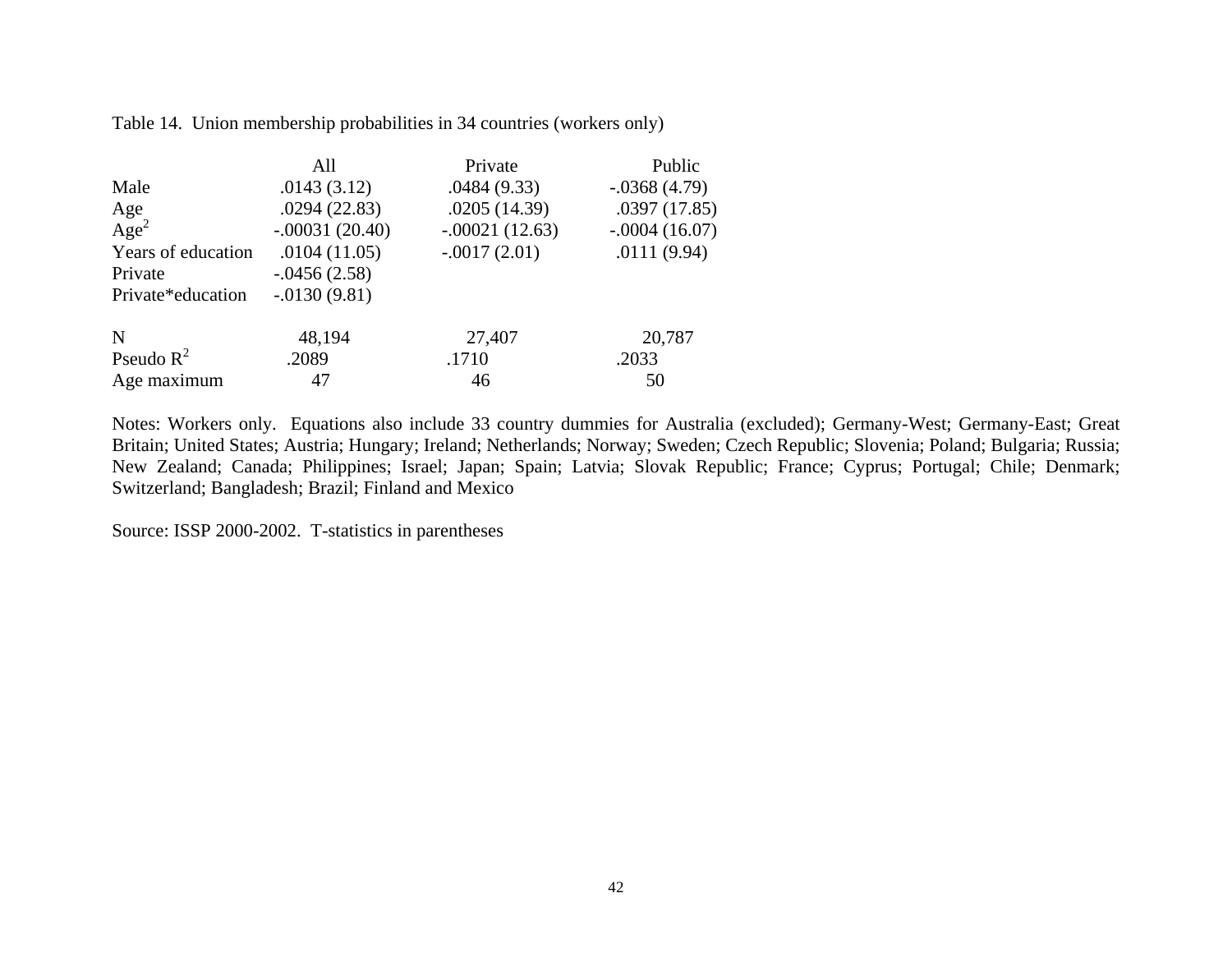|                            | Private      | Schooling | Private*  | Male                     | Age max | Union   |
|----------------------------|--------------|-----------|-----------|--------------------------|---------|---------|
|                            |              |           | Schooling |                          |         | density |
| Workers $(n=48,194)$       |              | $^{+}$    |           | $^{+}$                   | 47      | 28%     |
| OECD (n=28,121)            |              | $\! +$    |           | $^{+}$                   | 46      | 32%     |
| Non-OECD $(n=20,073)$      |              |           |           |                          | 51      | 21%     |
| Australia $(n=1,352)$      | $\mathrm{+}$ | $^{+}$    |           | $\ast$                   | 43      | 20%     |
| Austria (n=692)            | $\ast$       | $\ast$    | *         | $^{+}$                   | 44      | 35%     |
| Bangladesh $(n=750)$       | $\! +$       |           |           | $^{+}$                   | 27      | 35%     |
| Brazil $(n=769)$           | $\ast$       | $\ast$    | *         | $\ast$                   | $\ast$  | 5%      |
| Bulgaria (n=708)           | $\ast$       | $^{+}$    | $\ast$    | $\ast$                   | 46      | 16%     |
| Canada $(n=1,027)$         | ∗            | $\ast$    |           | $^{+}$                   | 45      | 26%     |
| Chile $(n=1,925)$          | $\ast$       | ∗         | $\ast$    | $\ast$                   | 50      | 12%     |
| Cyprus $(n=1,406)$         | $\ast$       | $^{+}$    | -         | $\ast$                   | $\ast$  | 32%     |
| Czech Republic $(n=1,909)$ | $\ast$       | ∗         |           | $\ast$                   | 53      | 20%     |
| Denmark $(n=1,824)$        |              | $\ast$    | *         |                          | 46      | 77%     |
| Finland $(n=1,956)$        | $\ast$       | $\ast$    | *         | $\overline{\phantom{a}}$ | 45      | 76%     |
| France $(n=1,900)$         | $\ast$       | $\ast$    | *         |                          | 65      | 17%     |
| Germany-East (n=663)       | $\ast$       | $\ast$    | *         | $\ast$                   | 41      | 16%     |
| Germany-West $(n=1,406)$   | $^{+}$       | ∗         |           | $^{+}$                   | 43      | 18%     |
| Great Britain $(n=2,069)$  | $^{+}$       | $^{+}$    |           | $\! + \!$                | 44      | 22%     |
| Hungary $(n=921)$          | $\ast$       | $\ast$    | *         | $\ast$                   | 64      | 14%     |
| Ireland $(n=1,096)$        | $^{+}$       | $^{+}$    |           | $^{+}$                   | 44      | 38%     |
| Israel $(n=1,812)$         | $\ast$       | $^{+}$    |           | $\ast$                   | 51      | 27%     |
| Japan $(n=1,230)$          |              | ∗         | $^{+}$    | $\ast$                   | 36      | 28%     |
| Latvia $(n=1,493)$         |              | $^{+}$    | ∗         | $\ast$                   | $\ast$  | 15%     |
| Mexico $(n=1,073)$         | $\ast$       | $^{+}$    | $\ast$    | $\ast$                   | 51      | 13%     |
| Netherlands $(n=1,486)$    | $\ast$       | $\ast$    | *         | $^{+}$                   | $\ast$  | 30%     |
| New Zealand $(n=1,718)$    | $^{+}$       | $^{+}$    |           | $\ast$                   | 50      | 20%     |
| Norway $(n=2,554)$         |              |           | *         | $\ast$                   | 50      | 51%     |
| Philippines $(n=1,448)$    | *            | $^{+}$    |           | $\ast$                   | $\ast$  | 1%      |
| Poland $(n=1,003)$         | $\ast$       | $^{+}$    |           | $\ast$                   | 45      | 11%     |
| Portugal (n=939)           |              | $^{+}$    | $\ast$    | $\ast$                   | 59      | 15%     |
| Russia $(n=2,666)$         |              | $\ast$    | *         |                          | 55      | 34%     |
| Slovak Republic $(n=610)$  | ∗            | $^{+}$    | $\ast$    | $\ast$                   | 57      | 19%     |
| Slovenia $(n=1,507)$       |              |           | ∗         |                          | 44      | 35%     |
| Spain $(n=1,803)$          | ∗            | $^+$      | ∗         | $^+$                     | 45      | 11%     |
| Sweden $(n=1,210)$         | ∗            | ∗         |           |                          | 47      | 74%     |
| Switzerland $(n=1,699)$    |              | ∗         | *         | $^{+}$                   | 46      | 18%     |
| United States $(n=1,503)$  | $^{+}$       | *         |           | $^{+}$                   | 44      | 13%     |

Table 15. Union density equations by country, 2000-2002

Notes:  $*$ =insignificantly different from zero ( $t$ <1.90). Estimates obtained from a separate equation for each country. Workers only. Mean years schooling - Australia 12.2; Germany-West 11.1; Germany-East 11.6; Great Britain 12.1; United States 13.6; Austria 10.7; Hungary 11.3; Ireland 13.2; Netherlands 13.2; Norway 13.4; Sweden 12.1; Czech Republic 12.5; Slovenia 11.9; Poland 12.6; Bulgaria 11.7; Russia 12.6; New Zealand 13.3; Canada 13.7; Philippines 9.6; Israel Jews 13.3; Japan 13.2; Spain 11.6; Latvia 14.3; Slovakia 12.2; France 14.3; Cyprus 11.9; Portugal 7.8; Chile 11.5; Denmark 14.7; Switzerland 12.1; Bangladesh 12.0; Finland 12.8; Mexico 9.5; All 12.3. Results for Brazil not reported due to small sample size. Source: ISSP 2000-2002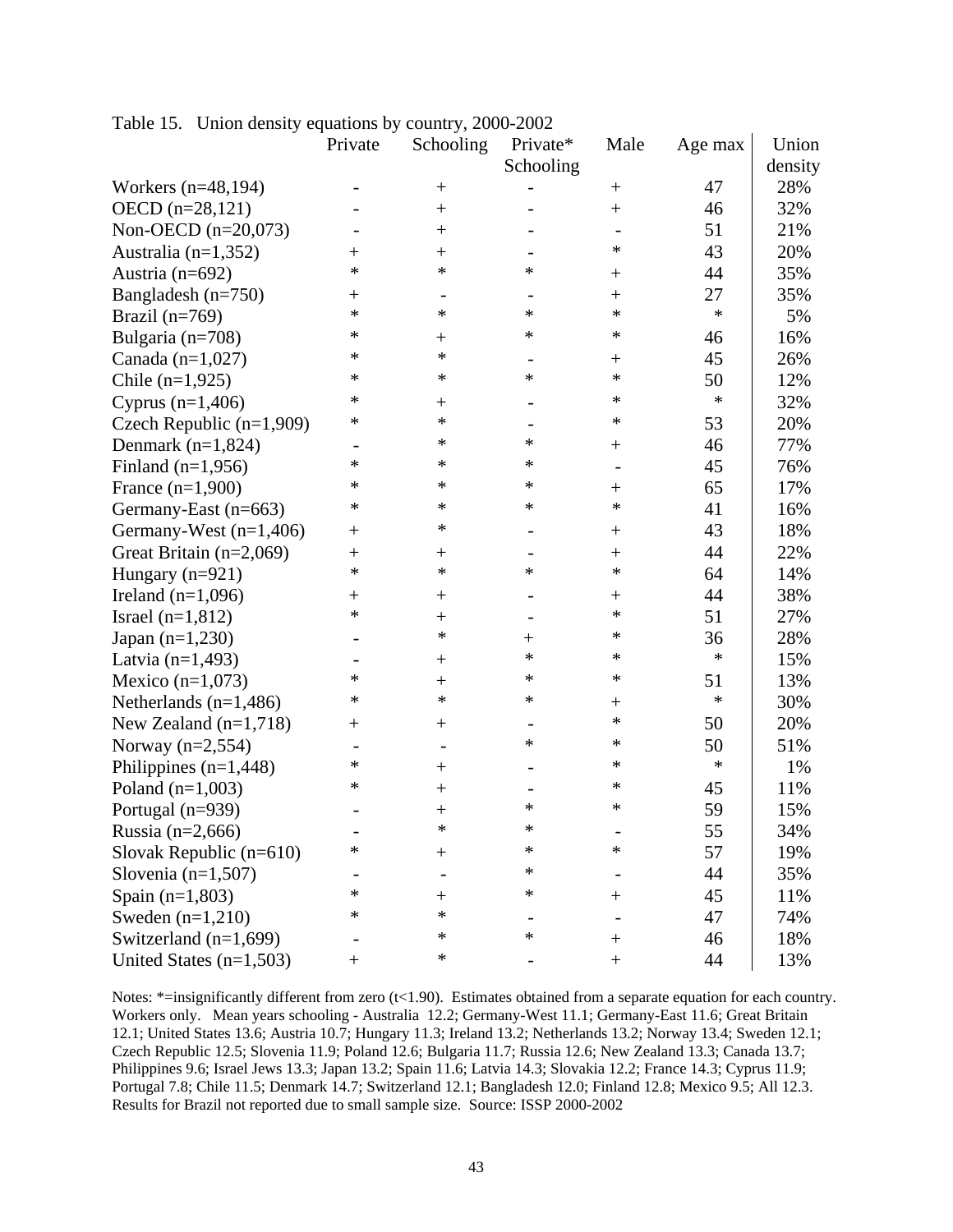Table 16. Union density equations and cohort effects for USA, 1983-2002.

| Age 20-24          | .0845(54.82)     | .0713(45.31)     | .0841(55.71)      | .0720(46.73)     |
|--------------------|------------------|------------------|-------------------|------------------|
| Age 25-29          | .1544(97.40)     | .1182(71.16)     | .1540(98.49)      | .1193(72.95)     |
| Age 30-34          | .1920(118.76)    | .1343(77.36)     | .1912 (119.53)    | .1351 (78.97)    |
| Age 35-39          | .2168 (131.47)   | .1362(76.13)     | .2155 (131.92)    | .1367(77.58)     |
| Age 40-44          | .2384 (140.89)   | .1355(73.01)     | .2365 (140.89)    | .1357(74.26)     |
| Age 45-49          | .2586(147.41)    | .1346(69.75)     | .2556(146.63)     | .1341(70.61)     |
| Age 50-54          | .2684 (147.26)   | .1235(61.32)     | .2656(146.49)     | .1240(62.53)     |
| Age 55-59          | .2721 (142.34)   | .1050(49.83)     | .2675(140.75)     | .1054(50.90)     |
| Age 60-64          | .2358(114.18)    | .0591(26.79)     | .2287(111.84)     | .0595(27.63)     |
| Age 65-69          | .1009(39.54)     | $-.0355(15.24)$  | .0940(37.70)      | $-.0326(14.55)$  |
| Age $>=70$         | .0274(9.39)      | $-.0761(28.49)$  | .0234(8.29)       | $-.0708(27.69)$  |
| Male               | .0755(199.40)    | .0745(197.48)    | .0734(201.59)     | .0725(199.70)    |
| Private sector     | $-.2382(429.53)$ | $-.2364(427.47)$ | $-0.2472(441.99)$ | $-.2452(439.88)$ |
| Born 1900-1909     |                  | $-.0368(1.02)$   |                   | $-.0315(0.89)$   |
| Born 1910-1919     |                  | $-.0308(0.85)$   |                   | $-.0271(0.77)$   |
| Born 1920-1929     |                  | $-.0230(0.62)$   |                   | $-.0215(0.60)$   |
| Born 1930-1939     |                  | $-.0460(1.30)$   |                   | $-.0411(1.20)$   |
| Born 1940-1949     |                  | $-.0643(1.83)$   |                   | $-.0578(1.69)$   |
| Born 1950-1959     |                  | $-.0887(2.53)$   |                   | $-.0803(2.35)$   |
| Born 1960-1969     |                  | $-1136(3.42)$    |                   | $-.1045(3.25)$   |
| Born 1970-1979     |                  | $-1142(4.05)$    |                   | $-.1045(3.83)$   |
| Born 1980-1989     |                  | $-.1097(4.51)$   |                   | $-.0998(4.24)$   |
| State dummies (50) | N <sub>o</sub>   | N <sub>o</sub>   | Yes               | Yes              |
| $\mathbf N$        | 3,429,407        | 3,429,407        | 3,429,407         | 3,429,407        |
| Pseudo $R^2$       | .1011            | .1044            | .1449             | .1480            |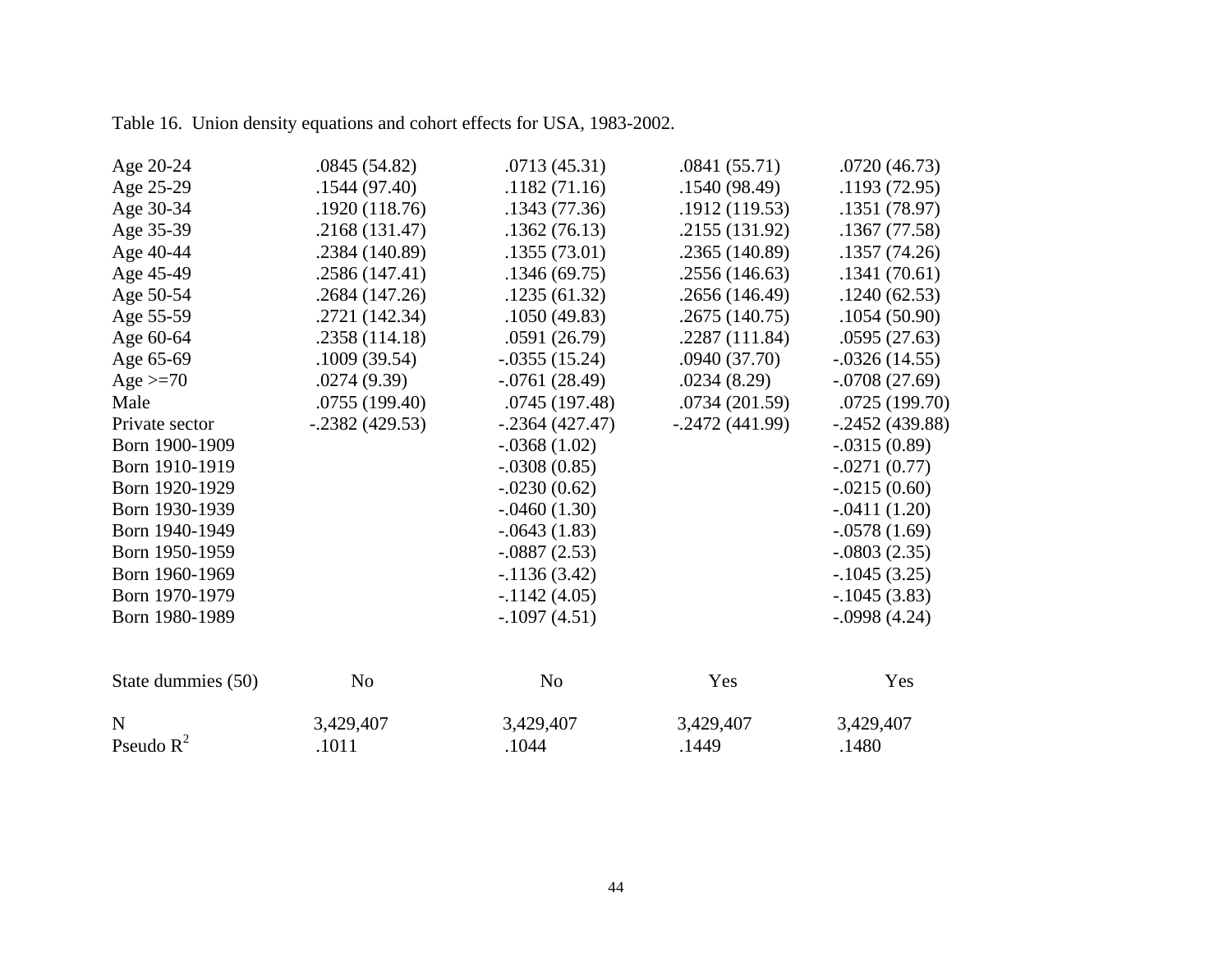

Source: Lipset and Meltz (2004); Bédard (2005) www.unionstats.com and Grainger and Holt (2005)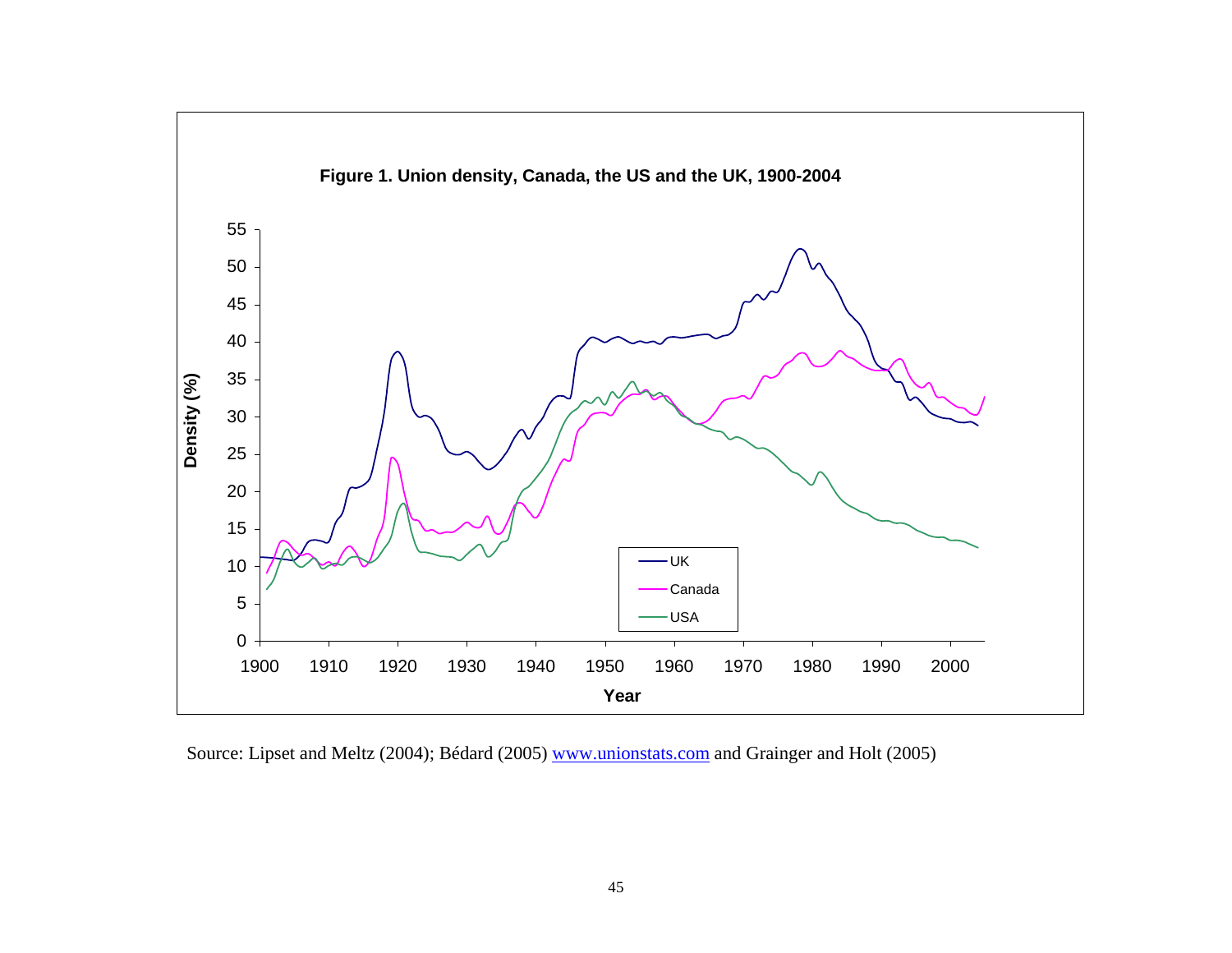



**Age**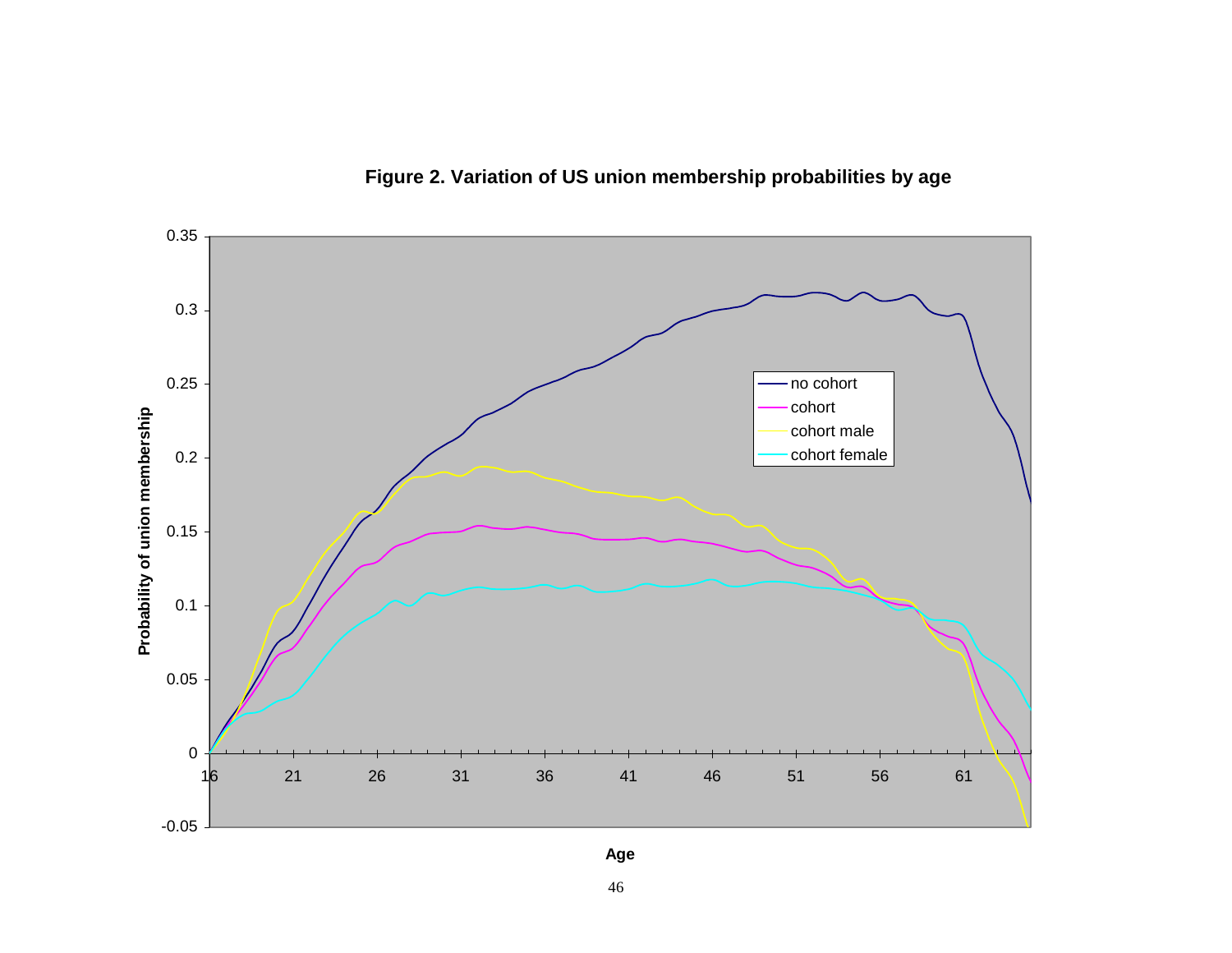

**Figure 3. Cohort effects on union density, USA**

**Year of birth**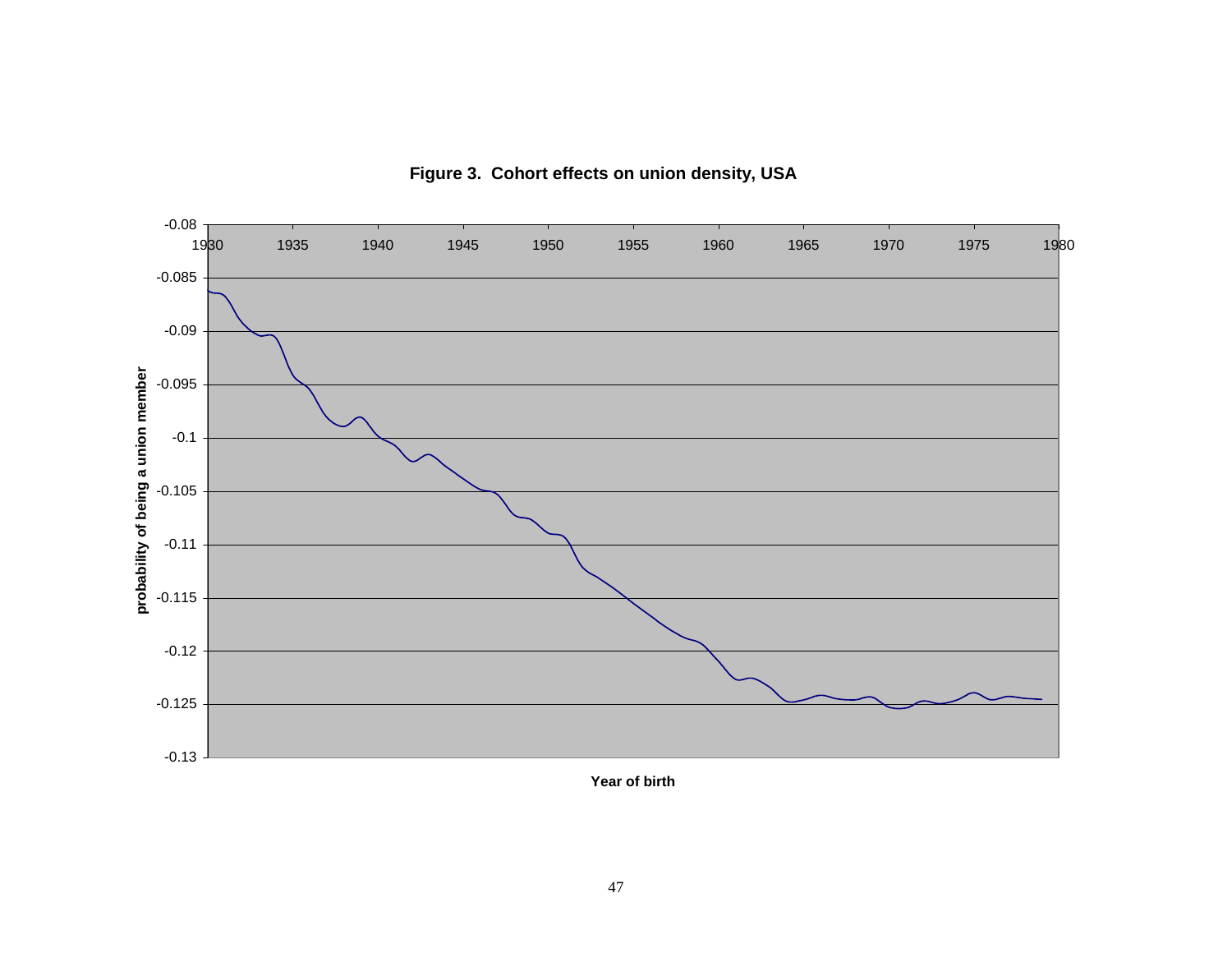#### References

Addison, J.T. and C. R. Belfield (2004), 'Unions and employment growth: the one constant', Industrial Relations, 43(2), April, pp. 305-322.

Addison, J.T., J.S. Heywood and X. Wei (2003), 'Unions and plant closings in Britain: new evidence from the 1990-1998 WERS', Southern Economic Journal, 64, pp. 152-170.

Aidt, T. and Z. Tzannatos (2002), Unions and Collective Bargaining. Economic Effects in a Global Environment, World Bank, Washington, DC.

Antos, J.R., Chandler. M. and W. Mellow (1980), 'Sex differences in union membership', Industrial and Labor Relations Review, 33(2), pp. 162-169.

Ashenfelter, O. and J.H. Pencavel (1969), 'American trade union growth; 1900-1960', Quarterly Journal of Economics, 83(3), pp. 434-448.

Autor, D. H. and M.G. Duggan (2003), 'The rise in the disability rolls and the decline in unemployment,' Quarterly Journal of Economics, 118(1), February, pp. 157-205

Bain, G. and P. Elias (1985), 'Trade union membership in Great Britain: an individual level analysis', British Journal of Industrial Relations, 23, pp. 71–92.

Bain, G.S. and F. Elsheikh (1976), Union Growth and the Business Cycle, Basil Blackwell, Oxford.

Bain, G. and R. Price (1983a), 'Union growth: dimension, determinants and destiny', in G. Bain (ed.), Industrial Relations in Britain. Oxford: Blackwell, pp. 3–34.

Bain, G. and R. Price (1983b), 'Union growth in Britain: retrospect and prospect", British Journal of Industrial Relations, 2(1), March, pp. 46-68.

Baker, D., A. Glyn, D. Howell and J. Schmitt (2005), 'Labor market institutions and unemployment: a critical assessment of the cross-country evidence', in D. R. Howell, editor, Unemployment and the welfare state: international perspectives on the limits of labor market deregulation, Oxford University Press.

Beaumont, P.B. and R.I.D. Harris (1995), 'Union de-recognition and declining union density in Britain', Industrial and Labor Relations Review, 48(3), pp. 389-402.

Bender, K. A., (1997), 'The changing determinants of U.S. unionism: an analysis using workerlevel data', Journal of Labor Research, 18(3), Summer, pp. 403-423.

Bertola, G., F.D. Blau and L.M. Kahn (2005), 'Labor market institutions and demographic employment patterns', working paper.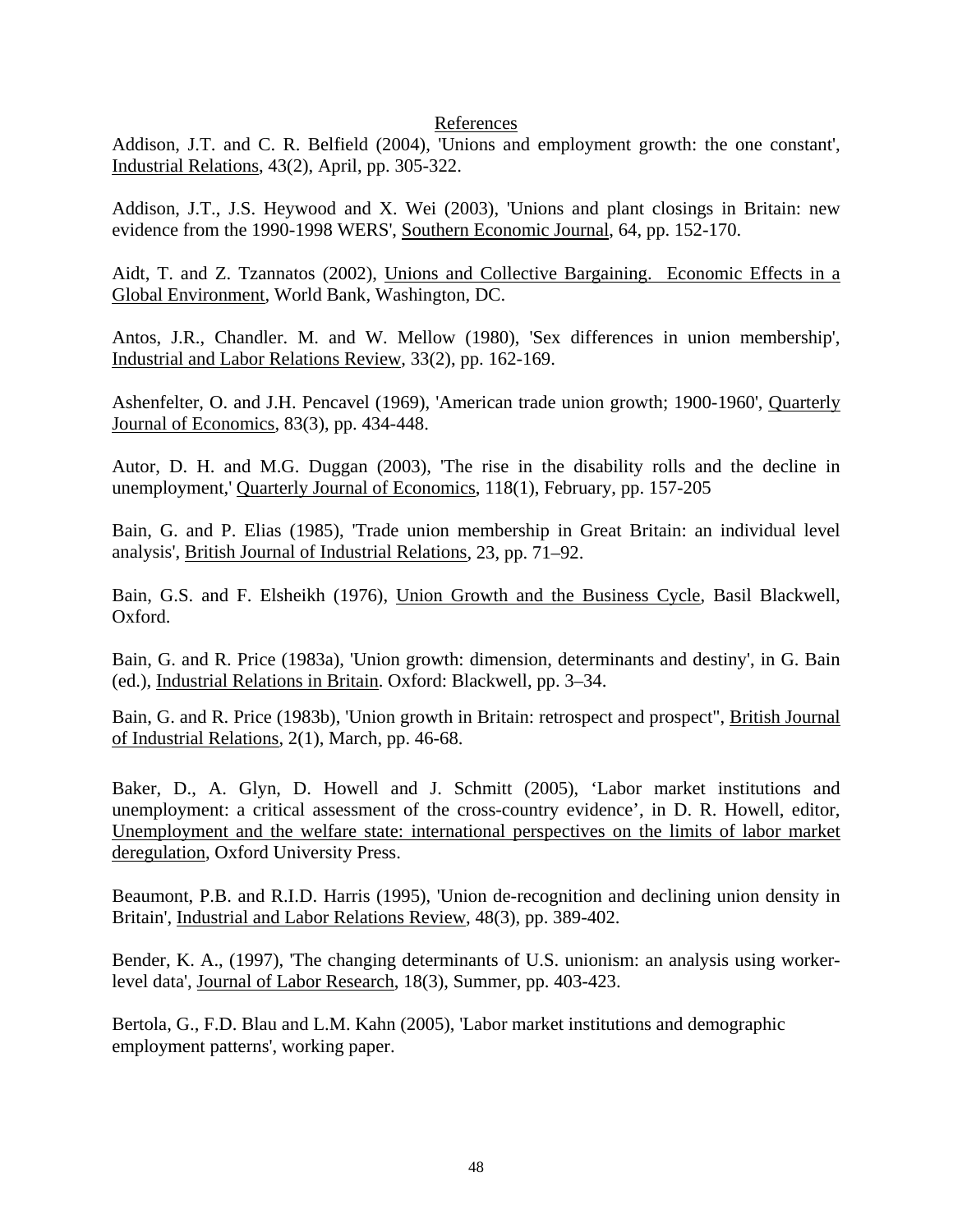Bennett, J.T. and B.E. Kaufman (2001), 'The future of private sector unionism in the US', Journal of Labor Research, 22(2), pp. 227-228.

Blanchard O. and J. Wolfers (2000), 'The role of shocks and institutions in the rise of European unemployment: the aggregate evidence', Economic Journal*,* Vol. 110, No. 462, March.

Blanchflower, D.G. (1996), 'The role and influence of unions in the OECD', a report to the Bureau of International Affairs, U.S. Department of Labor, August, downloadable from www.dartmouth.edu/~blnchflr/Projects.html

Blanchflower, D.G. (2001), 'Unemployment, well-being, and wage curves in Eastern and Central Europe', Journal of the Japanese and International Economies, 15, pp. 364–402.

Blanchflower, D.G. (2005), 'An analysis of the wage impact of trade unions in the UK public and private sectors', working paper, Dartmouth College.

Blanchflower, D.G. and D.N.F. Bell (2006), 'The Scots may be brave but they are neither healthy nor happy', NBER WP #W11911.

Blanchflower, D.G. and A. Bryson (2003), 'Changes over time in union relative wage effects in the UK and the US revisited,' in John T. Addison and C. Schnabel, eds. International Handbook of Trade Unions. Cheltenham, UK, Edward Elgar, pp. 197–245.

Blanchflower, D.G. and A. Bryson (2004), 'What effect do unions have on wages now and would Freeman and Medoff be surprised?', Journal of Labor Research, XXV(3), Summer, pp. 383-414.

Blanchflower, D.G and R. B. Freeman (1992), 'Unionism in the U.S. and other advanced OECD Countries,' Industrial Relations*,* 31, Winter, 156–79; reprinted in Michael Bognanno and Morris M. Kleiner eds., Labor Market Institutions and the Future Role of Unions, Oxford: Blackwell, 1992, pp. 56–79.

Blanchflower, D.G and R.B. Freeman (1994), 'Did the Thatcher reforms change British labour market performance?', in R. Barrell (Ed.), The UK Labour Market. Comparative Aspects and Institutional Developments, Cambridge University Press.

Blanchflower, D.G, A. J. Oswald and N. Millward (1991), 'Unionism and employment behaviour', Economic Journal, July, pp. 815-834

Blandon, J and S. Machin (2003), 'Cross-generation correlations of union status for young people in Britain', British Journal of Industrial Relations, September, 41(3), pp. 391-415.

Blundell, R., D. Card and R. Freeman (eds.) (2003), Seeking a Premier League Economy, NBER and University of Chicago Press.

Booth, A. (1986), 'Estimating the probability of trade union membership: a study of men and women in Britain', Economica, 53, pp. 41–61.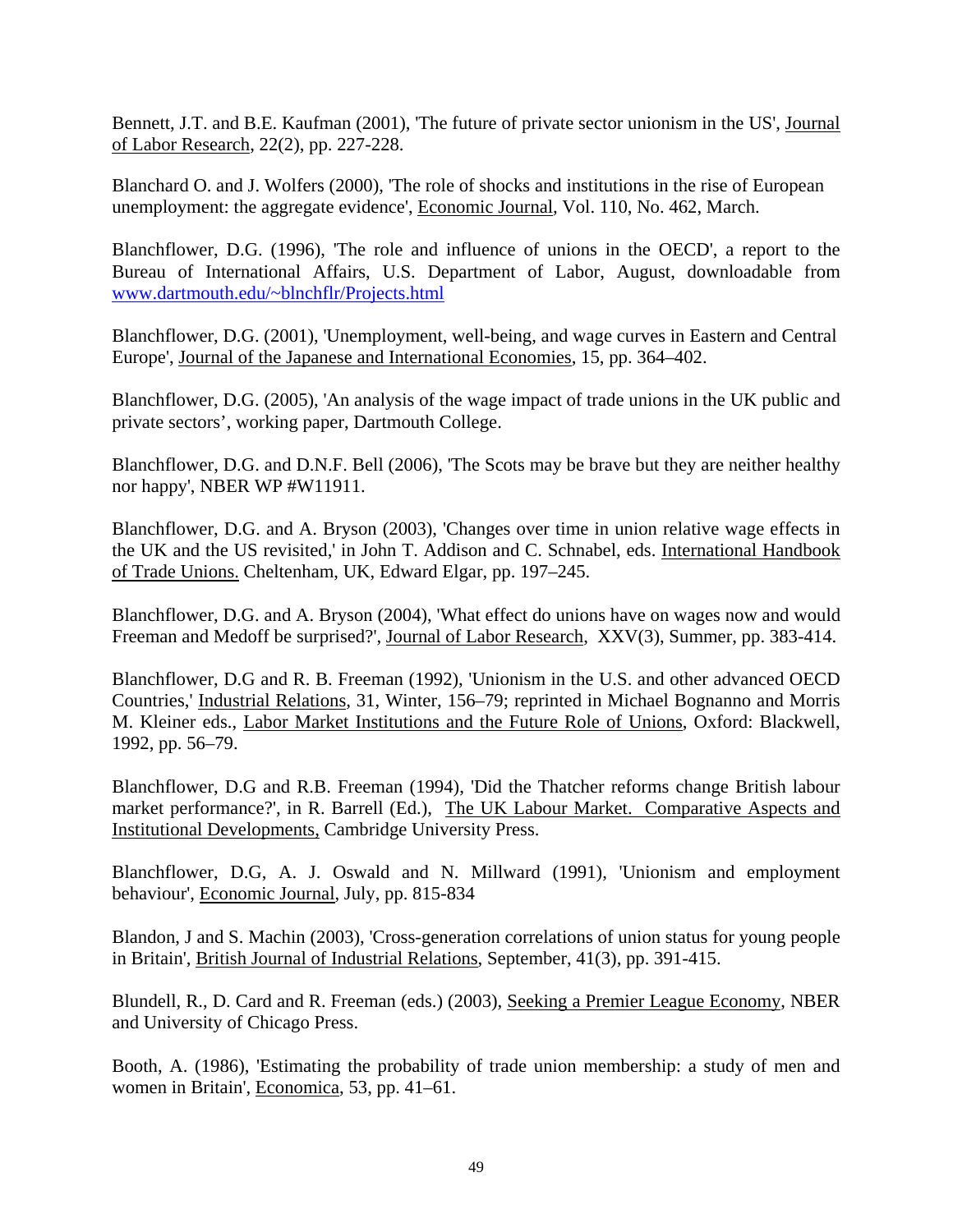Bryson, A, (2003), 'Employee desire for unionization in Britain and its implications for union organizing', Working Paper, Policy Studies Institute, London.

Bryson, A, (2004a), 'Unions and employment growth in British workplaces in the 1990s: a panel analysis', Scottish Journal of Political Economy, September, 51(4), pp. 477-506.

Bryson, A, (2004b), 'Unions and workplace closure in Britain, 1990-1998', British Journal of Industrial Relations, 42(2), June, pp, 282-302.

Bryson, A, (2006), Union Free-Riding in Britain and New Zealand, Centre for Economic Performance, Discussion Paper No 713, January 2006, London School of Economics.

Bryson, A, and R.B. Freeman (2006), 'Worker Needs and Voice in the US and the UK', NBER WP #

Bryson, A, and R. Gomez (2005), 'Why have workers stopped joining unions? Accounting for the rise in never-membership in Britain', British Journal of Industrial Relations,43(1), pp. 67-92.

Borland, J. and S. Ouliaris (1994), 'The determinants of Australian trade union membership', Journal of Applied Econometrics, 9, pp. 453-468.

Bureau of Labour Statistics (2005), 'Union members in 2005', UDDL 06-99 downloadable at www.bls.gov/news.release/pdf/union2.

Card, D, T. Lemieux and C. Riddell (2003), 'Unions and the wage structure', in John T. Addison and C. Schnabel, eds. International Handbook of Trade Unions. Cheltenham, UK: Edward Elgar, pp. 246-292.

Card, D, T. Lemieux and C. Riddell (2004), 'Unions and wage inequality', Journal of Labor Research, Fall, Vol. 25 Issue 4, pp. 519-562.

Carruth, A. and R. Disney (1988), 'Where have two million union members gone?,' Economica, 55, pp. 1–20.

Carruth, A. and C. Schnabel (1990), 'Empirical modeling of trade union growth in Germany, 1956-1986: traditional versus cointegration and error correction methods', Weltwirtschaftliches Archiv, 126(2), pp. 326-46.

Charlwood, A. (2002), 'Why do non-union employees want to unionize? Evidence from Britain', British Journal of Industrial Relations, 40(3), September, pp. 463-491.

Christie, V, (1992), 'Union wage effects and the probability of union membership', Economic Record, March, pp. 43-56.

Deery S. and H. De Cieri (1991), 'Determinants of trade union membership in Australia', British Journal of Industrial Relations, 29(1), pp. 59-74.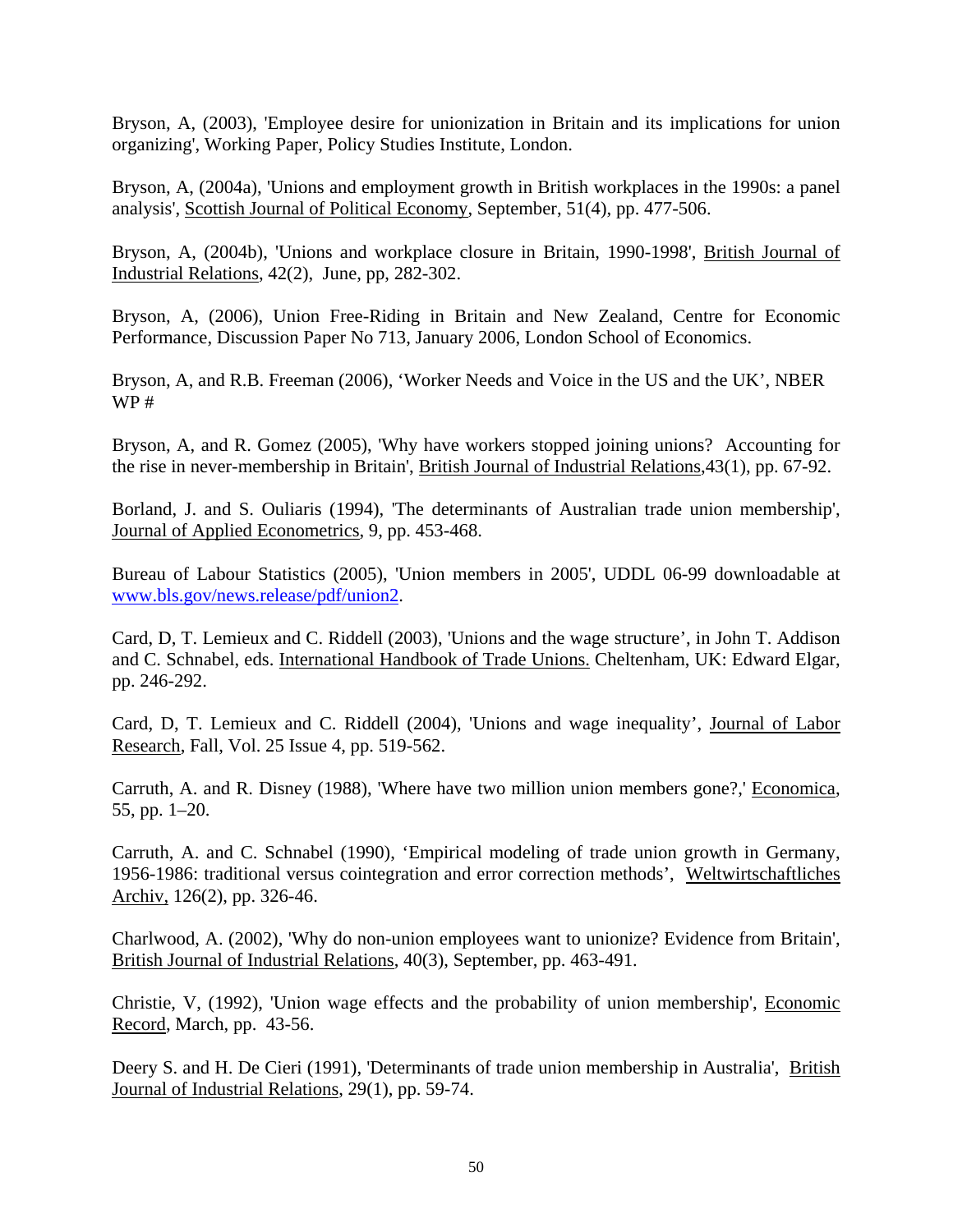DiNardo, J. and D.S. Lee (2004), 'Economic impacts of new unionization on private sector employers', Quarterly Journal of Economics, 119(4), November, pp. 1383-1441

Disney, R. (1990), 'Explanations of the decline in trade union density in Britain: an appraisal', British Journal of Industrial Relations, 28: 165–77.

Disney, R., Gosling, A. and S. Machin (1994), 'British unions in decline: an examination of the 1980s fall in trade union recognition', Industrial and Labor Relations Review, 48, pp. 403–19.

Disney, R., Gosling, A. and S. Machin (1995), 'What has happened to union recognition in Britain?', Economica, 63, pp. 1–18.

Elias, P. (1996), 'Growth and decline in trade union membership in Great Britain: evidence from work histories', in Trade Unionism in Recession, edited by D. Gallie, R. Penn and M. Rose, Oxford University Press, Oxford.

Farber, H.S. (1985), 'The extent of unionization in the United States', in Kochan, T. (ed.) Challenges and Choices Facing American Labor, MIT Press, Cambridge, MA, pp. 14- 44.

Farber, H.S. (1990), 'The decline of unionization in the United States: what can be learned from recent experience?', Journal of Labor Economics, 8(1, pt.2), pp. S75-S105.

Farber, H.S., and A.B. Krueger (1993), 'Union membership in the United States: the decline continues', in Employee Representation; Alternatives and Future Directions, edited by B. Kaufman and M. Kleiner, Industrial Relations Research Association.

Fiorito, J., L.P. Stepina, and D.P. Bozeman (1996), 'Explaining the unionism gap: public-private sector differences in preferences for unionization', Journal of Labor Research, 27(3), pp. 463- 478.

Flanagan, R.J. (2005), 'Has management strangled U.S. unions?', Journal of Labor Research, 26(1), pp. 33-64.

Förster, M. and M.M. d'Ercole (2005), 'Income distribution and poverty in OECD countries in the second half of the 1990s', OECD Social, Employment and Migration Working Papers, OECD,  $10^{th}$  March, WP #22.

Freeman, R.B. (1986), 'Unionism comes to the public sector', Journal of Economic Literature, March, 24(1), pp. 41-86.

Freeman, R.B. (1988), 'Contraction and expansion: the divergence of private sector and public sector unionism in the United States', Journal of Economic Perspectives, 2(2), Spring, pp. 63- 88.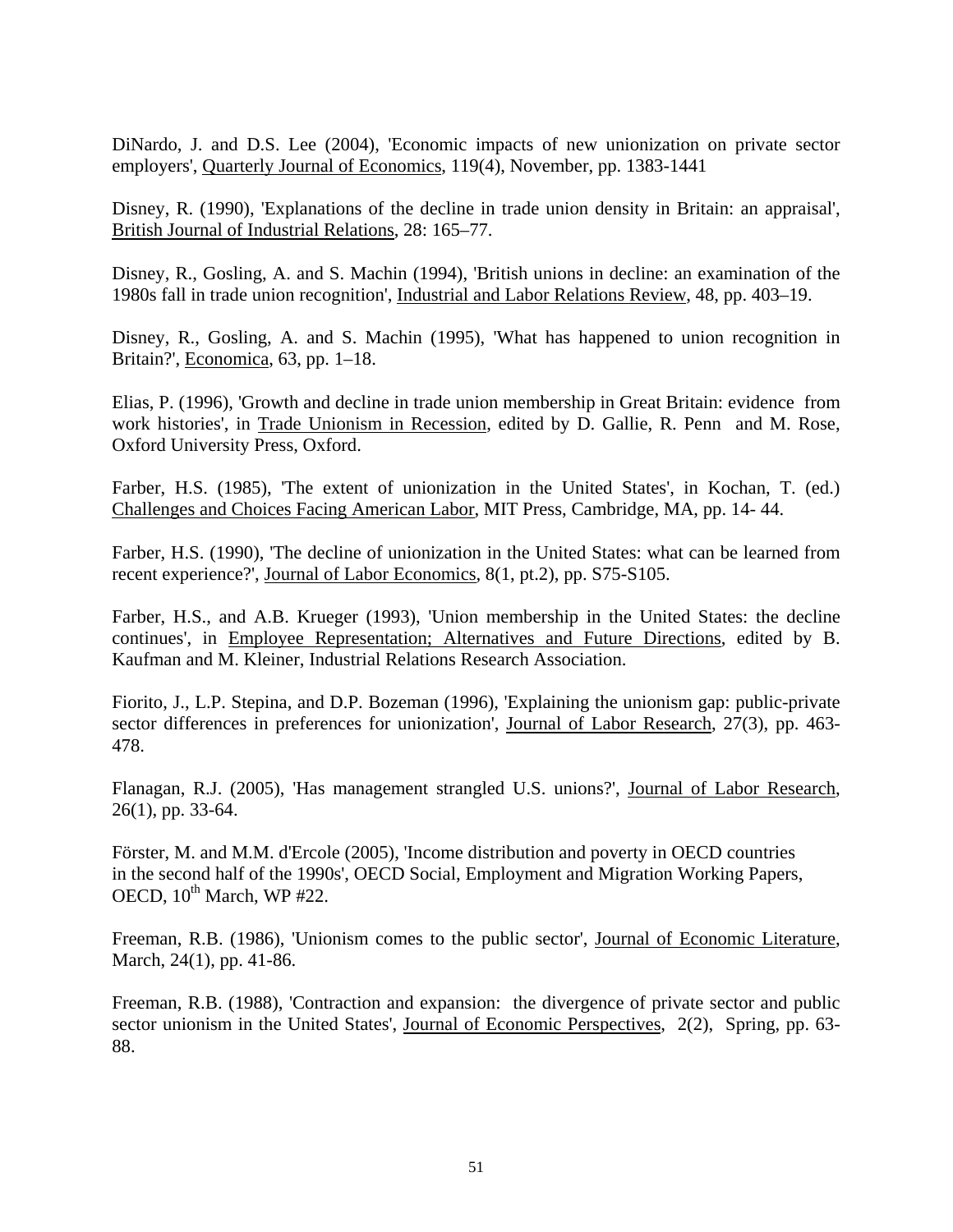Freeman, R.B. (2005a), 'What Do Unions Do? The 2004 M-Brane Stringtwister Edition' Journal of Labor Research, Fall , Vol. 26 Issue 4, pp. 641-668.

Freeman, R.B. (2005b), 'Labour market institutions without blinders: the debate over flexibility and labour market performance', NBER Working Paper #11286.

Freeman, R.B. and M. Kleiner (1999), 'Do unions make enterprises insolvent?', Industrial and Labor Relations Review, 52, pp. 510-527.

Freeman, R.B. and J. Pelletier (1990), 'The impact of industrial relations legislation on British union density', British Journal of Industrial Relations, 29(2), pp. 141-164.

Freeman, R.B. and M.E. Rebick (1989), 'Crumbling pillar? Declining union density in Japan', Journal of the Japanese and International Economies, 3(4), pp. 578-605.

Freeman, R.B. and J. Rogers (1999), What Workers Want, ILR Press, Ithaca, NY.

Glyn, A., D.R. Howell, and J. Schmitt (2006), 'Labor Market Reforms and Unemployment: Does the Evidence tell an Orthodox Tale?', working paper, January, downloadable at http://www.newschool.edu/cepa/research/rwg\_employment-protection.htm

Grainger, H. and T. Holt (2005), 'Trade union membership, 2004', Department of Trade and Industry, April. Downloadable at www.dti.gov.uk/er/emar/tradeunion\_membership2004.pdf

Green, F. (1990), 'Trade union availability and trade union membership in Britain', The Manchester School, LVIII(4), December, pp. 378-394.

Green, F. (1992), 'Recent trends in British trade union density: how much of a compositional effect?', British Journal of Industrial Relations, 30: 445–58.

Haberfeld, Y. (1995), 'Why do workers join unions? The case of Israel', Industrial and Labor Relations Review, 48(4), pp. 656-670.

Heap, D. (2005), 'Characteristics of people employed in the public sector', Labour Market Trends, December, pp. 489-500. Downloadable at www.statistics.gov.uk/articles/labour\_market\_trends/characteristics\_Dec05.pdf

Hicks, S. (2005), 'Trends in public sector employment', Labour Market Trends, December, pp. 477-488 downloadable at www.statistics.gov.uk/articles/labour\_market\_trends/pub\_sec\_trend.pdf

Hines, A.G. (1964), 'Trade unions and wage inflation in the United Kingdom, 1893-1961', Review of Economic Studies, 31, pp. 221-251.

Hirsch, B.T. (2004), 'What do unions do for economic performance', Journal of Labor Research, XXV(3), Summer, pp. 415-455,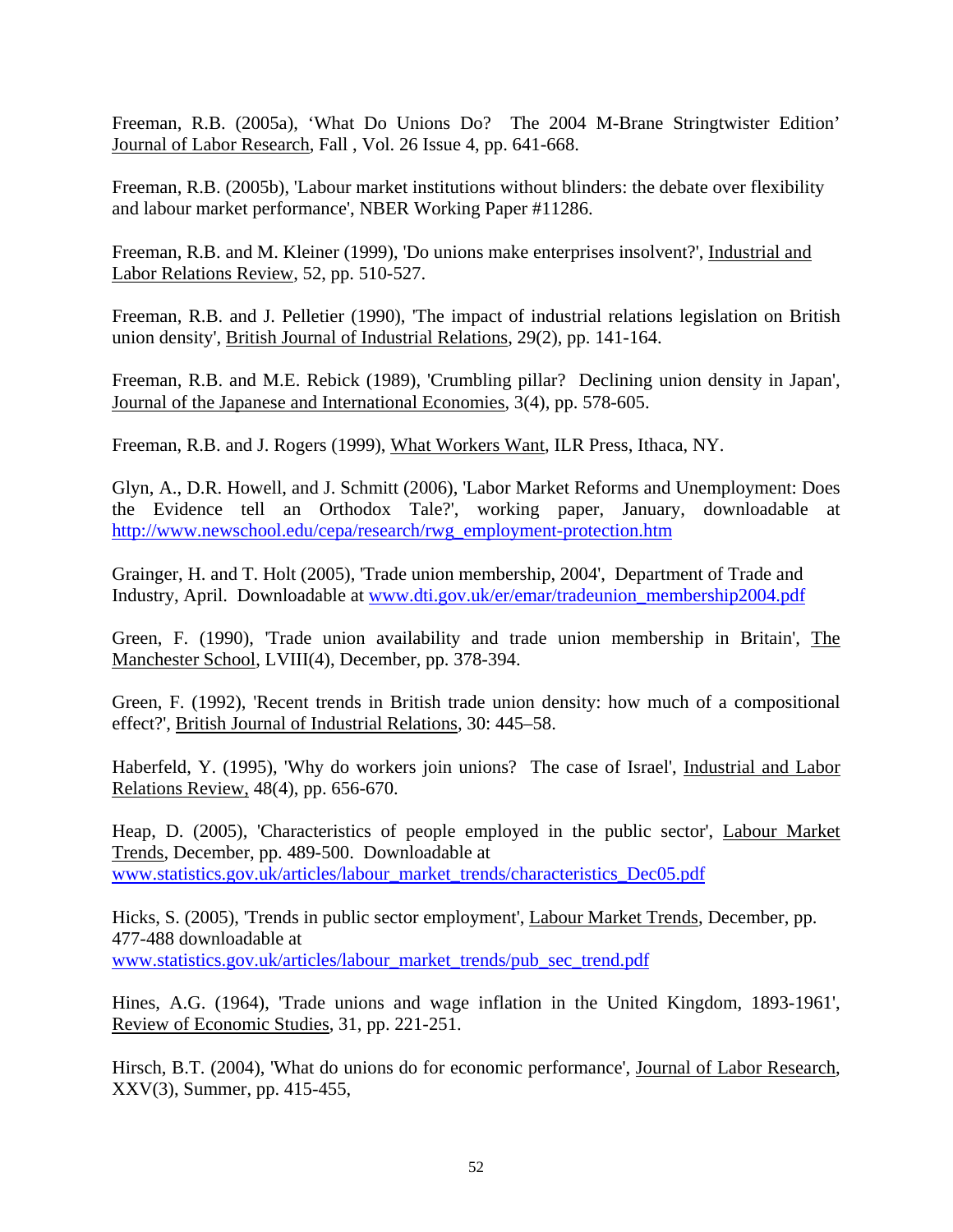Hirsch, B.T. and D.A. Macpherson (2002), Union membership and earnings data book: compilations from the Current Population Survey, The Bureau of National Affairs Inc.

Hirsch, B.T. and D.A. Macpherson (2003), 'Union membership and coverage database from the Current Population Survey: note', Industrial and Labor Relations Review, 56(2), January, pp.349-354.

Hirsch, B.T. and E.J. Schumacher (2004), 'Match bias in wage gap estimates due to earnings imputation', Journal of Labor Economics, July, 22(3), pp. 689-722.

Hirsch, B.T. and M. Berger (1984), 'Union membership determination and industry characteristics', Southern Economic Journal, 50, pp. 665-679.

International Labour Organisation (2005), Trade Union Membership database, Bureau of Statistics, Geneva, Switzerland

Inter-American Development Bank (2003), Good Jobs Wanted, Baltimore, MD: Johns Hopkins Press.

Katz, L., G. Loveman and D.G. Blanchflower (1995), 'A comparison of changes in the structure of wages in four OECD countries', in Differences and Changes in Wage Structures edited by Larry Katz and Richard Freeman, University of Chicago Press and NBER, pp. 25-65.

Kelly, J. (2005), 'Social movement theory and union revitalization in Britain' in Trade Unions, Resurgence or Demise, edited by S. Fernie and D. Metcalf, Routledge, Oxon.

Kleiner, M. M. (2002), 'Intensity of management resistance: understanding the decline of unionization in the private sector', Journal of Labor Research, 22(3), pp519-540.

Kleiner, M. M. (2005), 'Follow the leader: are British unions tracking the US decline?' in S. Fernie and D. Metcalf (eds.), Trade Unions Resurgence or Demise?, Routledge, Abingdon.

Kokkelenberg, E.C. and D.R. Sockell (1985), 'Union membership in the United States, 1973- 1981', Industrial and Labor Relations Review, 38(3), July, pp.497-543.

Kumar, P. and B. Dow (1986), 'Econometric analysis of union membership growth in Canada, 1935-1981', Relations Industrielles, 41, pp. 236-253.

Layard, P. R. G., Nickell, S., and Jackman, R. (1991), Unemployment: Macroeconomic Performance and the Labour Market, Oxford University Press, Oxford.

Leonard, J. (1992), 'Unions and employment growth', Industrial Relations, 33, October, pp. 80- 94.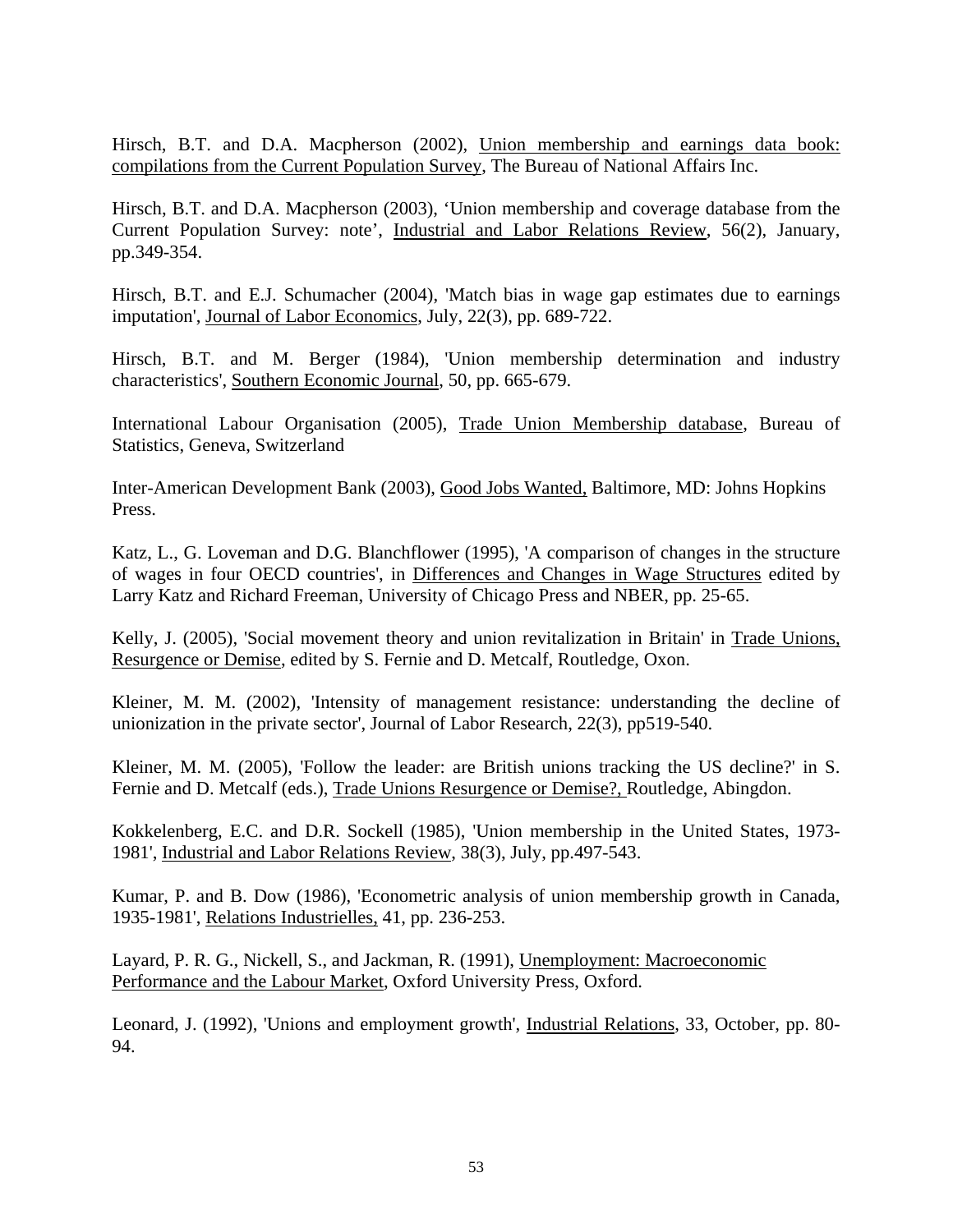Lindsay, C. (2003), 'A century of labour market change: 1900-2000', Labour Market Trends, 111(3), pp. 133-143 downloadable at www.statistics.gov.uk/downloads/theme\_labour/LMT/March03\_revised/pdf

Lipset, S.M. and N.H. Meltz (2004), The Paradox of American Unionism. Why Americans Like Unions More Than Canadians But Join Much Less, Cornell University Press.

Long, R.J. (1993), 'The impact of unionization on employment growth of Canadian companies', Industrial and Labor Relations Review, 46(4), pp. 691-703.

Lora, E. A. and C. Pagés-Serra (2003), 'Labor market regulations and institutions', in Economic and Social Progress in Latin America - 2004 Report, October, Inter-American Development Bank,

McDonald, C., (1990), 'U.S. union membership in the 1990s and beyond: a trade unionist's perspective', mimeo, AFL-CIO, Washington D.C..

Machin, S. (1995), 'Plant closures and unionization in British establishments', British Journal of Industrial Relations, 33(1), pp. 55-68.

Machin, S. (2000), 'Union decline in Britain', British Journal of Industrial Relations, 38, pp. 631– 45.

Machin, S. (2004), 'Factors of convergence and divergence in union membership', British Journal of Industrial Relations, 42(3), September, pp. 423-428.

Maloney, T., and Savage, J. (1996), 'Labour markets and policy', in A Study of Economic Reform: The Case of New Zealand, edited by B. Silverstone, A. Bollard, and R. Lattimore, Elsevier Science, Amsterdam.

Mason, R. and P. Bain (1993), 'The determinants of trade union membership in Britain: a survey of the literature', Industrial and Labor Relations Review, 46, pp. 332–51.

Metcalf, D. (2005), 'Trade unions: resurgence or perdition? An economic analysis', in Trade Unions, Resurgence or Demise, edited by S. Fernie and D. Metcalf, Routledge, Oxon.

Millward, N and M. Stevens (1988), 'Union density in the regions', Employment Gazette, May, pp. 286-295

Morissette, R., G. Schellenberg and A. Johnson (2005), 'Diverging trends in unionization', Perspectives on Labour and Income, 6(4), April, Statistics Canada, pp. 5-12.

Nickell, S., L. Nunziata, and W. Ochel (2005), 'Unemployment in the OECD since the 1960s: What Do We Know?', The Economic Journal 115, January, pp. 1-27, Royal Economic Society.

Nickell, S. (1997), *"*Unemployment and Labor Market Rigidities: Europe versus North America', Journal of Economic Perspectives, 11(3), Summer, pp. 55-74.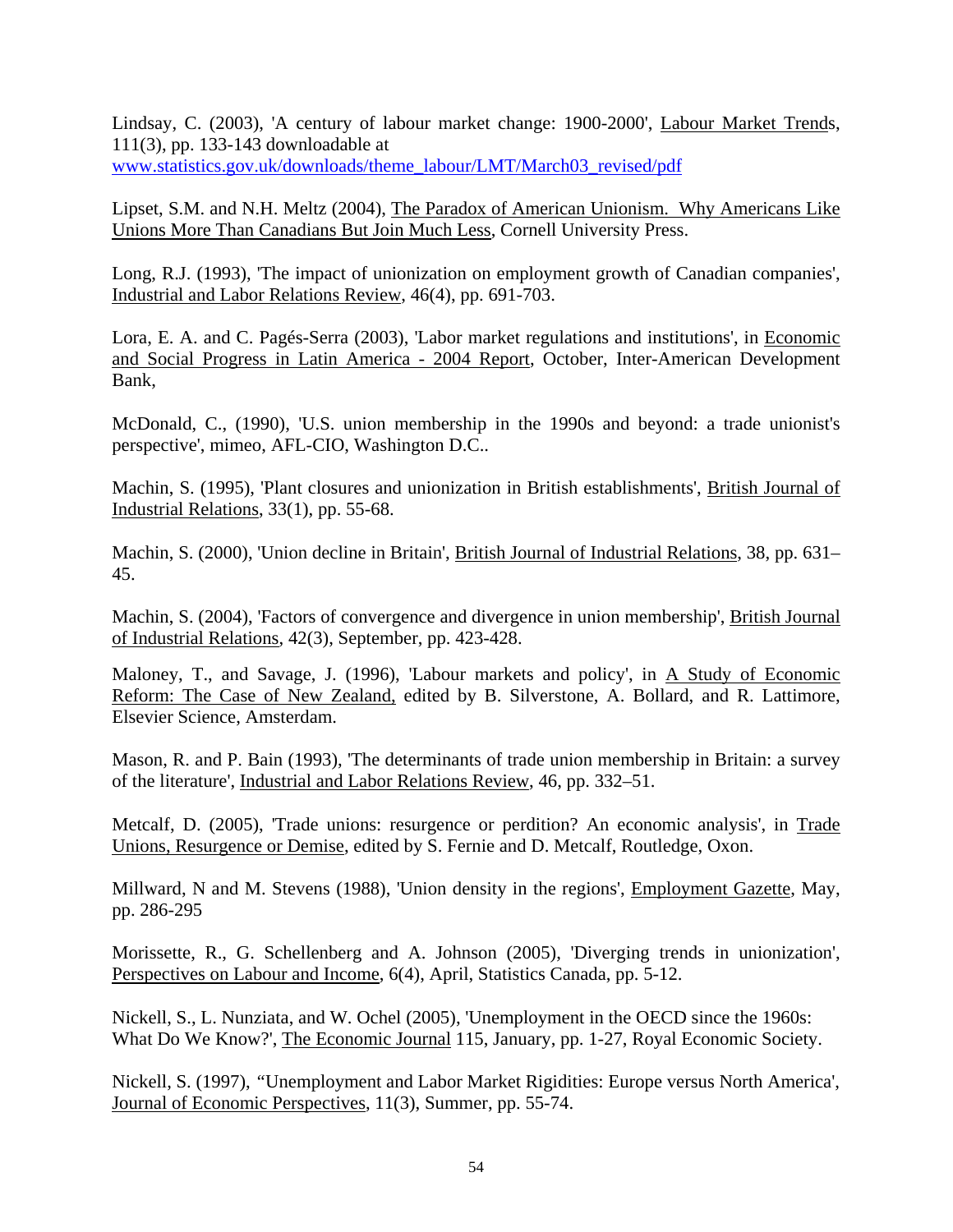Neumann, G. and E. Rissman (1984), 'Where have all the union members gone?', Journal of Labor Economics, 2(2), pp. 175-192.

OECD (1994a). OECD Jobs Study, Evidence and Explanations, Part I: Labor Market Trends and Underlying Forces of Change, Paris: OECD.

OECD (1994b) OECD Jobs Study, Evidence and Explanations, Part II: The Adjustment Potential of the Labor Market. Paris: OECD.

OECD (1999), Implementing the OECD Jobs Strategy: Assessing Performance and Policy, Paris: OECD.

OECD (2004), 'Wage setting institutions and outcomes', Employment Outlook, 2004, pp, 127- 181.

OECD (2005a), 'OECD Jobs Study: Lessons from a decade's experience. Main report', Working Paper, OECD, 19<sup>th</sup> December, Paris.

OECD (2005b), 'OECD Jobs Strategy: Lessons from a Decade's Experience, Background Report No. 1 - Reassessing the Role of Policies and Institutions for Labour Market Performance: A Consolidated Analysis, Working Paper, OECD, 19<sup>th</sup> December, Paris.

van Ours, J.C. (1992), 'Union growth in the Netherlands, 1961-1989', Applied Economics, 24, pp. 1059-1066.

Payne, J. (1989), 'Trade union membership and activism among young people in Great Britain', British Journal of Industrial Relations, 25(2), pp. 267-274.

Pedersen, P.J. (1982), 'Union growth in Denmark', Scandinavian Journal of Economics, 84, pp. 583-592.

Pencavel, J. (1971), 'The demand for union services: an exercise', Industrial and Labor Relations Review, 24, pp. 180–90.

Pencavel, J. (2004), 'The surprising retreat of union Britain', in Seeking a Premier League Economy, edited by R. Blundell, D. Card and R. Freeman, NBER and University of Chicago Press.

Pencavel, J. (2005), 'Unionism viewed internationally', Journal of Labor Research, XXVI(1), Summer, pp. 65-97.

Price, R. and G.S. Bain (1983), 'Union growth in Britain: retrospect and prospect', British Journal of Industrial Relations, 21, pp. 46-68.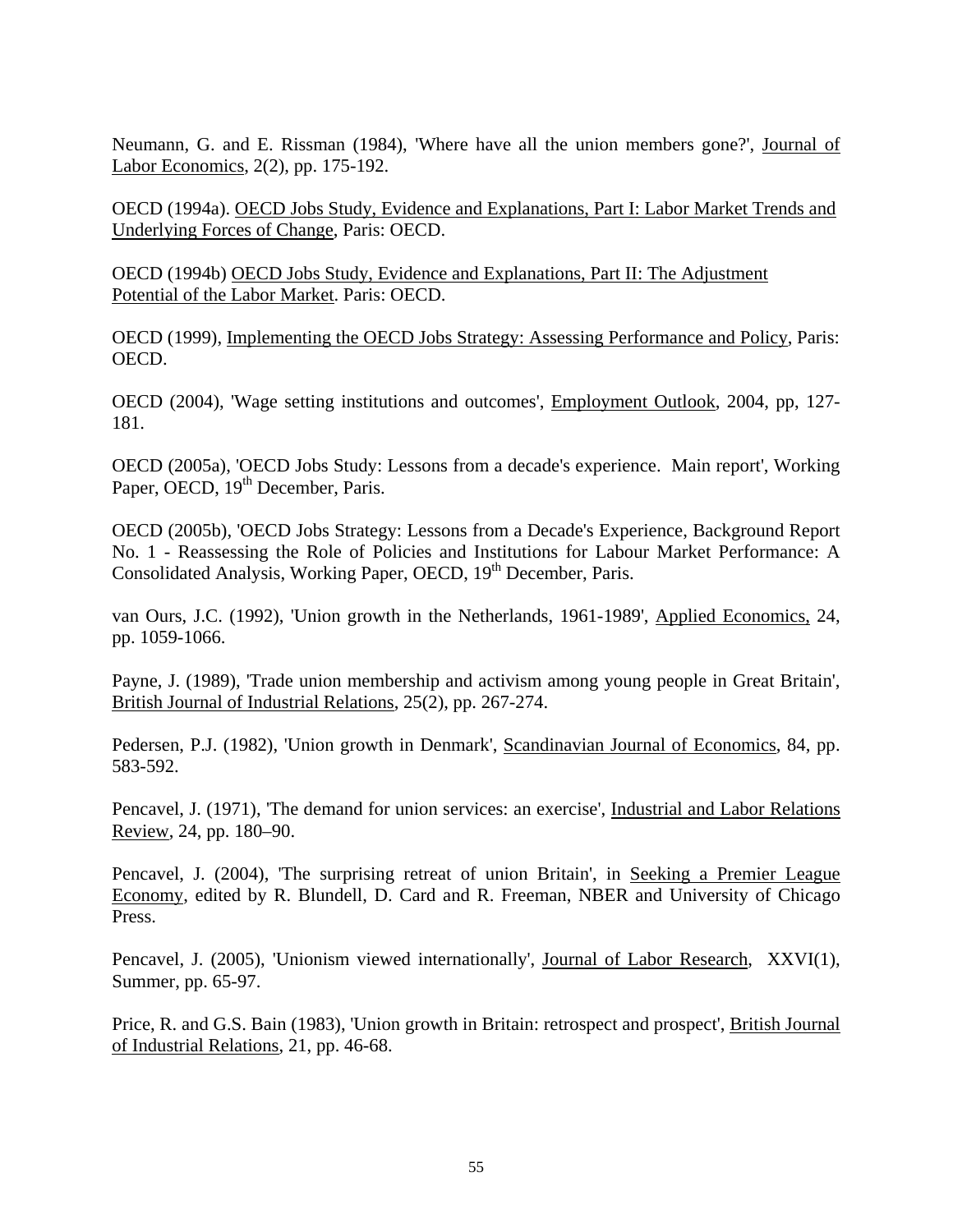Reder, M. (1988), 'The rise and fall of unions: the public and private sectors', Journal of Economic Perspectives, 2(2), pp. 89-110.

Richardson, R. and S. Catlin (1979), 'Trade union density and collective agreement patterns in Britain', British Journal of Industrial Relations, 17, pp. 376-385.

Riddell, C. (1993), 'Unionization in Canada and the United States: A tale of two countries' in Small Differences That Matter: Labor Markets and Income Maintenance in Canada and the United States, edited by D. Card and R.B. Freeman, University of Chicago Press and National Bureau of Economic Research Comparative Labor Markets Series. Chicago and London.

Riley, N. (1997), 'Determinants of union membership: a review', Labour, 11, pp. 265–301.

Roche, W.K. and J. Larragy (1990), 'Cyclical and institutional determinants of annual trade union growth and decline in Ireland. Evidence from the DUES data series', European Sociological Review, 6, pp. 48-72.

Sapsford, D. (1984), 'The determinants of trade union growth in the Irish Republic: an econometric study', Economic and Social Review, 15, pp. 305-323.

Schnabel, C. (2003), 'Determinants of trade union membership', in J. Addison and C. Schnabel (eds.), The International Handbook of Trade Unions, Cheltenham: Edward Elgar, pp. 13–43.

Schnabel, C. and J. Wagner (2003), 'Determinants of union membership in 18 EU countries: evidence from micro data', IZA DP # 1464, Institute for the Study of Labor, University of Bonn, Germany

Sharma, B. (1989a), 'Korean trade union growth during the period 1962-1984', Economics Letters, 31(1), November, pp. 105-108.

Sharma, B. (1989b), 'Union growth in Malaysia and Singapore', Industrial Relations, 28(3), pp. 446-458.

Sharma, B. and P. Sephton (1991), 'The Determinants of Union Membership Growth in Taiwan', Journal of Labor Research; 12(4), Fall, pp. 429-37.

Shister, J. (1953), 'The logic of union growth', Journal of Political Economy, LXI, pp. 413-433.

Sharpe, I.G. (1971), 'The growth of Australian trade unions, 1907-1969', Journal of Industrial Relations, 13, pp. 138-156.

Stewart, M.B. (1983), 'Relative earnings and individual union membership in the United Kingdom', Economica, 50, no. 198, pp. 111-125.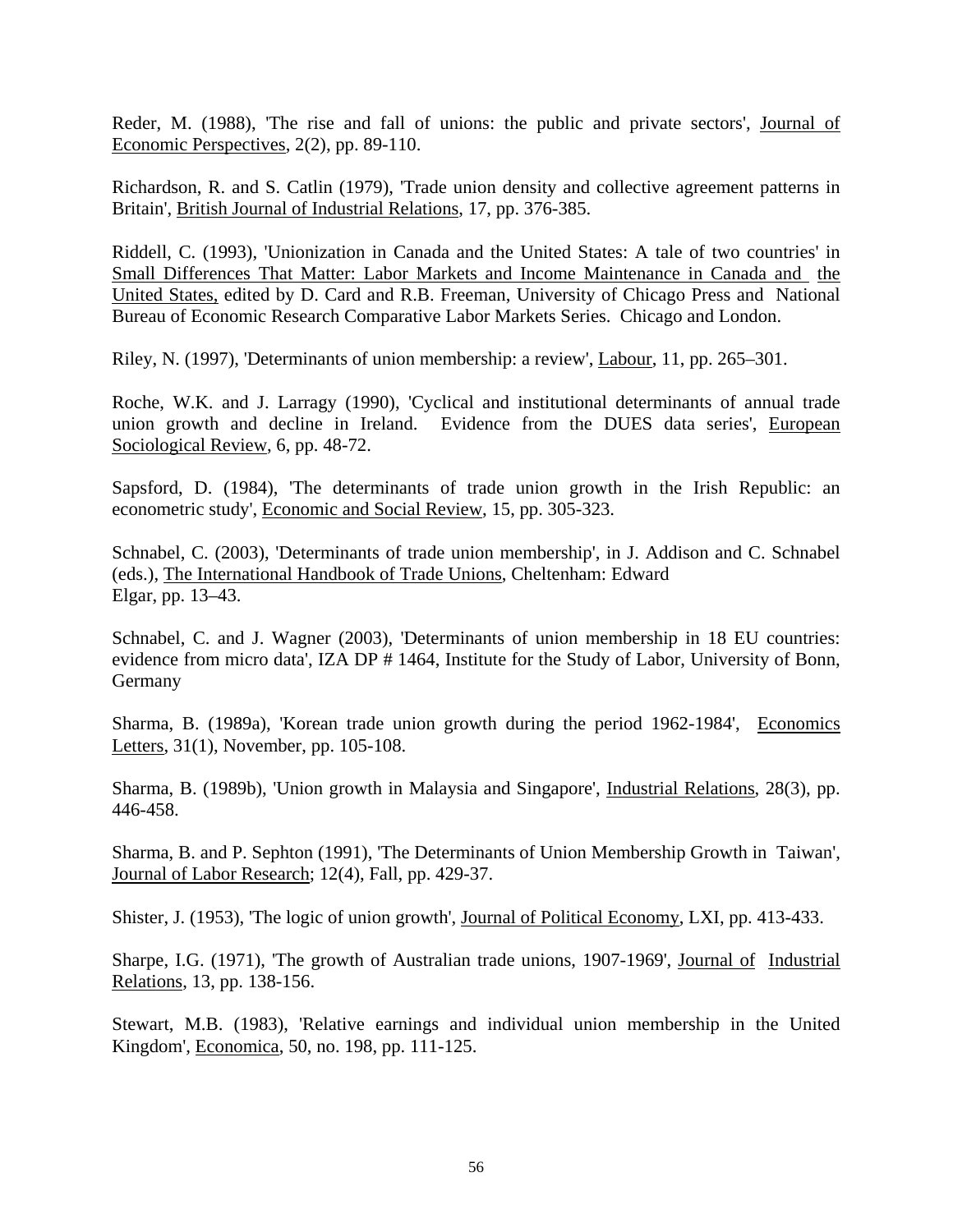Swidinsky, D. (1974), 'Trade union growth in Canada: 1911-1970', Relations Industrielles, 29, pp. 435-451

.

Visser, J. (2002), 'Why fewer workers join unions in Europe', British Journal of Industrial Relations, 40: 403–30.

Visser, J. (2003), 'Unions and unionism around the world', in J. Addison and C. Schnabel (eds.), The International Handbook of Trade Unions, Cheltenham: Edward Elgar, pp. 366-413.

Visser, J. (2006), 'Union membership statistics in 24 countries', Monthly Labor Review, January, pp. 38-49.

Weiler, P. (1990), Governance of the Workplace, Harvard University Press, Cambridge, MA.

World Bank (2003), 'Economies perform better in coordinated labor markets', February  $12<sup>th</sup>$ , http://web.worldbank.org/WBSITE/EXTERNAL/NEWS/0,,contentMDK:20091655~menuPK:34 463~pagePK:34370~piPK:34424~theSitePK:4607,00.html